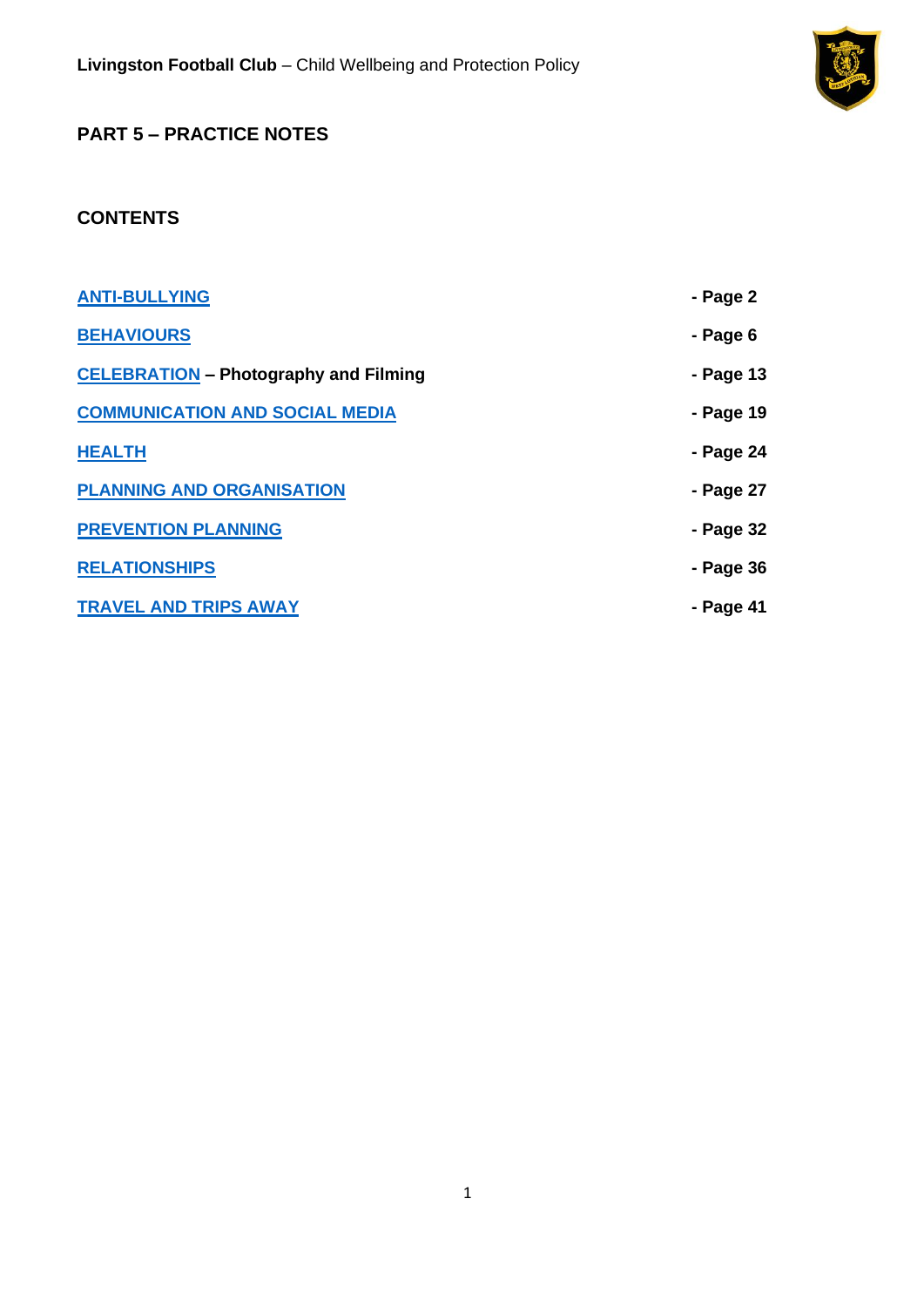

## <span id="page-1-0"></span>**ANTI-BULLYING**

# *'Bullying is never acceptable; it doesn't make a child better or stronger to get through it and it should never be seen as a normal part of growing up.' (***respect***me)'*

Children's wellbeing can be seriously impacted by bullying behaviour. Bullying can take some children's rights away from them. Bullying is both behaviour and impact, the impact is on a person's capacity to feel in control of themselves. This is what is termed as their sense of 'agency'. Bullying takes place in the context of relationships; it is behaviour that can make people feel hurt, threatened, frightened and left out. This behaviour happens face to face and online. (respect*me* 2015)

### *What is bullying?*

Bullying behaviour can harm people both physically and emotionally. Something only has to happen once to make a child feel worried, scared, threatened, left out and hurt. The actual behaviour may not be repeated but the threat may be sustained over time, typically by actions, looks, messages, confrontations, physical interventions, or the fear of these. Bullying behaviour is not always deliberate, but that does not mean that the bullying behaviour does not need to be appropriately challenged.

The Club appreciates that bullying behaviour can be difficult to identify because it often happens away from others and young people may be reluctant to tell adults for fear of repercussions or an 'over-reaction' by adults. This Practice Note provides guidance for members of staff and volunteers to recognise 'signs' of bullying behaviour and understand the impact that it can have on the child or young person who is being bullied. It sets out how members of staff and Associated Persons should respond should they have any concerns about bullying behaviour.

### *Prejudice-based bullying*

Prejudice-based bullying is when bullying behaviour is motivated by prejudice based on an individual's actual or perceived identity and can be based on characteristics unique to a child or young person's identity or circumstance e.g. their ethnicity or religion or sexuality. When the bullying behaviour is as a result of prejudice, there is a need to address the root cause of the prejudice as well as effectively responding to incidents as they arise.

### *How to recognise bullying behaviour*

#### Bullying behaviour can include: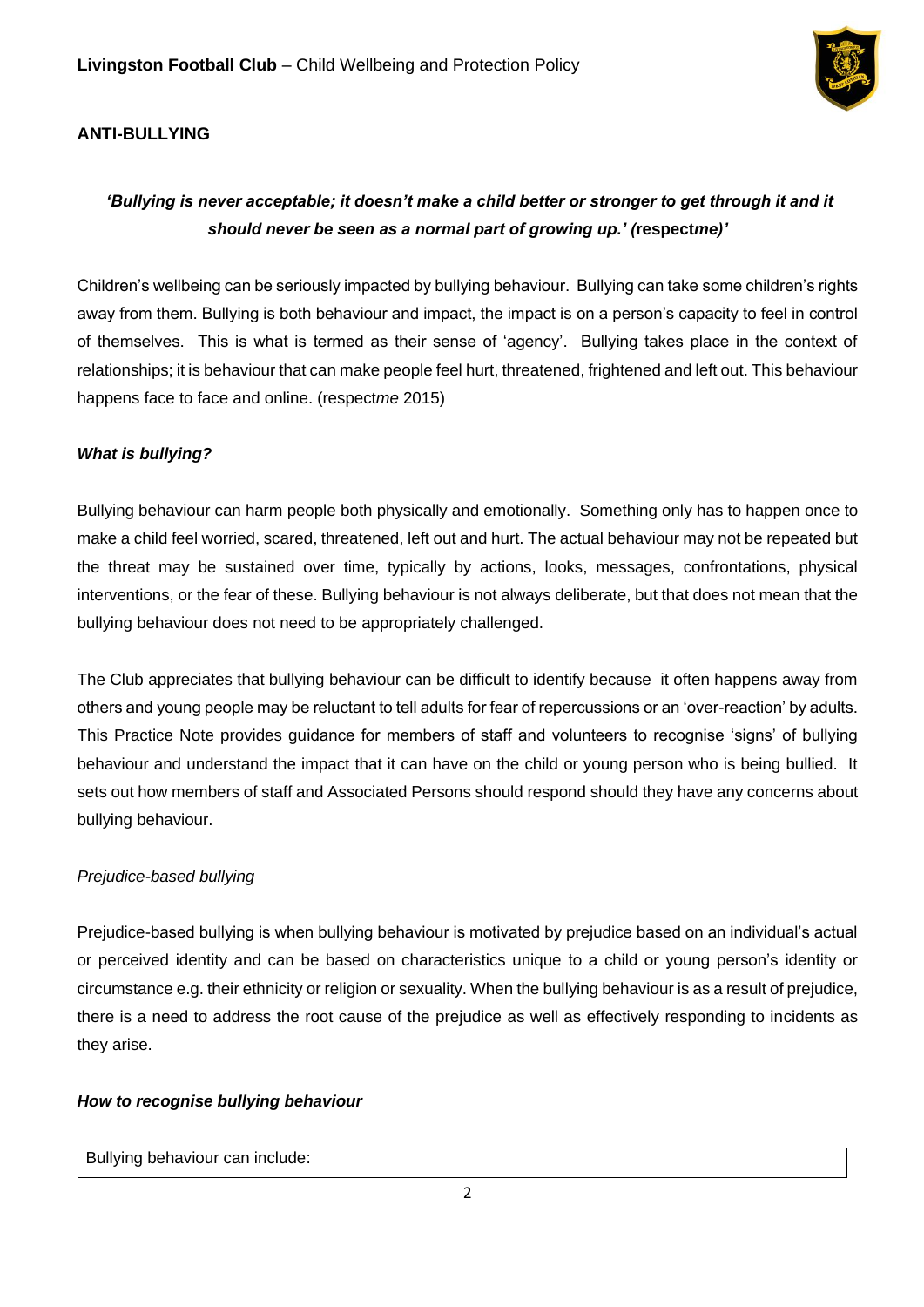

| $\bullet$ | Being called names, teased, put down or          | $\bullet$ | Behaviour which makes people feel like they are      |
|-----------|--------------------------------------------------|-----------|------------------------------------------------------|
|           | threatened (face to face and/or online)          |           | not in control of themselves or their lives (face to |
| $\bullet$ | Being hit, tripped, pushed or kicked             |           | face and/or online)                                  |
| $\bullet$ | Being ignored, left out or having rumours spread |           | Being targeted because of who you are or who         |
|           | about you (face to face and/or online)           |           | you are perceived to be (face to face and/or         |
| $\bullet$ | Sending abusive messages, pictures or images     |           | online)                                              |
|           | on social media, online gaming platforms or by   | $\bullet$ | Having belongings, including money, taken or         |
|           | phone                                            |           | damaged                                              |

|           | The impact can include:                            |           |                                                  |
|-----------|----------------------------------------------------|-----------|--------------------------------------------------|
|           | • Reluctance to attend training or get involved at | $\bullet$ | Unexpected<br>absences at<br>training<br>and/or  |
|           | the club                                           |           | matches                                          |
|           | • Performance can be hindered or the young         | $\bullet$ | Unexplained injuries – this may include injuries |
|           | person may show a lack of interest                 |           | which have been self-inflicted as a means of     |
| $\bullet$ | Change in behaviour when around particular         |           | coping                                           |
|           | people at the club e.g. being more withdrawn or    | $\bullet$ | The child or young person saying they have lost  |
|           | appearing fearful                                  |           | or misplaced items                               |
| $\bullet$ | Change in behaviour in general e.g. may appear     |           |                                                  |
|           | more anxious or more guarded                       |           |                                                  |

## *The Club will:*

- Seek to prevent, reduce and respond effectively to bullying behaviour, through the implementation of this Policy and by ensuring that children and young people know what to do and who they can speak to if they are worried
- Highlight bullying based on prejudice and perceived differences to ensure our practices are effective in dealing with these issues
- Seek to understand the experiences and address the needs of children and young people who are bullied, as well as those who bully, within a framework of respect, responsibility, resolution and support
- Create an environment where bullying behaviour is not tolerated and is responded to in the best interests of the children and/or young people involved

## *How to create the right environment*

Environments that promote respect, celebrate difference and encourage positive relationships and behaviour are less likely to see bullying as acceptable behaviour. Creating the right environment can discourage bullying behaviour and encourage children and young people to share any concerns.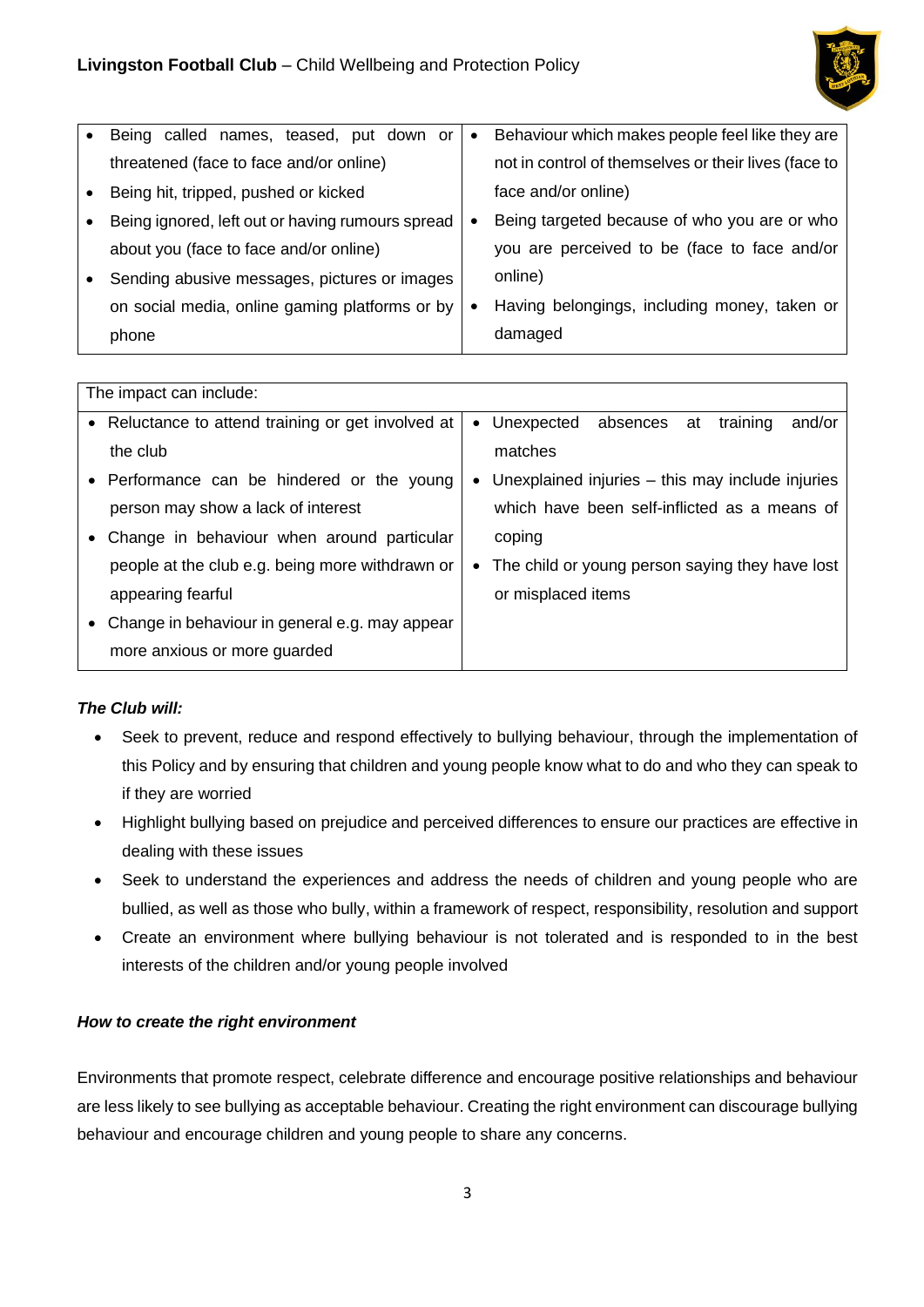

How to create the right environment:

|           | Cultivate an ethos where there is an anti-           | $\bullet$ | Respond to each incident of bullying behaviour  |
|-----------|------------------------------------------------------|-----------|-------------------------------------------------|
|           | bullying culture $-$ it is especially important that |           | individually and adopt different practices, if  |
|           | adults are good role models for children and         |           | necessary, to find the most effective response  |
|           | young people                                         | ٠         | Encourage all children and young people to      |
|           | Take all signs and reports of bullying very          |           | speak and share their concerns. Help those      |
|           | seriously                                            |           | being bullied to speak out by being open and    |
| $\bullet$ | Take all allegations seriously and take action to    |           | encouraging children and young people to tell a |
|           | ensure that the child or young person is safe        |           | coach or an adult who can help them             |
|           | Do not label children or young people as             | ٠         | Have posters and signposting of local support   |
|           | "victims" and "bullies". Talk about 'bullying        |           | services visible so children and young people   |
|           | behaviour' and help and support the child or         |           | know where they can go for advice and support   |
|           | young person to change their behaviour and to        |           | if they do not feel comfortable speaking to     |
|           | understand and recognise its impact                  |           | someone within the club                         |
|           | Speak to those being bullied and those               |           |                                                 |
|           | displaying bullying behaviour separately             |           |                                                 |
|           |                                                      |           |                                                 |

## *How to respond to bullying behaviour*

|           | When responding to incidents or accusations of bullying behaviour the approach should be to ask: |  |                                                  |  |  |
|-----------|--------------------------------------------------------------------------------------------------|--|--------------------------------------------------|--|--|
|           | What was the behaviour?                                                                          |  | What attitudes, prejudices or other factors have |  |  |
| $\bullet$ | What impact did it have?                                                                         |  | influenced the behaviour?                        |  |  |
|           | What do I need to do about it?                                                                   |  | What does the child or young person who has      |  |  |
|           |                                                                                                  |  | been bullied want to happen?                     |  |  |
|           |                                                                                                  |  |                                                  |  |  |

**NEVER** allow bullying behaviour, in any form, to go unchallenged and unreported

# *What to do when bullying incidents and behaviour occur*

|           | How to support the child or young person who is being bullied: |           |                                                   |  |
|-----------|----------------------------------------------------------------|-----------|---------------------------------------------------|--|
|           |                                                                |           |                                                   |  |
| $\bullet$ | Listen to and give the child or young person your              | $\bullet$ | In cases of online/electronic bullying advise     |  |
|           | full attention, exploring options together of what             |           | children or young people who are being bullied    |  |
|           | you can do to help                                             |           | by text, email or online:                         |  |
|           | Reassure the child or young person reporting                   |           | to report the behaviour to the social media<br>۰. |  |
|           | the bullying that you can be trusted and will help             |           | site and retain the communication e.g. a          |  |
|           | them, although you cannot promise to tell no-                  |           | screenshot or to print it out                     |  |
|           | one else                                                       |           |                                                   |  |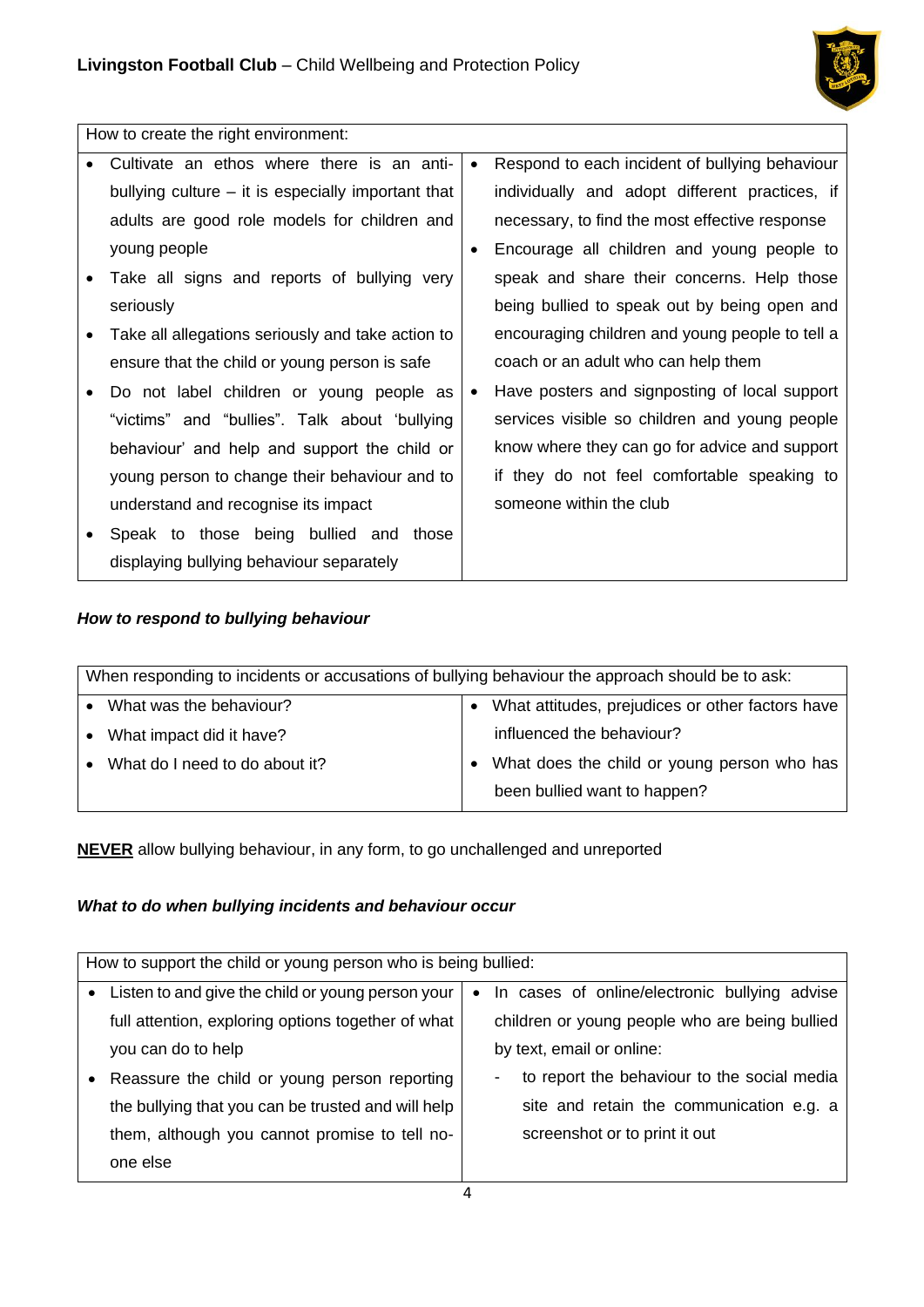

| $\bullet$ | Explain what will happen next and how they are     | ۰                        | check their privacy settings to ensure their |
|-----------|----------------------------------------------------|--------------------------|----------------------------------------------|
|           | going to be kept informed                          |                          | account is private and that no one can post  |
| $\bullet$ | Be clear that online bullying behaviour will be    |                          | on their page without them accepting the     |
|           | treated as seriously as any other form of bullying |                          | post                                         |
|           | behaviour                                          | $\overline{\phantom{a}}$ | consider blocking the person who is making   |
|           | Report any concerns to the Child Wellbeing and     |                          | negative or offensive comments               |
|           | Protection Officer by completing the Concern       |                          |                                              |
|           | Recording Form. This should include a record of    |                          |                                              |
|           | what was said                                      |                          |                                              |
|           |                                                    |                          |                                              |

Children and young people who are exhibiting bullying behaviour will need help and support too:

- Talk with the child or young person who has been displaying bullying behaviour. Explain the situation and try to get them to understand the consequences of their behaviour.
- Identify the feelings that cause them to act this way and develop alternative ways of responding to these feelings
- Encourage and support those displaying bullying behaviour to change this behaviour. Ask them to consider the impact their actions is having on the other person
- Aim to restore positive relationships. In some cases it might be worth seeking an apology from those involved in bullying behaviour (for examples, where those on the receiving end wish a reconciliation). However, apologies are only of real value when they are genuine
- Be sensitive and use good judgement when it comes to informing the parents/carers of those whose negative behaviour is impacting on others. Put the child or young person at the centre – will telling the parents/carers result in more problems for the child or young person? What are the child/young person's views on parents/carers knowing? If in any doubt seek advice from the Child Wellbeing and Protection Officer before responding
- Only consider imposing consequences as necessary to ensure the safety of children and young people, e.g. exclusion from the team or particular activity until behaviour standards are improved

**These guidelines have been informed and developed with support from respect***me***, their publication 'Bullying in Scotland 2014' and the Respect for All: National Approach to Anti-Bullying for Scotland's Children and Young People, Scottish Government 2017. Copyright remains with respectme and we acknowledge all and any material taken from [www.respectme.org.uk](http://www.respectme.org.uk/)**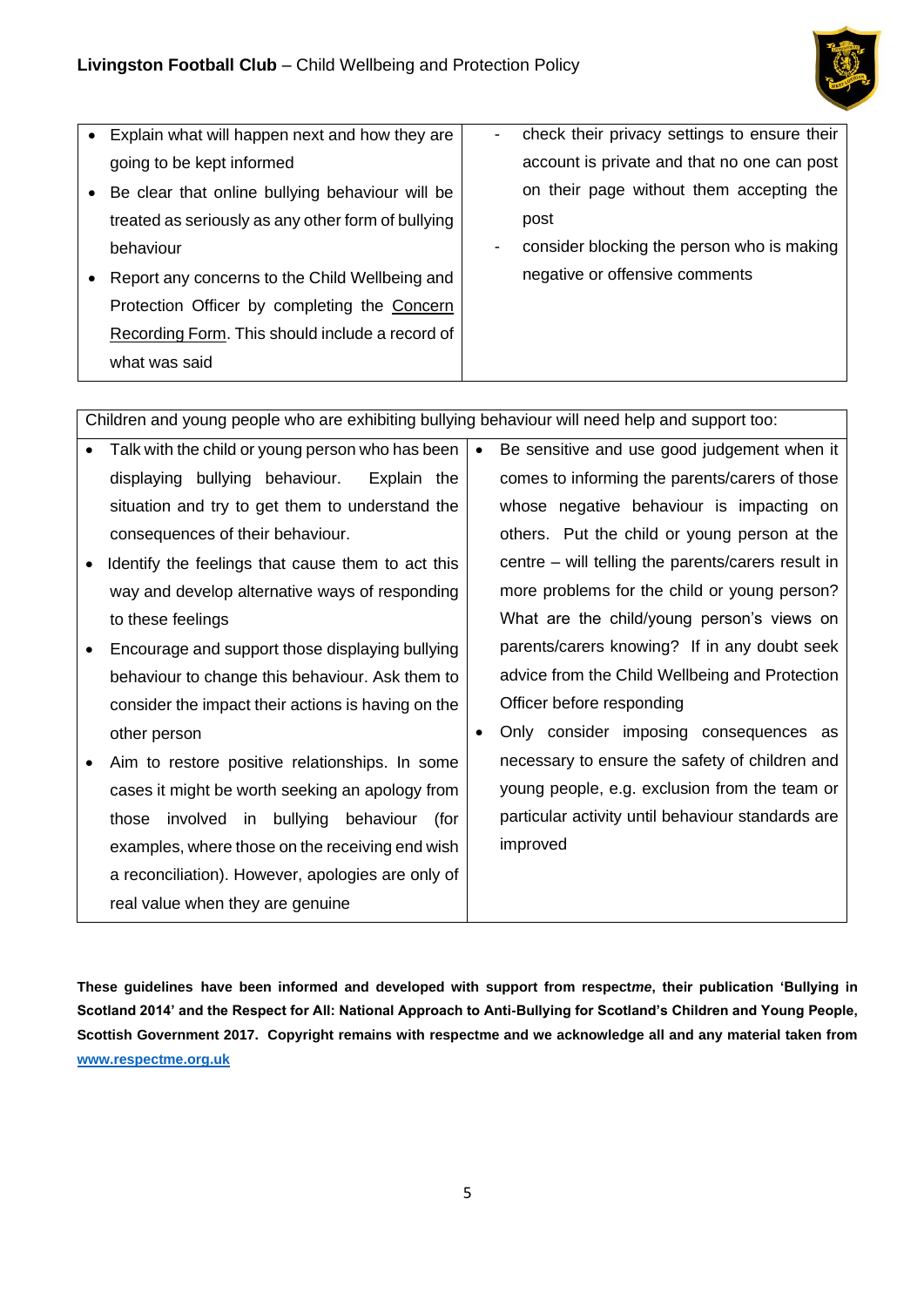

## <span id="page-5-0"></span>**BEHAVIOURS**

Football should be an enjoyable activity which allows everyone to take part in a fun and safe manner. At times this will involve managing behaviours in an appropriate way and responding to challenging behaviour in a safe and thought out manner.

This Practice Note aims to promote best practice that can help support children and young people manage their own behaviour. It also identifies unacceptable actions or interventions which must *never* be used by members of staff or volunteers.

These guidelines are based on the following principles:

- The wellbeing of the child or young person is the paramount consideration
- A risk assessment, by means of planning and preparing for each session, should be completed for all activities taking into consideration the needs of all children or young people involved in the activity. For further information see Practice Note – Prevention Planning
- Children and young people must never be subjected to any form of treatment that is harmful, abusive, humiliating or degrading and should always be able to maintain their dignity and respect
- No member of staff or volunteer should attempt to respond to behaviour by using techniques for which they have not been trained

## **MANAGING BEHAVIOUR**

It is important to create the right environment and model the behaviour that you expect from children and young people involved in football.

**Creating the right environment** involves but is not limited to:

- Strong leadership promoting positive relationships at all levels and a culture and ethos of positive and respectful relationships. Members of staff and volunteers should embody the behaviour expected from the children and young people.
- Constructive communication communication between the adults and children or young people includes listening to the child or young person without interruption, or trying to solve the problem, and recognising how the child or young person is feeling.
- Behavioural reinforcement rewards for good behaviour and consequences for negative behaviour.
- All those delivering activities to children and/or young people should receive appropriate training and should be supported to address issues of behaviour through regular conversations with their manager and/or support from the Child Wellbeing and Protection Officer.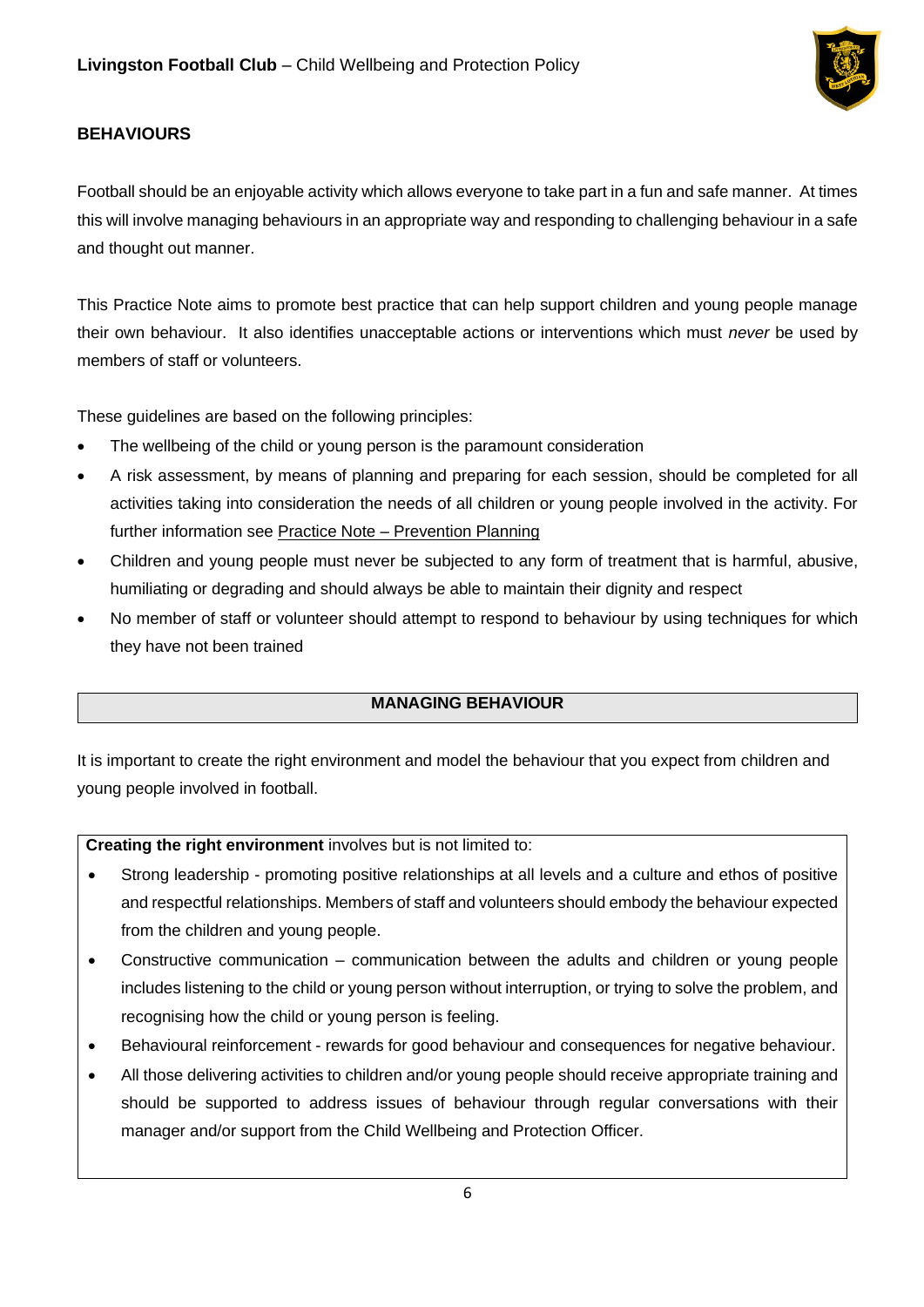

From time to time members of staff and volunteers working or volunteering with children and/or young people may be required to deal with a child or young person's behaviour that they find challenging. Managing this behaviour will involve advance planning of activities, responding in an appropriate way to the challenging behaviour and reflecting on how practice can be improved.

### *Preparation and Planning*

### *Agreeing Acceptable Behaviour*

Members of staff, volunteers, children/young people and their parents/carers should be involved in developing an agreed statement of what constitutes acceptable and unacceptable behaviour. This is commonly known as a 'Code of Conduct'. All members of staff and volunteers working or volunteering with children and young people will be expected to sign up to the *'Set the Standards – Behaviours, Expectations and Requirements'* and uphold the Wellbeing and Protection Values – Inclusive, Approachable, Empowering and Accountable.

The children and young people involved in club activities should also be encouraged to develop their own Code of Conduct. This will primarily involve children and young people who are playing football and can be done at the start of the season, in advance of a trip away from home or as part of a welcome session.

How do we help children and young people come up with a Code of Conduct?

- Ask the children and/or young people as a group to set out what behaviour they find acceptable and unacceptable within their group or team
- Ask them what the consequences of breaking the 'agreement' should be. Experience shows that they will tend to come up with a sensible and working 'agreement'
- If and when such a list is compiled every member of the group will be asked to sign it, as can new members as they join
- If possible, a copy of the 'agreement' should be visible for reference during the activity e.g. in the team's changing room

### *Planning Activities*

Good practice requires planning sessions around the group as a whole, but also involves taking into consideration the needs of each individual child or young person within that group. Planning sessions involves 'risk assessing' the sessions and those taking the session or activity should consider whether any members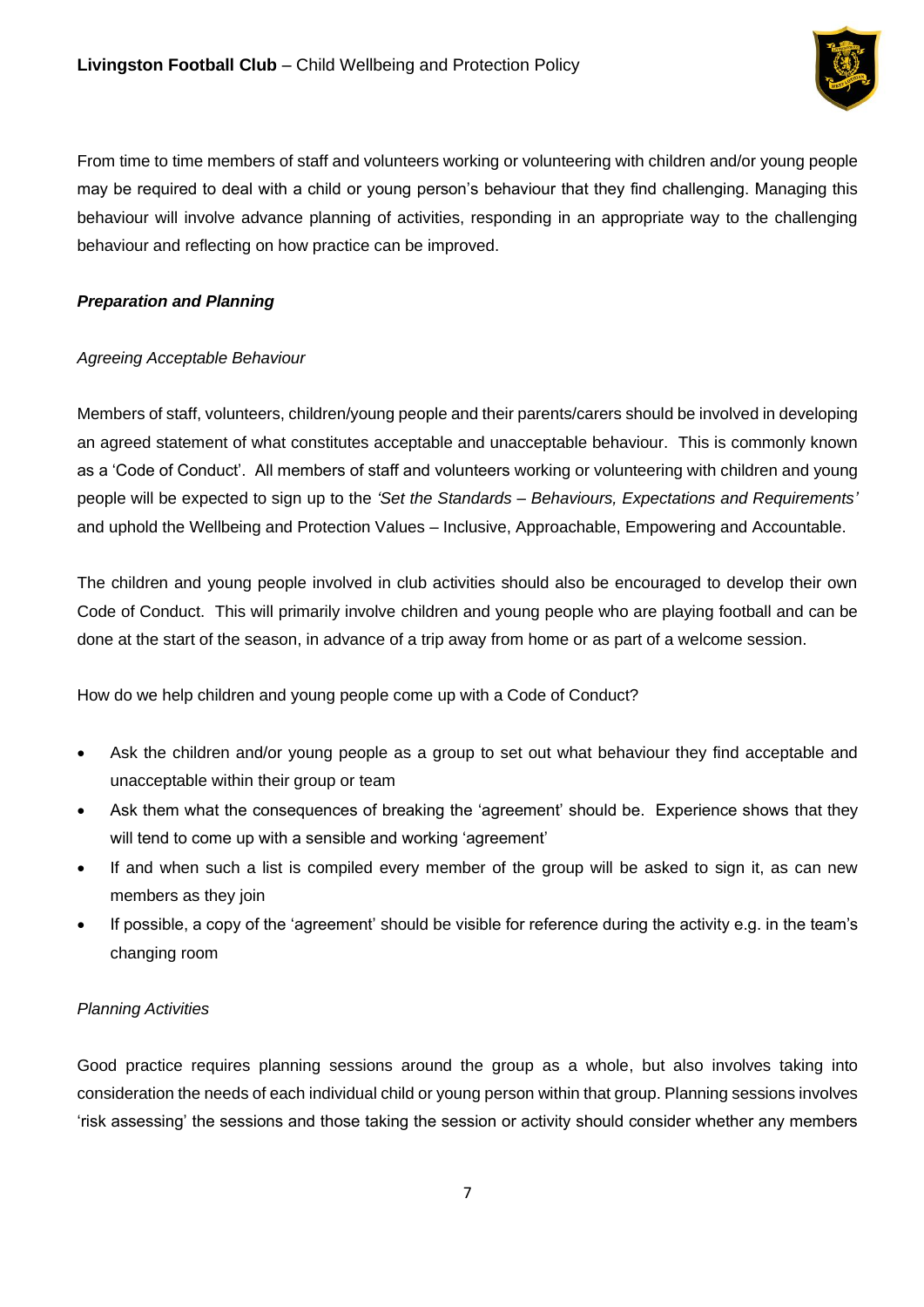

of the group have presented challenges in the past or are likely to present any difficulties in relation to the tasks involved, the other participants or the environment.

| When planning a session, activity or event members of staff and volunteers should:                                                                                                                                                                                                          |                                                                                                                                                                                                                                                                                                                                                                                                                                                                                                    |  |
|---------------------------------------------------------------------------------------------------------------------------------------------------------------------------------------------------------------------------------------------------------------------------------------------|----------------------------------------------------------------------------------------------------------------------------------------------------------------------------------------------------------------------------------------------------------------------------------------------------------------------------------------------------------------------------------------------------------------------------------------------------------------------------------------------------|--|
| Identify the appropriate number of adults<br>required to safely manage and support the<br>session,<br>increased<br>supervision<br>be<br>may<br>necessary for particular activities or events<br>Be able to adequately respond to any behaviour<br>and safeguard other members of the group, | If it is identified that a child or young person is<br>likely to display challenging behaviour:<br>Speak to their parents/carers before the<br>session or at the start of the season to<br>identify techniques used within the home<br>setting to support the child or young person                                                                                                                                                                                                                |  |
| including other members of staff and/or<br>volunteers<br>Where members of staff and/or volunteers<br>identify any potential risks, strategies to manage<br>those risks should be agreed in advance of the<br>session, event or activity                                                     | and manage difficult behaviour, if appropriate<br>lf<br>appropriate, seek<br>advice<br>from<br>$\overline{\phantom{0}}$<br>professionals if the child or young person has<br>particular needs. This should always been<br>done with the support and agreement of the<br>child/young person and their parents/carers<br>Only in circumstances where the risk is too<br>great towards the child or young person or<br>others should the child or young person be<br>asked to sit out of the activity |  |

## *Managing behaviour during the activity*

It is essential that responding to difficult behaviour is always done in a thought out and calm manner.

|           | Responding to a child who is displaying challenging behaviour: |           |                                                 |
|-----------|----------------------------------------------------------------|-----------|-------------------------------------------------|
|           | • Listen to the child or young person and use their            | $\bullet$ | Recognise the emotions and feelings that the    |
|           | name                                                           |           | child or young person has by naming them e.g.   |
|           | Ask the child or young<br>person<br>'what's                    |           | "I can see that you are feeling frustrated"     |
|           | happened?' to help calm the situation and give                 | ٠         | Separate the behaviour from the person          |
|           | them an opportunity to reflect on why they are                 | ٠         | If there is going to be a consequence for their |
|           | behaving this way                                              |           | behaviour,<br>explain to<br>them<br>what<br>the |
| $\bullet$ | Give them a way out or offer 'time out' e.g.                   |           | consequence will be and what the behaviour      |
|           | "would you like to take a break?                               |           | was that has led to this consequences           |
| $\bullet$ | Tell them that you to want to hear what they                   |           |                                                 |
|           | have to say e.g. say to them "Help me to                       |           |                                                 |
|           | understand what you are saying to me?                          |           |                                                 |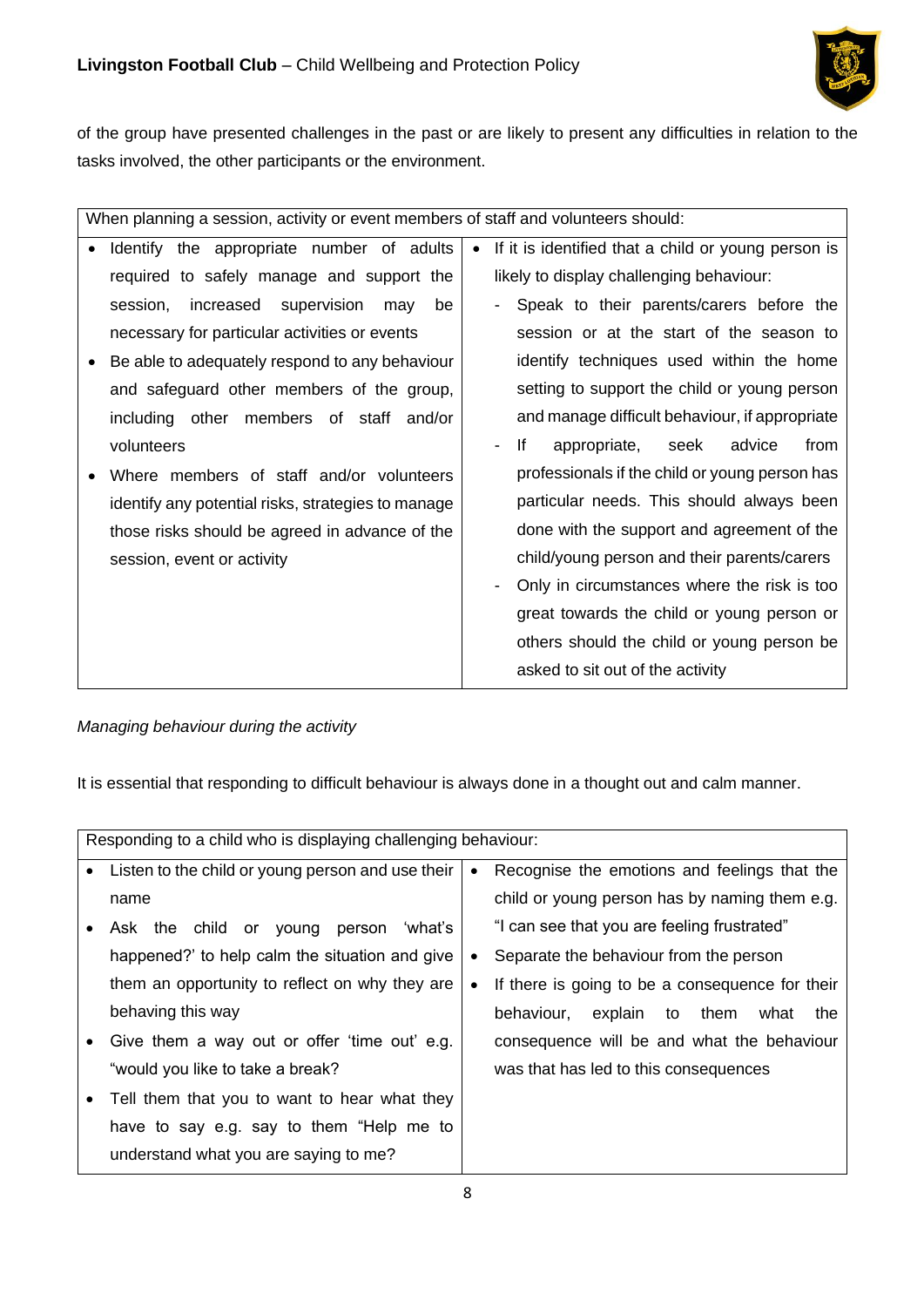

|           | Consequences for risk-taking or unacceptable behaviours: |           |                                                 |  |
|-----------|----------------------------------------------------------|-----------|-------------------------------------------------|--|
|           | • Time out - from the activity, group or individual      | $\bullet$ | Making up - the act or process of making        |  |
|           | work                                                     |           | amends                                          |  |
| $\bullet$ | Payback - the act of giving something back               |           | Use of individual 'contracts' or agreements for |  |
|           | Missing an activity                                      |           | their future or continued participation         |  |
|           |                                                          |           |                                                 |  |

| Unacceptable conduct to manage children and young people's behaviour: |           |                                                   |
|-----------------------------------------------------------------------|-----------|---------------------------------------------------|
| • Physical punishment or the threat of such                           | $\bullet$ | Taking it personally                              |
| Invading the child or young person's personal                         | ٠         | Dismissing their feelings                         |
| space                                                                 |           | The child or young person being deprived of       |
| • Shouting, threatening, preaching or arguing                         |           | food, water or access to changing facilities or   |
| • Verbal intimidation, ridicule or humiliation                        |           | toilets                                           |
| Telling the child or young person to "calm down"                      | ٠         | The threat that the child or young person will be |
| • Pointing or shaking your finger                                     |           | 'dropped' from the team or not selected to play   |
| Trying to 'win' or have the last word                                 |           | in the next game. Unless they present a risk of   |
| Interrupting e.g. "no, you listen to what I'm                         |           | serious harm to themselves or other involved in   |
| saying for a change"                                                  |           | the game and in these circumstances the           |
| The withdrawal of communication with the child                        |           | reasons for this decision should explained to the |
| or young person                                                       |           | child or young person and their parents/carers    |

## **After each activity**

- Reflect on practice what worked well, what did not work?
- Issues of behaviour and control should regularly be discussed with members of staff, volunteers, the child or young person and their parents/carers in the context of rights and responsibilities

Members of staff and volunteers should review the needs of any child or young person on whom consequences are frequently imposed. This review should involve the child or young person and their parents or carers to ensure an informed decision is made about the child/young person's future or continued participation in the group or team. Whilst it would always be against the wishes of everyone involved at the club ultimately, if a child or young person presents a high level of risk or danger to themselves, or others, they may not be able to continue participating. This assessment could result from a single incident.

# **PHYSICAL CONTACT**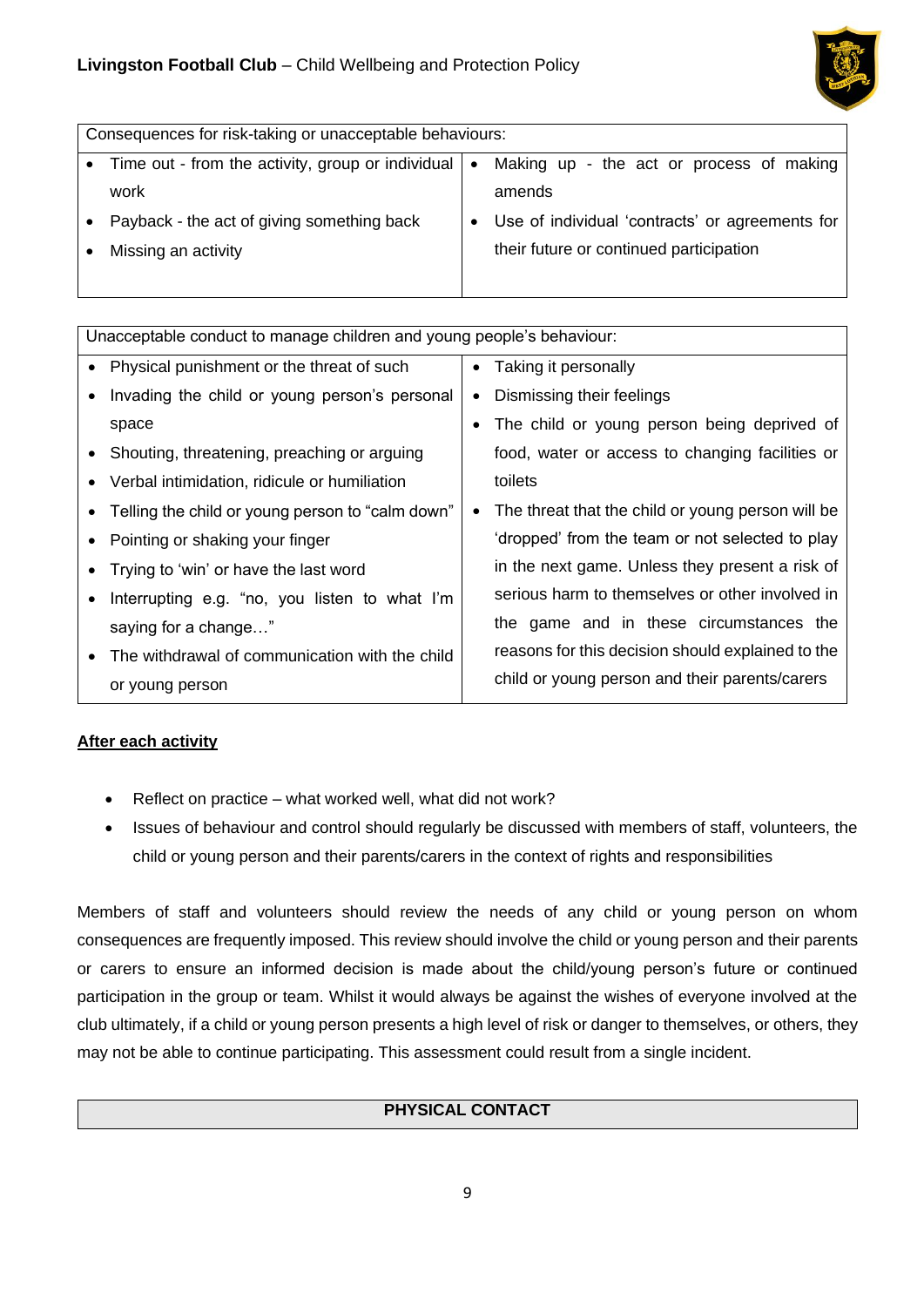

There are a range of situations where members of staff and/or volunteers may come into physical contact with the children and/or young people. For example, to prevent or treat an injury, a child who is upset reaching out for comfort, congratulating a player who has done well, to position the player for a drill etc.

#### **The general guidance is as follows:**

- All forms of physical contact should be respectful and be sensitive to the needs and wishes of the child or young person and take place in a culture of dignity and respect
- Children and young people should be encouraged to express their views on physical contact
- Physical contact should be in a reasonable and appropriate manner in an open environment with other adults present, where possible
- Be mindful that to comfort a child or young person who is upset, it is not always necessary or appropriate to place an arm around them. Sitting down and listening to them and maybe holding their hand can show concern for their situation
- Sometimes children or young people will initiate a hug or other forms of excited/happy contact with coaches and other adults, this is a normal form of human expression. It is important that adults respond to this in an appropriate manner, where they engage with the child or young person in a positive way while not prolonging the contact or imitating it. Respond and then re-direct them into a more suitable coach/player form of positive expression such as a high 5 or dropping to one knee to speak to them at eye level

Members of staff and volunteers must **never**:

- initiate unnecessary physical contact with their participants
- engage in sexually provocative games e.g. horseplay or touching a child or young person in a sexually suggestive manner
- engage in 'rough' physical contact

### *Supporting a child with personal care*

Some members of staff and/or volunteers may be working with younger children or young people with particular needs. It is recommended that the child's parents/carer undertake any personal care, where possible. If it is necessary to help a child or young person with personal tasks e.g. toileting or changing, the child or young person and their parents/carers must be encouraged to express a preference regarding the support and work together with the member of staff and/or volunteer to develop practiced routines for personal care so that the child or young person and their parents/carers know what to expect. It is also important to establish what the child or young person can do themselves and any support should be limited to what the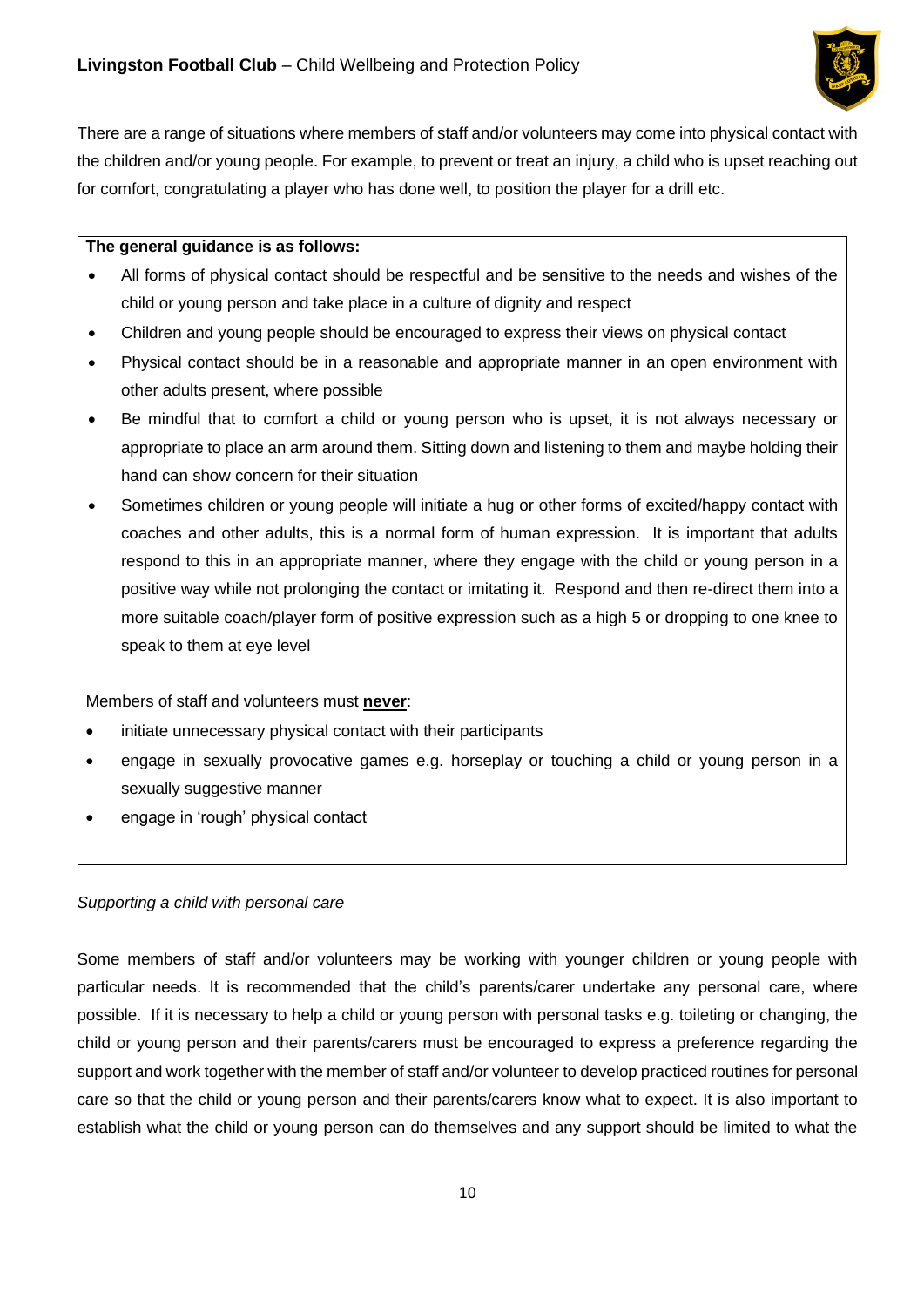

child or young person cannot do. The child or young person and their parents/carer should also be encouraged to speak out about methods of support with which they are uncomfortable.

Do not take on the responsibility for tasks for which you are not appropriately trained e.g. manual assistance for a child or young person with a physical disability.

## *Physical Contact for drills*

Members of staff and/or volunteers who are training on particular techniques should demonstrate the move themselves or ask another player who can display the technique being taught. In exceptional circumstances, despite a demonstration or verbal description, it may be necessary to move the child or young person into a particular position. In these circumstances, the child or young person must be asked if they are comfortable to be moved into the correct position and a description given to the child or young person as to what it will involve, e.g. "is it ok if I put my hands on your shoulders and move you into the correct position?" Manual support should be provided openly and must always be proportionate to the circumstances and must never involve contact with the child or young person's buttocks, genitals or breasts.

## *Physical Interventions*

The use of physical interventions should always be avoided unless it is absolutely necessary in order to prevent a child or young person injuring themselves, injuring others or causing serious damage to property. All forms of physical intervention shall form part of a broader approach to the management of behaviour.

Physical contact to prevent something happening should always be the result of conscious decision-making and not a reaction. Before physically intervening, the member of staff or volunteer should ask themselves, 'Is this the only option in order to manage the situation and ensure safety?'

| The following must always be considered:         |  |                                                     |
|--------------------------------------------------|--|-----------------------------------------------------|
| Contact should always be avoided with the        |  | • The scale and nature of physical intervention     |
| buttocks, genitals and breasts                   |  | must always be proportionate to the behaviour of    |
| Members of staff and volunteers should never     |  | the child or young person and the nature of         |
| behave in a way which could be interpreted as    |  | harm/damage they might cause                        |
| sexual                                           |  | • All forms of physical intervention should employ  |
| Any form of physical intervention should achieve |  | only a reasonable amount of force - the minimum     |
| an outcome that is in the best interests of the  |  | force needed to avert injury to a person or serious |
| child or young person whose behaviour is of      |  |                                                     |
| concern and achieve<br>immediate<br>better<br>a  |  |                                                     |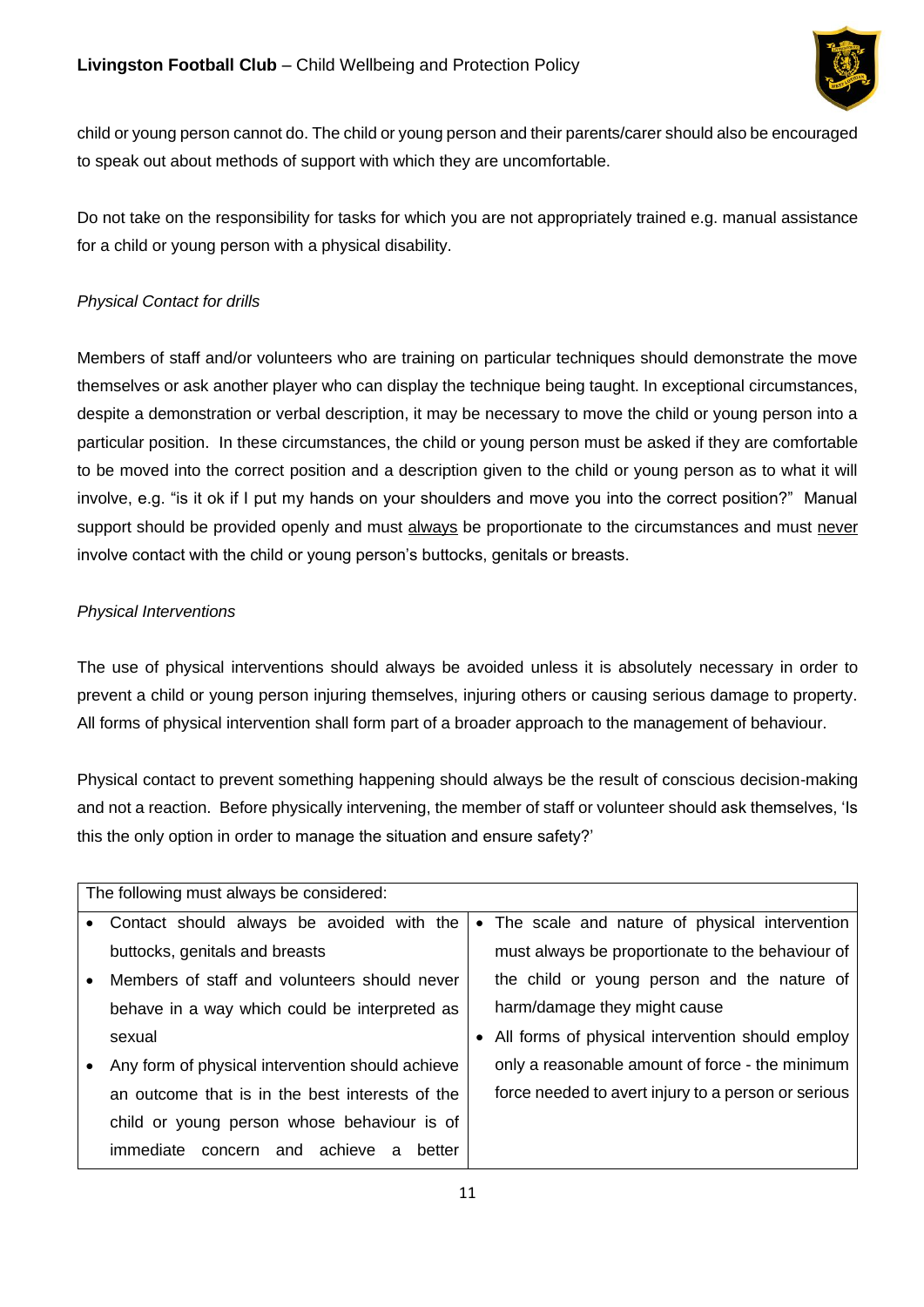

|           | outcome for the child or young person than if no | damage to property - applied for the shortest       |
|-----------|--------------------------------------------------|-----------------------------------------------------|
|           | physical intervention is used                    | period of time                                      |
| $\bullet$ | Members of staff and volunteers should consider  | Members of staff and volunteers should never        |
|           | the circumstances, the risks associated with     | employ physical interventions which are deemed      |
|           | employing physical intervention compared with    | to present an unreasonable risk to children or      |
|           | the risks of not employing physical intervention | young people, e.g. risk of injury                   |
| $\bullet$ | Members of staff and volunteers shall never use  | Members of staff and volunteers shall never use     |
|           | physical intervention as a form of punishment    | a form of physical intervention for which they have |
|           |                                                  | not been trained                                    |

Any physical intervention used should be recorded as soon as possible after the incident by the member of staff and/or volunteer and reported to the Child Wellbeing and Protection Officer as soon as possible. This can be done by completing the Concern Recording Form and emailing it to [childwellbeing@livingstonfc.co.uk](mailto:childwellbeing@livingstonfc.co.uk)

A timely debrief for members of staff and volunteers, the child or young person and their parents/carers should always take place following an incident where physical intervention has been used. This should include ensuring that the physical and emotional wellbeing of those involved has been addressed and ongoing support offered where necessary. Members of staff and volunteers, the child or young person and their parents/carers should be given an opportunity to talk about what happened in a calm and safe environment. There should also be a discussion with the child or young person and their parents/carers about the child/young person's needs and continued safe participation in the group, team or activity.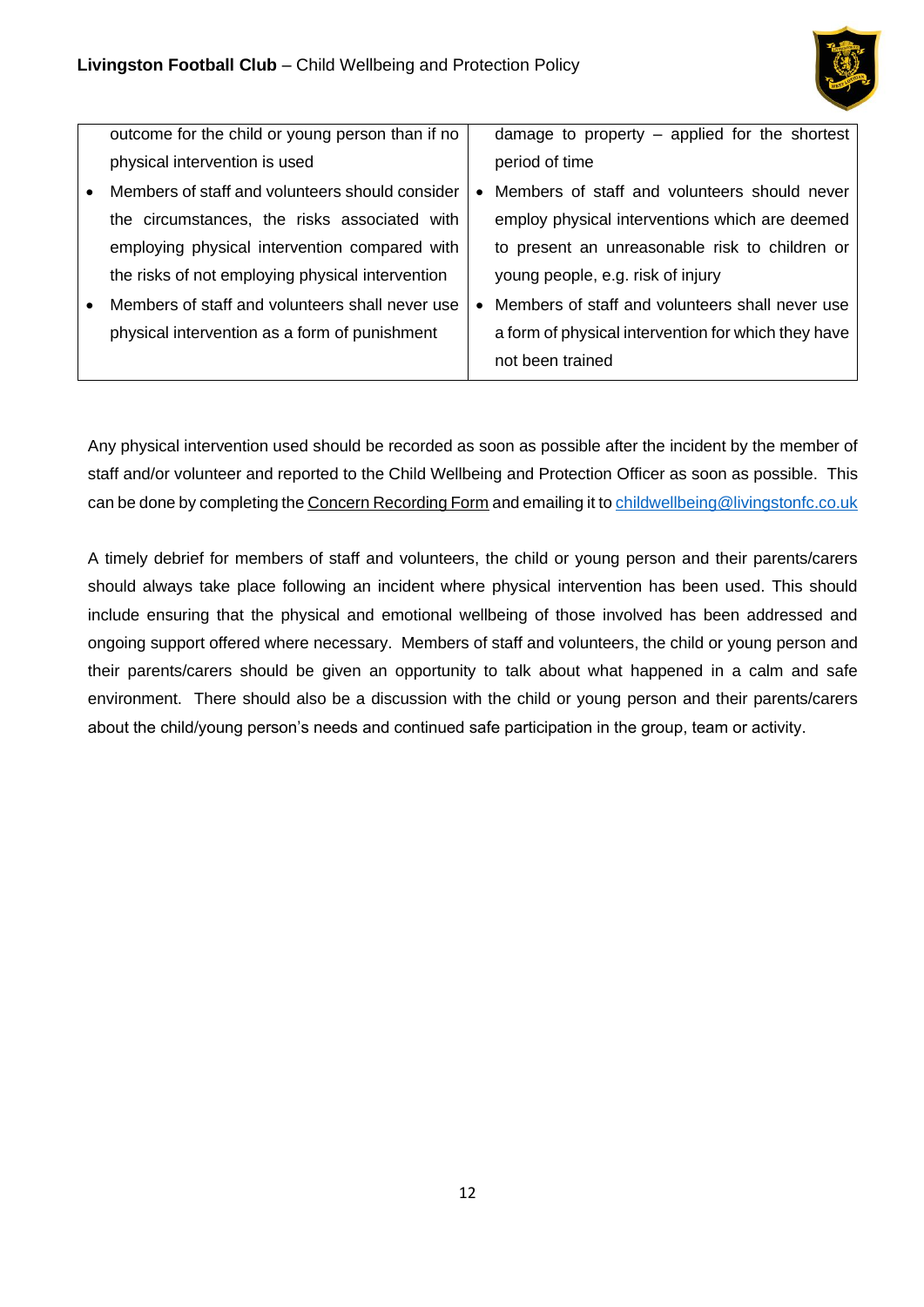

# <span id="page-12-0"></span>**CELEBRATION – Photography and filming**

Photographs, films and video clips can be used to celebrate achievements, promote activities and keep people updated. Footage can also be recorded for performance development and analysis reasons. It is important not to curb such activity and to remember that the majority of images taken are appropriate and taken in good faith.

This Practice Note sets out simple measures that must be taken to ensure the safety of children and young people in football when it comes to photography and filming. These measures are necessary to protect children and young people from those who would seek to take or manipulate photos and video footage in a way that harms children and/or young people or places them at risk of harm.

This Practice Note applies to members of staff, volunteers (including professional photographs contracted by the club for particular events and activities), as well as the children and young people and their parents/carer who themselves will want to take photographs or videos of games, training or football related activities.

### **Potential risks:**

- Inappropriate use, adaptation or copying of images for use on websites
- Inappropriate photographs or videos being taken of children and young people
- Identification of children and/or young people when a photograph is accompanied by significant personal information
- Identification and locating of children and/or young people in inappropriate circumstances e.g. where the child or young person has been removed from their family for their own safety, or where there are restrictions on contact with one parent following a parental separation, or any other safeguarding concern away from football.

Young people who have a public profile as a result of their achievements are entitled to the same protection as all other children and young people. In these circumstances common sense is required, and all decisions should reflect the best interests of the child or young person and be made in partnership with the child or person.

## **CONSENT FORMS**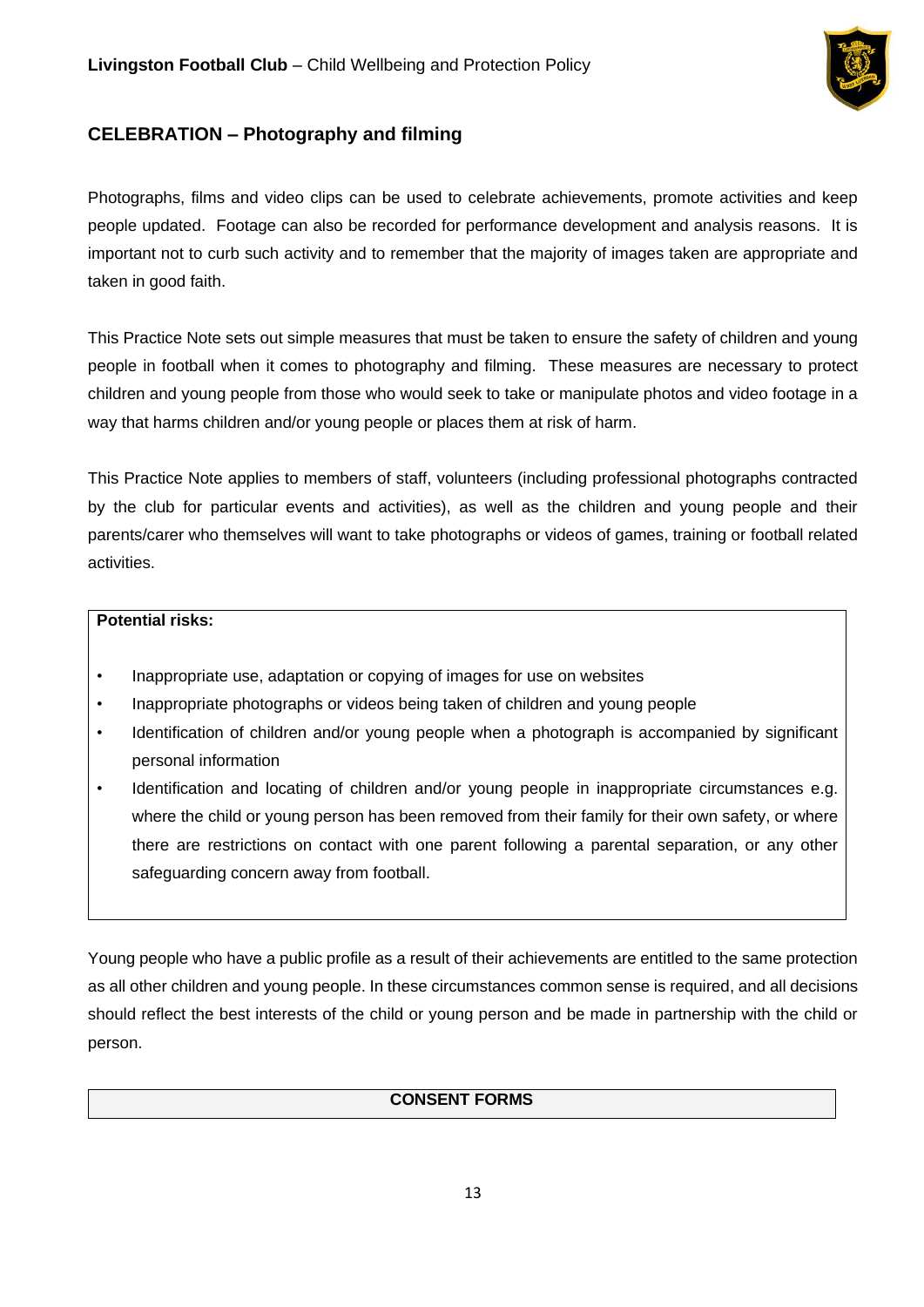

A Consent Form must be completed by the child or young person and their parents/carers before any photography or filming takes place and before any images are published online. This informs them that the child or young person may be photographed or filmed whilst participating in football and the purpose of this.

Special care must be taken in relation to vulnerable children and young people e.g. a child or young person fleeing domestic violence or a child or young person with a disability, and consideration given to whether publication or use of the photographs and/or video footage would place the child or young person at risk. If the Consent Form states that consent is **not** given to the child or young person being photographed this **must** be adhered to and practical arrangements put in place to avoid this happening. For example, the photographer should be told the child or young person's squad number and advised that they are not to be photographed or filmed. If the situation cannot be managed safely then filming and/or photography during the activity should be prohibited.

The child or young person may be taking part in a game or event that involves live streaming by the Club. Live streaming is the live visual broadcast over the internet. Live streaming must never take place in the changing rooms and should only be taken by authorised persons. The child or young person, if appropriate, and their parents/carers will be asked to provide consent. Before giving their consent, they must be advised of the following:

- Where the live streaming will take place e.g. Facebook, Instagram, YouTube etc.
- Who the stream will be monitored by and for what purpose?
- When the live stream will go live and when it will end
- Once the stream has finished, where the footage may be published and/or stored
- How individuals can withdraw their consent, if they wish to do so

### **SAFE USE OF IMAGES OF CHILDREN/YOUNG PEOPLE**

### *Use of Images and Information*

Where consent is given to the taking and use of images the following practices will be implemented:

| <b>General Principles</b>                            |  |                                             |
|------------------------------------------------------|--|---------------------------------------------|
| 'Action' images should focus on the activity $\cdot$ |  | Images will not be shared with external     |
| rather than the individual                           |  | agencies unless express permission is       |
|                                                      |  | obtained from the child or young person and |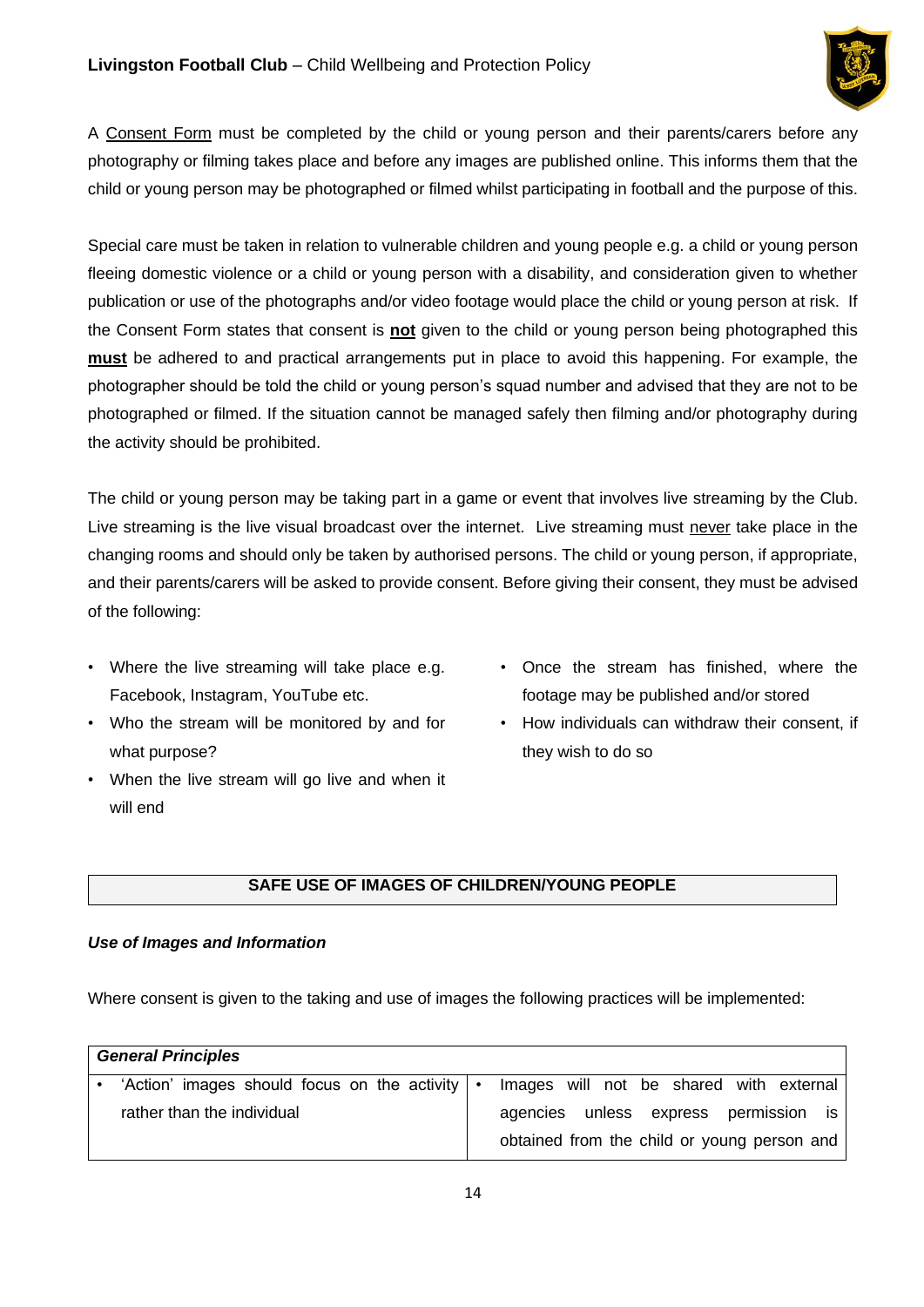

- 'Celebration' images should be group images rather than individual images, where possible
- All images should reflect the positive aspect of the children and young people's involvement in football
- All children and young people featured in images and/or videos must be appropriately dressed e.g. a minimum of shirt and shorts
- No photographing or filming will be permitted in changing areas, bathrooms or sleeping areas, including by the children or young people themselves
- All photographic / videoing equipment must be switched off prior to going into changing rooms

their parents/carers over and above the consent form referred to above

- When using a professional photographer, all children and/or young people and their parents/carers should be aware that a professional photographer will be in attendance
- No unsupervised access or one-to-one photography or video sessions will be allowed unless this has been explicitly agreed with the child or young person and their parents/carers
- All images and accompanying information shared publicly will only include appropriate personal details

### *Taking of Images*

| For promotional, marketing or social networking  | $\bullet$ | The Club may seek publicity to positively         |
|--------------------------------------------------|-----------|---------------------------------------------------|
| use of images for the Club publications or       |           | promote football. Elite young players receiving   |
| online, members of staff and volunteers will use |           | endorsements or sponsorship may well              |
| the club's equipment or equipment used by an     |           | welcome positive media coverage on a local,       |
| approved contractor                              |           | regional or national level. As well as giving     |
| Members of staff and/or volunteers who take      |           | consent, it is important for these players, their |
| images of players should follow this Practice    |           | parents/carers and media representatives to be    |
| Note and comply in terms of use of images,       |           | clear about appropriate arrangements and          |
| retention,<br>safe<br>storage<br>consent,<br>and |           | ground rules for interviews, filming and photo    |
| confidentiality                                  |           | sessions                                          |
| For both safety and safeguarding reasons         | $\bullet$ | Where images are taken agreement and              |
| children and young people and members of         |           | arrangements can be in place for the child or     |
| staff and volunteers should not use personal     |           | young person and their parents/carers to be       |
| mobile<br>phones,<br>tablets<br>or               |           | given copies, but they must confirm they will not |
| photographic/videoing<br>equipment<br>during     |           | upload any of these images or videos to their     |
| training or at match or event activities         |           | own or the child or young person's social media   |
|                                                  |           | or online platforms                               |

*Filming as a coaching aid*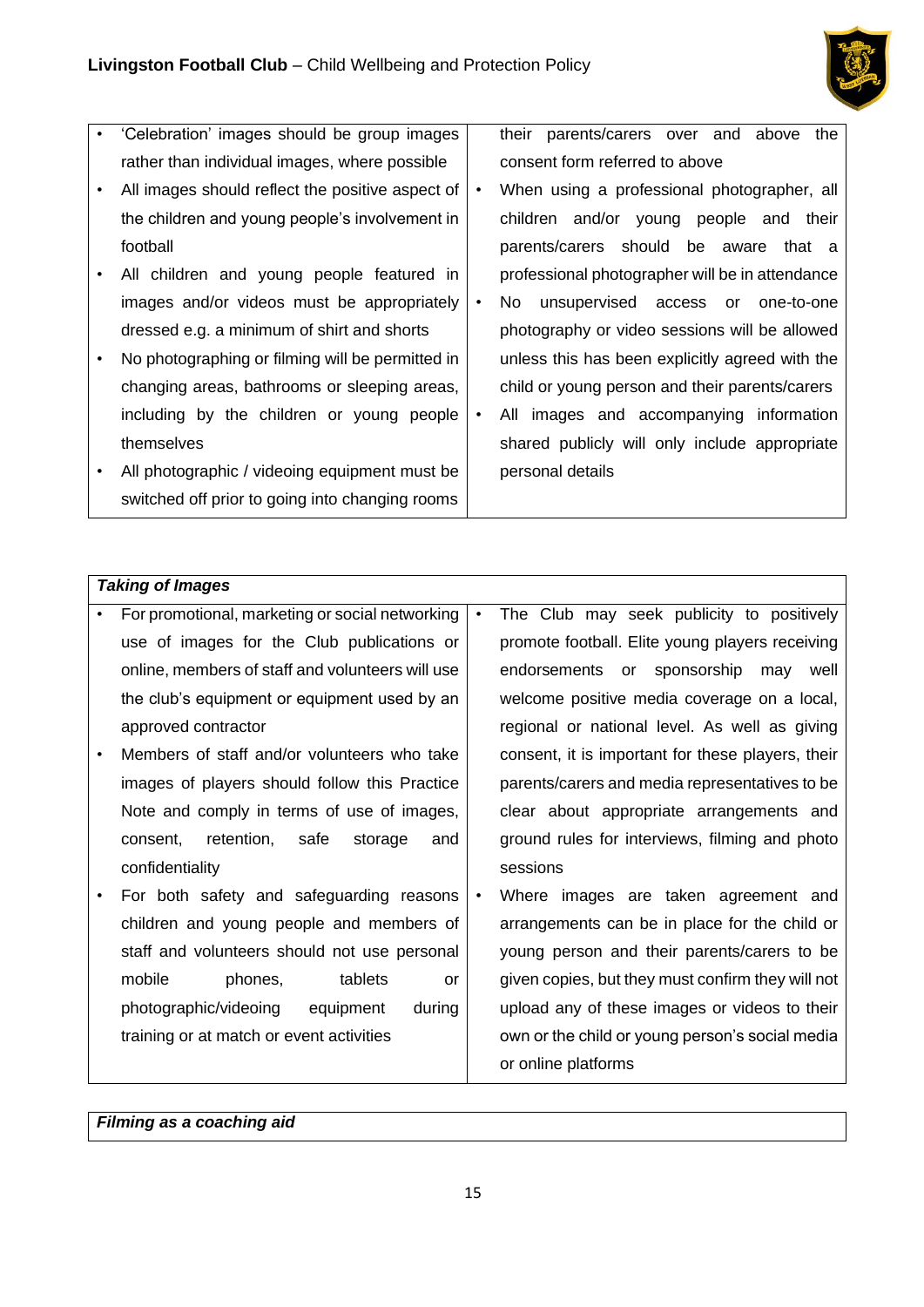

|                           | Members of staff and volunteers using videoing |  | At training, members of staff and/or volunteers |
|---------------------------|------------------------------------------------|--|-------------------------------------------------|
|                           | as a legitimate coaching aid should make the   |  | will only use the club's equipment, or          |
|                           | child or young person and their parents/carers |  | equipment of an approved contractor, for the    |
|                           | aware that this will be part of the coaching   |  | purposes to taking photographs or video for     |
|                           | programme and consent for this filming should  |  | player development or performance analysis.     |
|                           | be sought through the Consent Form             |  | There should be no personal use of equipment,   |
| $\bullet$                 | External agencies need permission from the     |  | including mobile phones                         |
|                           | Club to take any images during the training    |  |                                                 |
|                           | environment                                    |  |                                                 |
|                           |                                                |  |                                                 |
| <b>Matches and Events</b> |                                                |  |                                                 |

| Any photography or videos taken by children       | $\bullet$ | Photographers from external agencies should      |
|---------------------------------------------------|-----------|--------------------------------------------------|
| and young people and their parents/carers         |           | be aware of the organisation's expectations      |
| restricted to immediate<br>be<br>familv<br>should |           | with regards to photography and filming and      |
| members for private, non-commercial purposes      |           | the safeguards which must be adhered to          |
| and not put online on any personal social media   | ٠         | If competing abroad, steps will be taken to find |
| platforms.<br>This<br>online<br>be<br>must<br>or  |           | out about the hosting club's rules and           |
| communicated to child or young person and         |           | requirements on photography and videoing at      |
| their parents/carers                              |           | events and games and information shared to       |
| External agencies need permission from the        |           | the children and/or young people and their       |
| Club to take any images during the match/event    |           | parents/carers about what to expect              |
| activities                                        |           |                                                  |

The Club will take all reasonable steps to promote the safe use of photography and filming at all events and activities with which it is associated, however the club has no power to prevent individuals photographing or filming in public places.

If there are concerns about the safety and wellbeing of children and young people, the Club reserves the right at all times to prohibit the use of photography or filming at any event or activity with which it is associated and in locations where the club has jurisdiction.

## **REMEMBER:**

It is not an offence to take appropriate photographs in a public place, even if the person has not been asked to do so. No one has the right to decide who can and cannot take images on public land.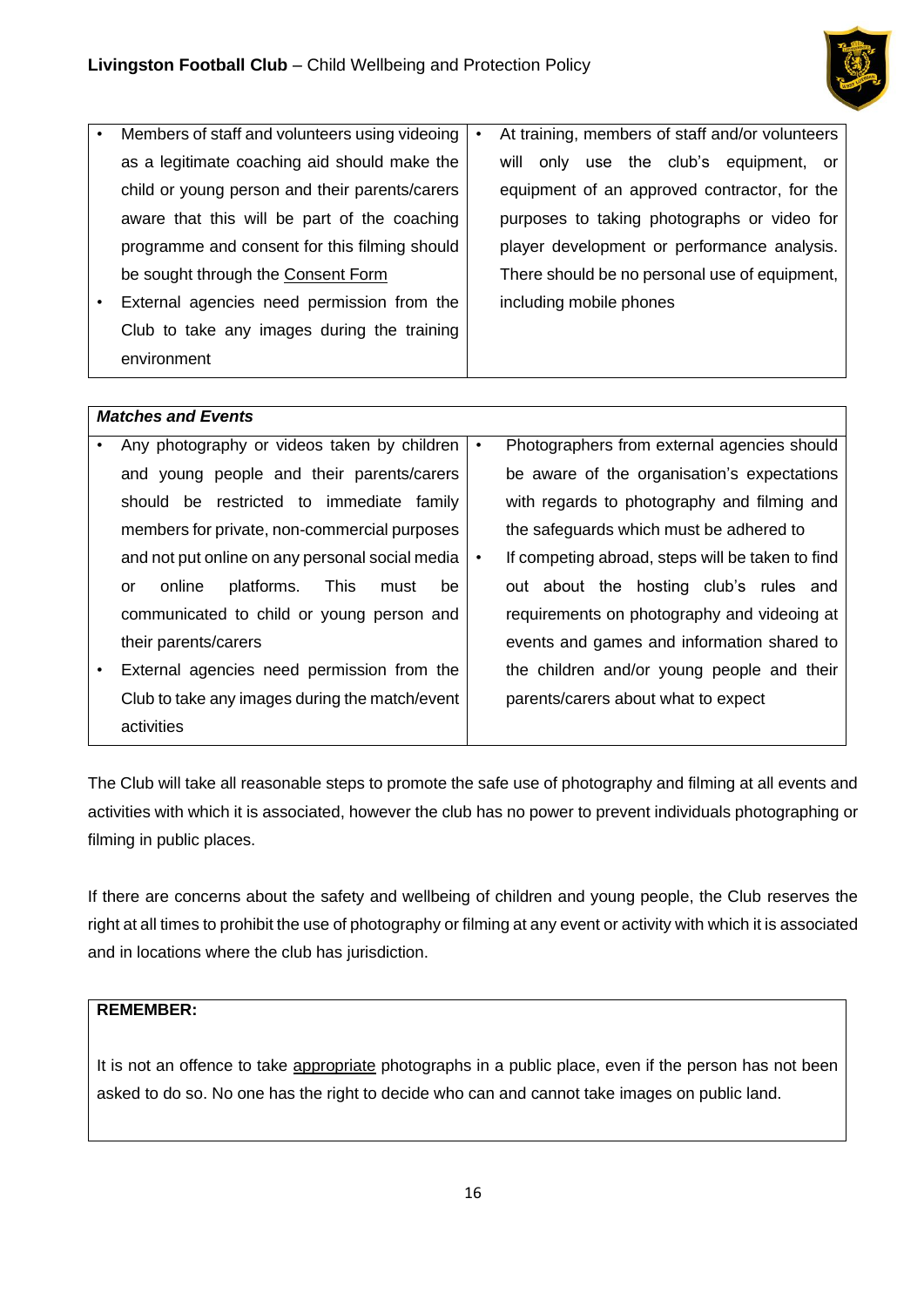

*However,* anyone behaving in a way which could reasonably be viewed as inappropriate in relation to filming or photographing should be approached for an explanation. If a satisfactory explanation is not provided, the circumstances should be reported to the Child Wellbeing and Protection Officer in line with the Responding to Concerns Procedure.

If you have *serious* concerns about a possible child protection issue relating to the filming or taking of photographs, then the matter should also be reported to the Police without delay. This action should be taken where you believe that someone may be acting unlawfully or putting a child or young person at risk.

### **MOBILE PHONE CAMERAS/VIDEOS**

There have already been a number of cases where children and young people have been placed at risk as a result of the ability to discreetly record and transmit images through mobile phones. There is also scope for humiliation and embarrassment if films or images are shared on popular websites such as YouTube. The use of mobile phones in this way can be very difficult to monitor.

This Practice Note should be observed in relation to the use of mobile phones as cameras/videos. Particular care is required in areas where personal privacy is important e.g. changing rooms, bathrooms and sleeping areas. No photographs or filming should ever be permitted in such areas of personal privacy.

Members of staff and volunteers who become aware that inappropriate photographs or video footage has been taken in any of the above areas, whether by an adult or another child or young person, should immediately report the matter to the Child Wellbeing and Protection Officer as per the Responding to Concern Procedure.

## **INTERNET/WEBSITE**

The Club may post information, photographs and videos on its website which is available to all members of the public. In terms of publishing anything that includes an image or information about a child or young person, the following good practice should be followed:

| Use of Images and Information                    |  |                                                |  |  |
|--------------------------------------------------|--|------------------------------------------------|--|--|
| Information published on the websites/social   • |  | Information about specific events or meetings  |  |  |
| networking sites must never include personal     |  | e.g. coaching sessions must not be distributed |  |  |
| information that could identify a child or young |  |                                                |  |  |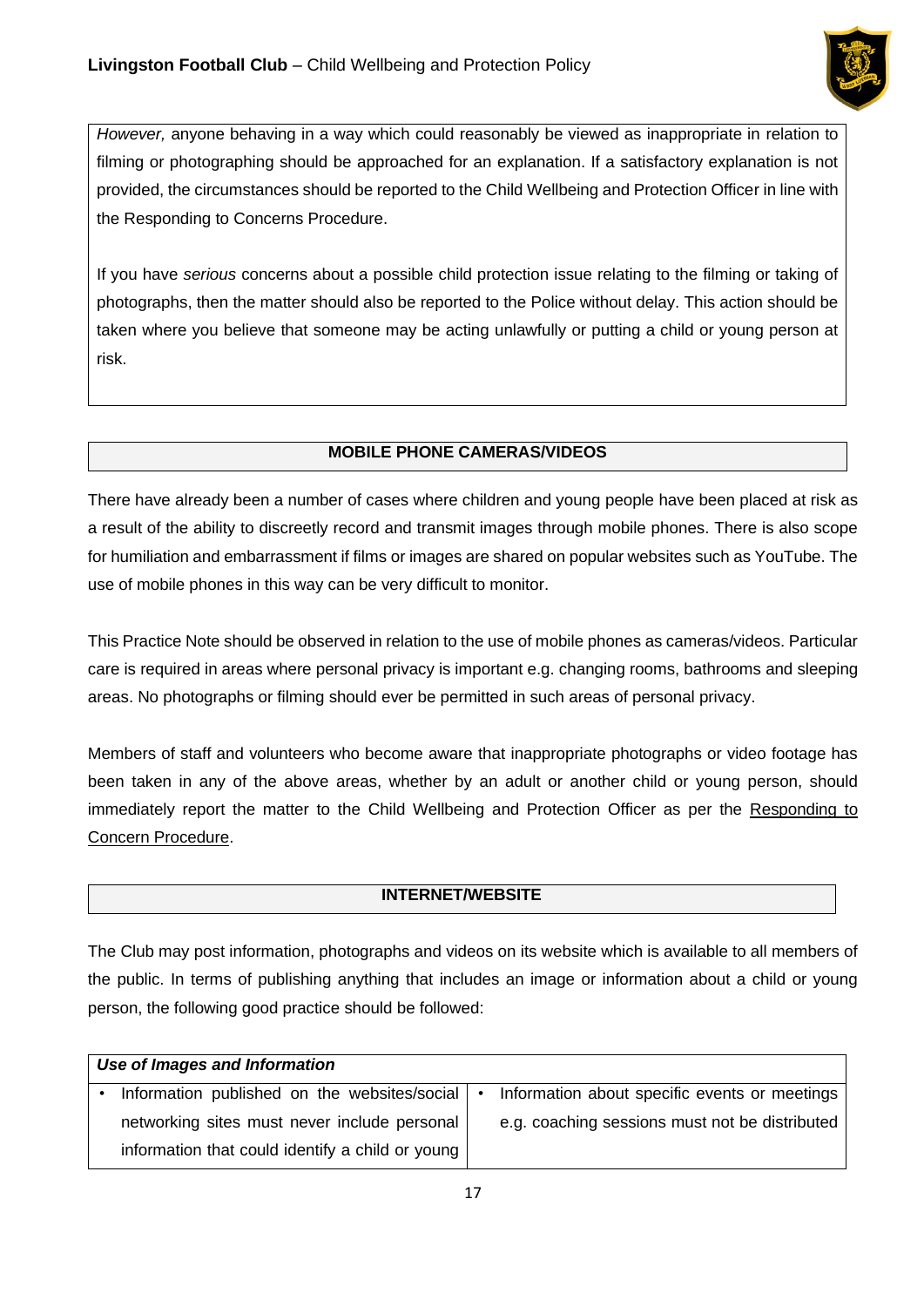

| person e.g. home address, email address,     | to any individuals other than to those directly |
|----------------------------------------------|-------------------------------------------------|
| telephone number of a child or young person. | concerned                                       |
| All contact must be directed to the club     | Where an event or game will be streamed live    |
| Children and young people must never be      | appropriate consent will be sought from the     |
| portrayed in a demeaning, tasteless or a     | players and/or their parents/carers             |
| provocative manner.                          | Photographs of children and young people        |
| Children and young people should never be    | attending games as spectators may be used by    |
| portrayed in a state of partial undress      | the club for commercial purposes as specified   |
|                                              | in the terms and conditions for ticket purchase |

### **STORAGE AND RETENTION OF IMAGES**

The Club will ensure that all images, negatives, videos and photographs will be stored in a secure environment, whether digital or hard copy. These will not be kept for any longer than is necessary having regard to the purposes for which they were taken.

Images, negatives, videos and photographs will be reviewed regularly and held in line with the Club's Data Retention Schedule.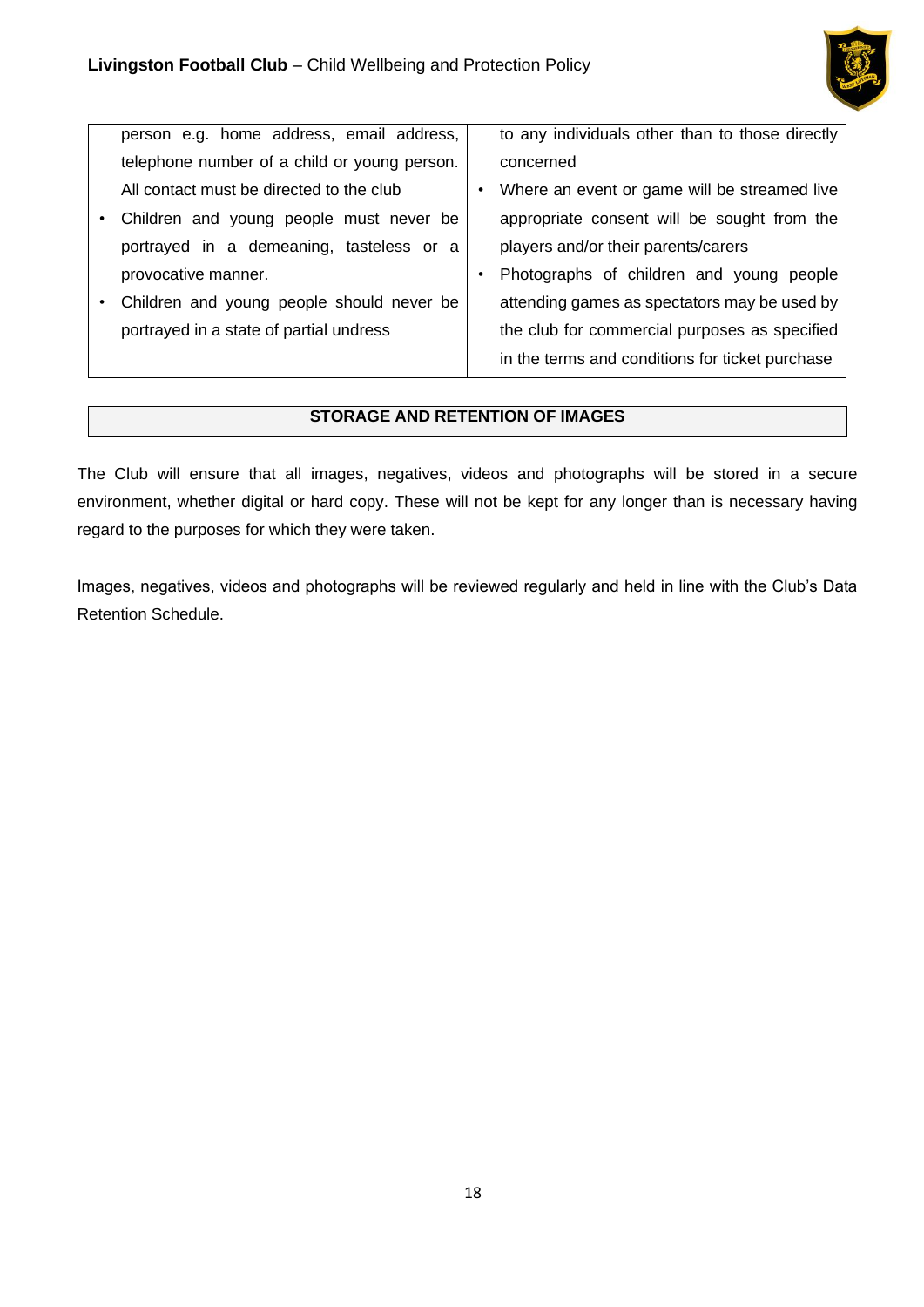

# <span id="page-18-0"></span>**COMMUNICATION AND SOCIAL MEDIA**

Information and communication technology (ICT) and social media are developing and advancing extremely quickly, meaning the way in which we communicate and receive and absorb information is changing all the time. These advancements provide significant benefits for organisations, including opportunities to promote activities and communicate easily with children and young people, their parents/carers and the wider community through various channels e.g. text, email and social media. It allows people to connect to the world instantly and it enables organisations to disseminate information widely at a low to no cost and provide a platform to celebrate success.

In addition to the benefits there is also potential for misuse, and it is the misuse of communication technology and social media which can put children and young people at considerable risk. Therefore, safeguards around its use must be put in place.

## **Risks associated with ICT and Social Media**

For children and young people:

- Access to inappropriate websites or inappropriate content
- Inappropriate access to, use or sharing of personal details e.g. names, email address, school
- Unwanted contact from adults or other children or young people with wrongful or questionable intent
- Receiving, sending or sharing inappropriate or offensive images, material and/or comments
- Online bullying
- Grooming for sexual abuse
- Direct contact and abuse
- A distorted view between the "real world" and the "online world"

For adults:

- Their communication with children and young people being misinterpreted
- **Bullving**
- Young People/Adults attempting to contact them or access personal information

The Club may contact children and young people and their parents/carers via text or email, or possibly through social networking sites, depending on the football activity that each child or young person is involved in with the club.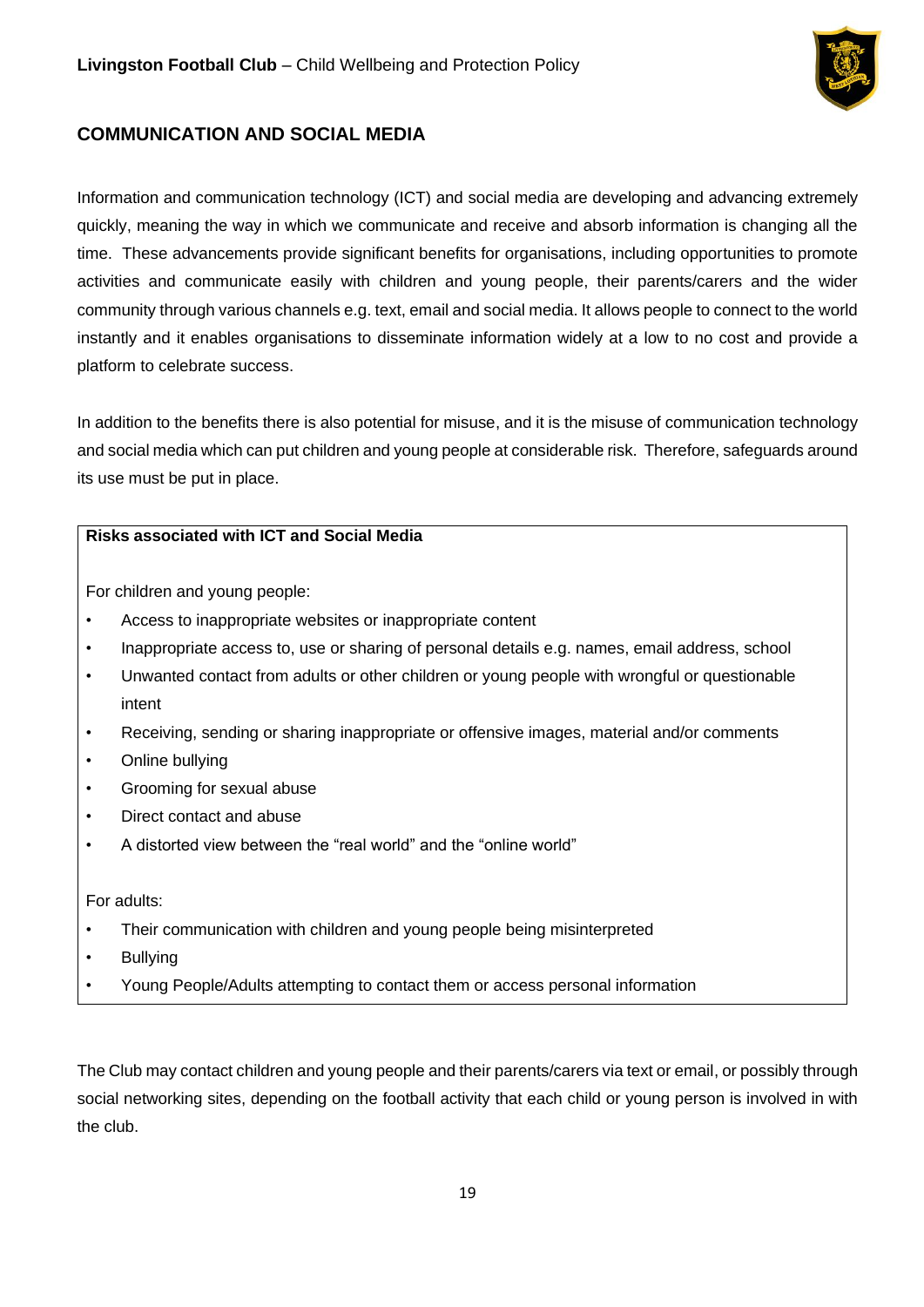

This Practice Note is for members of staff and volunteers who use any of these methods to communicate with children and young people.

|           | <b>General principles</b>                          |           |                                                  |  |  |
|-----------|----------------------------------------------------|-----------|--------------------------------------------------|--|--|
|           | DO:                                                |           |                                                  |  |  |
| $\bullet$ | Communicate in an open and transparent             | $\bullet$ | For 'private' group chats on social media, make  |  |  |
|           | manner                                             |           | sure that there is more than one member of staff |  |  |
|           | Only send communication via text, email or         |           | and/or volunteer part of the group chat          |  |  |
|           | social media if it is necessary and relates to the | $\bullet$ | Remove and report any offensive comments or      |  |  |
|           | activity the child or young person is involved in  |           | messages immediately to the Child Wellbeing      |  |  |
| ٠         | Get signed consent from parents/carers before      |           | and Protection Officer and to the social media   |  |  |
|           | using any of these methods of communication        |           | site, if appropriate                             |  |  |
|           | with children or young people. Explain to the      | $\bullet$ | all phone<br>Keep<br>numbers<br>and/or<br>email  |  |  |
|           | parents/carers<br>the<br>for<br>purpose<br>the     |           | addresses of children and young people in a      |  |  |
|           | communication and the method by which              |           | secure and confidential place                    |  |  |
|           | communication will be sent to the children         | $\bullet$ | Keep access to personal mobile numbers and       |  |  |
|           | and/or young people                                |           | email addresses of the children and young        |  |  |
|           | Get signed consent from the young person, if       |           | people to a practical minimum with only relevant |  |  |
|           | they are aged 13 or over, about the agreed         |           | members of staff and/or volunteers having        |  |  |
|           | methods of communication, depending on the         |           | access to this information and only when         |  |  |
|           | young person's maturity and ability to consent     |           | necessary to enable them to fulfil their role    |  |  |
| $\bullet$ | Members of staff and/or volunteers should          | $\bullet$ | Report to the Child Wellbeing and Protection     |  |  |
|           | information<br>communicate<br>regarding            |           | Officer any instances where you receive any      |  |  |
|           | programmes, events, training and matches           |           | inappropriate communications from a child        |  |  |
|           | through the agreed method of communication         |           | and/or a young person. Do not reply. The Child   |  |  |
|           | and:                                               |           | Wellbeing and Protection Officer will agree what |  |  |
|           | copy in with another designated member of          |           | action the club will take e.g. notifying parents |  |  |
|           | staff or volunteer to the communication            |           | and any other appropriate individuals or         |  |  |
|           | copy in the child and young person's               |           | agencies                                         |  |  |
|           | parents/carer, if possible                         |           |                                                  |  |  |
|           | only use group texts or emails, if possible        |           |                                                  |  |  |
|           |                                                    |           |                                                  |  |  |
|           |                                                    |           |                                                  |  |  |
|           | DON'T:                                             |           |                                                  |  |  |
|           | Contact or correspond privately with a child or    | $\bullet$ | Send<br>which<br>contain<br>messages<br>any      |  |  |
|           | young person on a 1:1 basis unless in              |           | inappropriate, abusive or offensive material or  |  |  |
|           | exceptional circumstances. If it is necessary to   |           | that are open to misinterpretation               |  |  |
|           |                                                    | 20        |                                                  |  |  |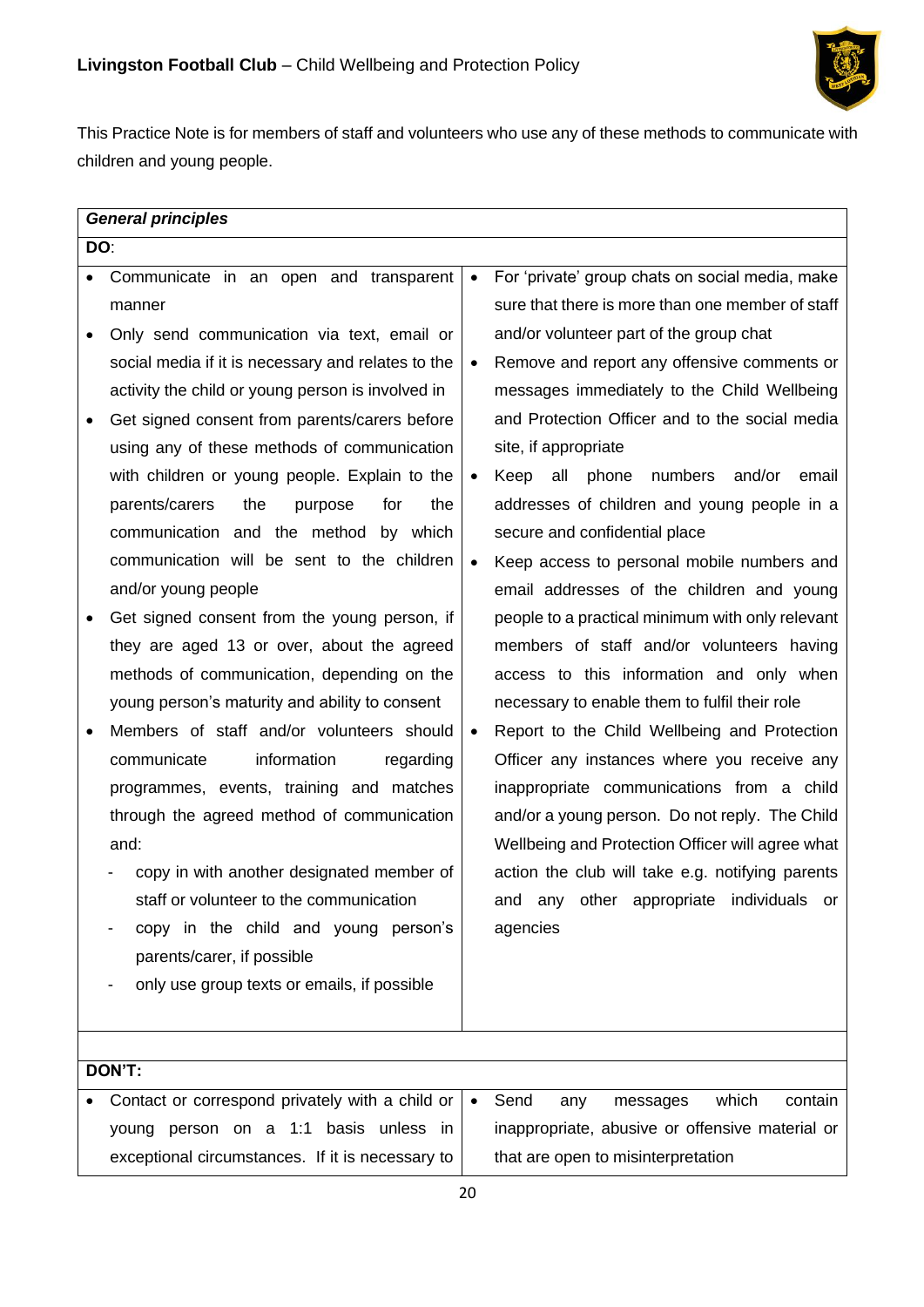

| communicate directly this should only be in       | $\bullet$ | Use text or emails for personal conversation,    |
|---------------------------------------------------|-----------|--------------------------------------------------|
| connection with the football activity and must    |           | sending pictures, jokes or other items of a      |
| never be sent from a personal device              |           | personal nature                                  |
| • Use language that is directly (or could be      | $\bullet$ | Respond to emails from children and/or young     |
| being)<br>sexist.<br>misinterpreted as<br>racist, |           | people other than those directly related to club |
| derogatory, threatening, abusive or sexualised    |           | matters                                          |
| in tone                                           |           |                                                  |

## **SOCIAL MEDIA AND INTERNET FORUMS**

## **REMEMBER – there is no such thing as privacy online**

**Consider 3 key questions before posting anything online:** 

- **1. Would you say this in front of your family members?**
- **2. Would you say this in front of the youngest child in your club?**
- **3. Would you say this to a journalist at a press conference or in front of your coach or manager?**

**If the answer is no to any of the above, then do not post it on social media!**

For further information on publishing photographs or videos of children and young people on social media see the Safe Use of Images Section in the Practice Note - Celebration.

|   | What we expect of members of staff and volunteers |           |                                                     |  |
|---|---------------------------------------------------|-----------|-----------------------------------------------------|--|
|   | DO:                                               |           |                                                     |  |
| ٠ | Get signed consent from parents/carers and/or     | $\bullet$ | Members of staff and volunteers should review       |  |
|   | the young person to allow mutual interaction      |           | the privacy settings on their own social media      |  |
|   | with the organisation profile e.g. Facebook page  |           | profiles and consider whether it is appropriate     |  |
|   | or Twitter account                                |           | for children and young people to be able to view    |  |
|   | Set up a closed (i.e. private) group chat between |           | their profiles easily                               |  |
|   | the team and ensure that the correct people are   | ٠         | organisational<br>media<br>Monitor<br>social<br>any |  |
|   | part of the group e.g. parents and/or another     |           | accounts and remove any abusive or offensive        |  |
|   | member of staff/volunteer to ensure impartiality  |           | content and report the matter to the Child          |  |
|   | and monitoring. If setting up a closed group chat |           | Wellbeing and Protection Officer and Police, if a   |  |
|   |                                                   |           | criminal matter                                     |  |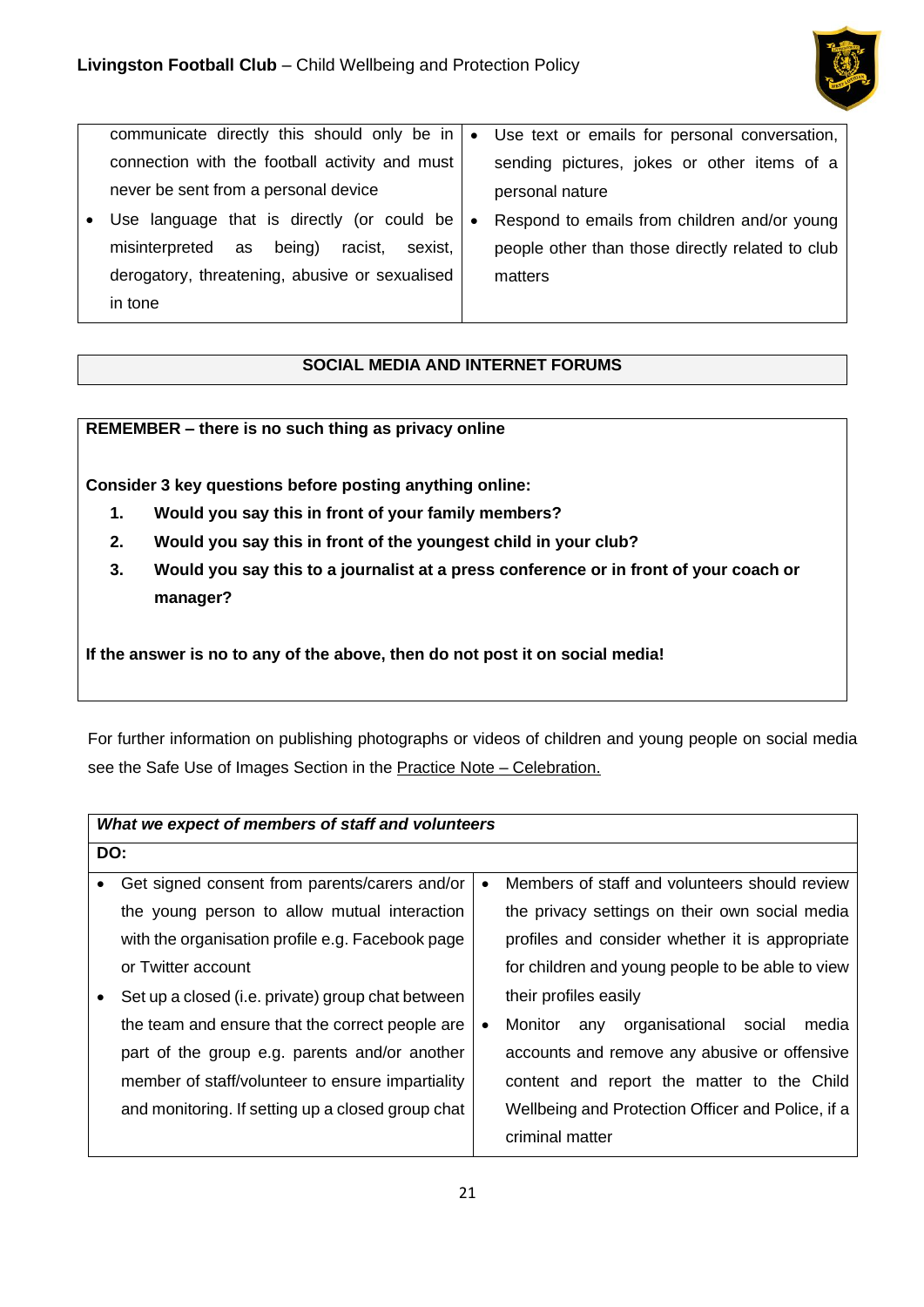

| consideration must be given to the minimum age<br>requirements for that particular social media site | $\bullet$ | Report any disclosure of abuse or bullying<br>through social media to the Child Wellbeing and |
|------------------------------------------------------------------------------------------------------|-----------|-----------------------------------------------------------------------------------------------|
| Make parents/carers aware of the existence of                                                        |           | Protection Officer in line with the Responding to                                             |
| the profile and the site the child or young person                                                   |           | <b>Concerns Procedure</b>                                                                     |
| will be accessing and the restrictions of use for                                                    | $\bullet$ | Block and report anyone who is sending abusive                                                |
| this preferred site                                                                                  |           | or inappropriate messages. DO NOT respond to                                                  |
| Have an official agreement in place which states                                                     |           | the post                                                                                      |
| that access to members' profiles is used only to                                                     |           |                                                                                               |
| pass on relevant information or to answer                                                            |           |                                                                                               |
| questions regarding the Club or football issues                                                      |           |                                                                                               |
|                                                                                                      |           |                                                                                               |
|                                                                                                      |           |                                                                                               |
| DON'T:                                                                                               |           |                                                                                               |
| Become friends, follow or tag children and                                                           | $\bullet$ | Communicate with children via social media                                                    |
| young people for whom they are in a position of                                                      |           | about personal matters                                                                        |
| authority or trust via their own social media                                                        | $\bullet$ | Contact children and young people who play for                                                |
| account                                                                                              |           | other clubs through social media as a means of                                                |
| Give out their password, pin or login details                                                        |           | attracting them to or signing them at the club                                                |
| either face to face or online and make sure they                                                     | $\bullet$ | Become involved in any debates concerning                                                     |
| sign out of their social media if logged in on a                                                     |           | selection, performance or personalities - even                                                |
| shared device                                                                                        |           | where the subject of the discussion<br>is.                                                    |
| with<br>Communicate<br>children<br>via<br>personal                                                   |           | anonymous                                                                                     |
| accounts or private messages. If a child or                                                          |           |                                                                                               |
| young person contacts them directly, they                                                            |           |                                                                                               |
| should discourage the child or young person                                                          |           |                                                                                               |
| having conversations away from the group chats                                                       |           |                                                                                               |

There has been an increase in the use and abuse of internet forums to target individuals or to engage contributors in debates which can cause upset and embarrassment to children and young people. Sites should be well monitored and any offending comments removed and reported to the relevant site and the Child Wellbeing and Protection Officer, where appropriate.

### **REPORTING CONCERNS**

Any inappropriate or offensive or abusive texts/email/use of social media must be reported to the Child Wellbeing and Protection Officer and will be dealt with in line with the Responding to Concerns Procedure.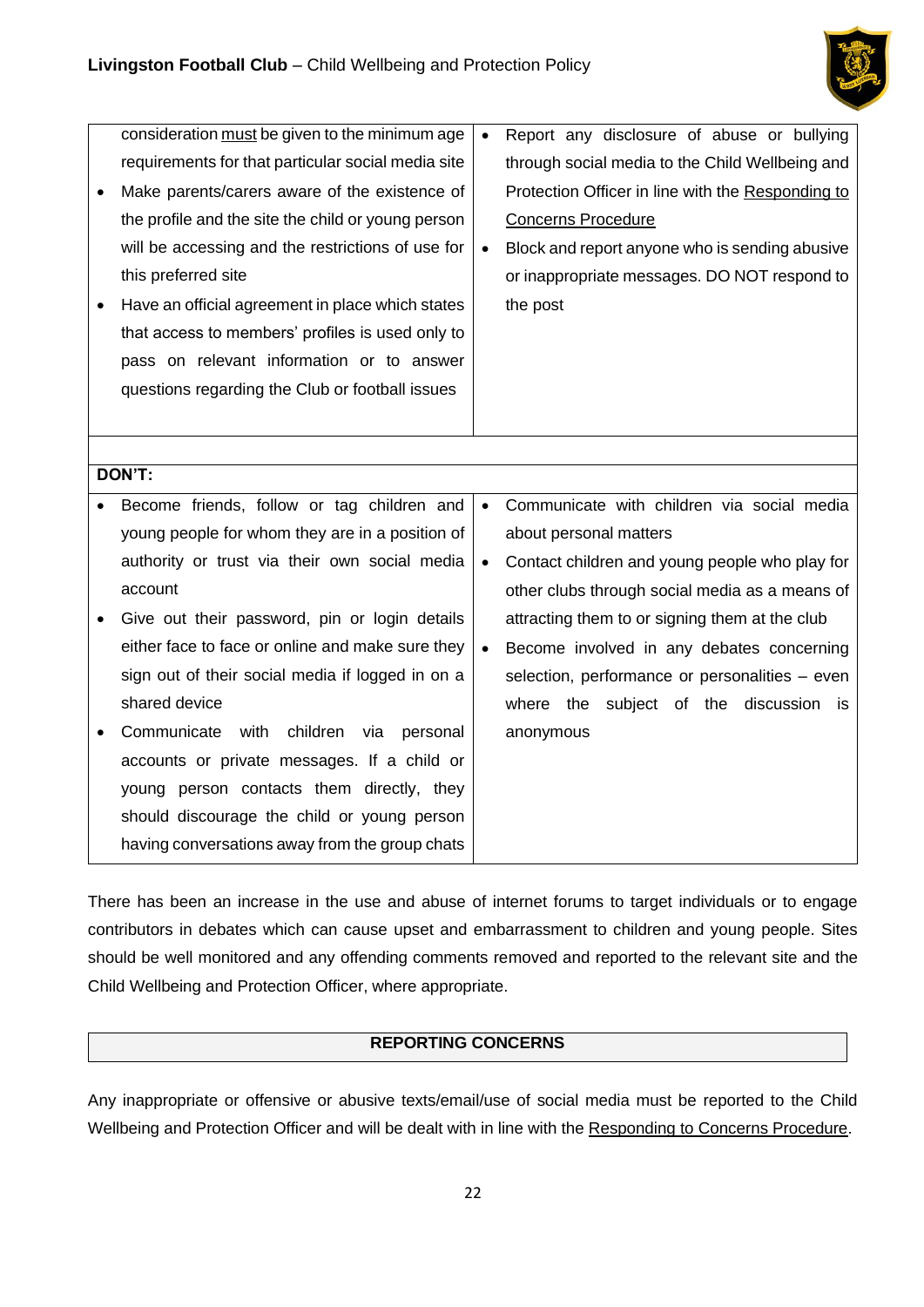

Any offensive or abusive comments posted on social media or within a shared group chat must be removed immediately. Group administrators must familiarise themselves with how to do this when the Group is set up.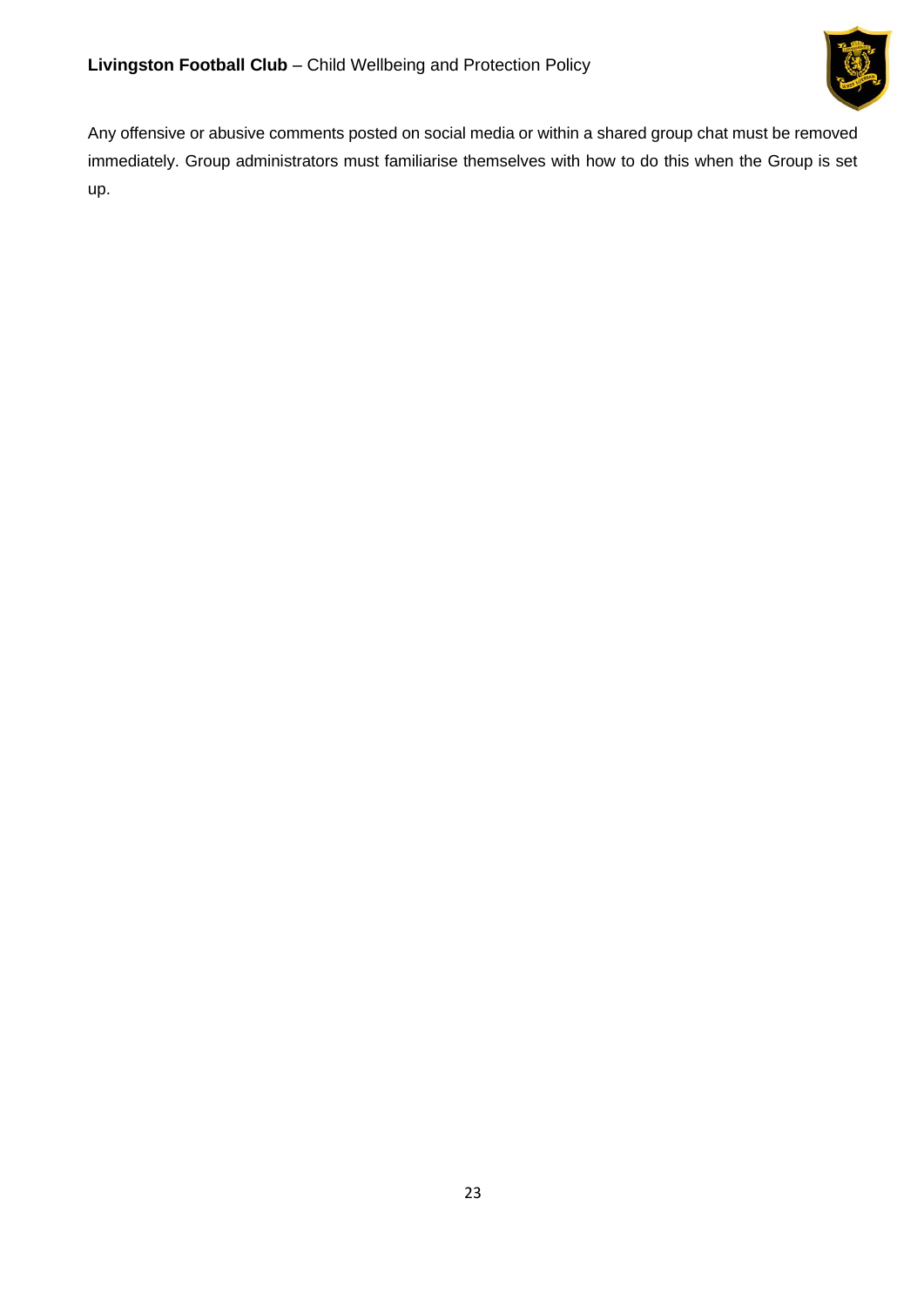

# <span id="page-23-0"></span>**HEALTH**

During football there are times when children and young people may sustain an injury which requires treatment. This Practice Note looks at wellbeing and protection best practice in first aid and the treatment of injuries in these circumstances and covers situations where a child or young person has a pre-existing medical condition.

## **CONSENT FORM**

Parents or carers and the young person, if they are aged 13 and over, must complete the Consent Form before participating in any football activity. This ensures that members of staff and volunteers running an event or activity are aware of any pre-existing medical conditions, any medication taken by the participants or existing injuries and treatment required.

For children and young people who play football this form should be completed at the start of every season and will be retained by the Club for the season. Young people and parents/carers **must** update the form should anything change during the season.

For children and young people who are involved in a specific event or activity a consent form should be completed in advance of the event or activity.

## **FIRST AID AND THE TREATMENT OF INJURIES**

| All members of staff and/or volunteers must ensure: |   |                                                      |  |
|-----------------------------------------------------|---|------------------------------------------------------|--|
| There is an accessible and well-resourced first     |   | If a child or young person needs to be               |  |
| aid kit at the venue, which is regularly checked    |   | transferred<br>the<br>hospital<br>to<br>their<br>and |  |
| to ensure that it contains appropriate stock        |   | parents/carers are not in attendance a member        |  |
| Only those with a current, recognised First Aid     |   | of staff or volunteer must travel with them to       |  |
| qualification treat injuries. In more serious       |   | their<br>them<br>supervise<br>and<br>contact         |  |
| cases assistance should be obtained from a          |   | parents/carers immediately                           |  |
| medically qualified professional as soon as         | ٠ | If a child or young person sustains a significant    |  |
| possible                                            |   | injury the incident must be recorded as a            |  |
| They are aware of any pre-existing medical          |   | concern and reported to the Child Wellbeing          |  |
| relevant medication taken by<br>conditions,         |   | and Protection Officer along with the details of     |  |
| participants or existing injuries and treatment     |   | any treatment given. Common sense should             |  |
| required                                            |   |                                                      |  |
|                                                     |   |                                                      |  |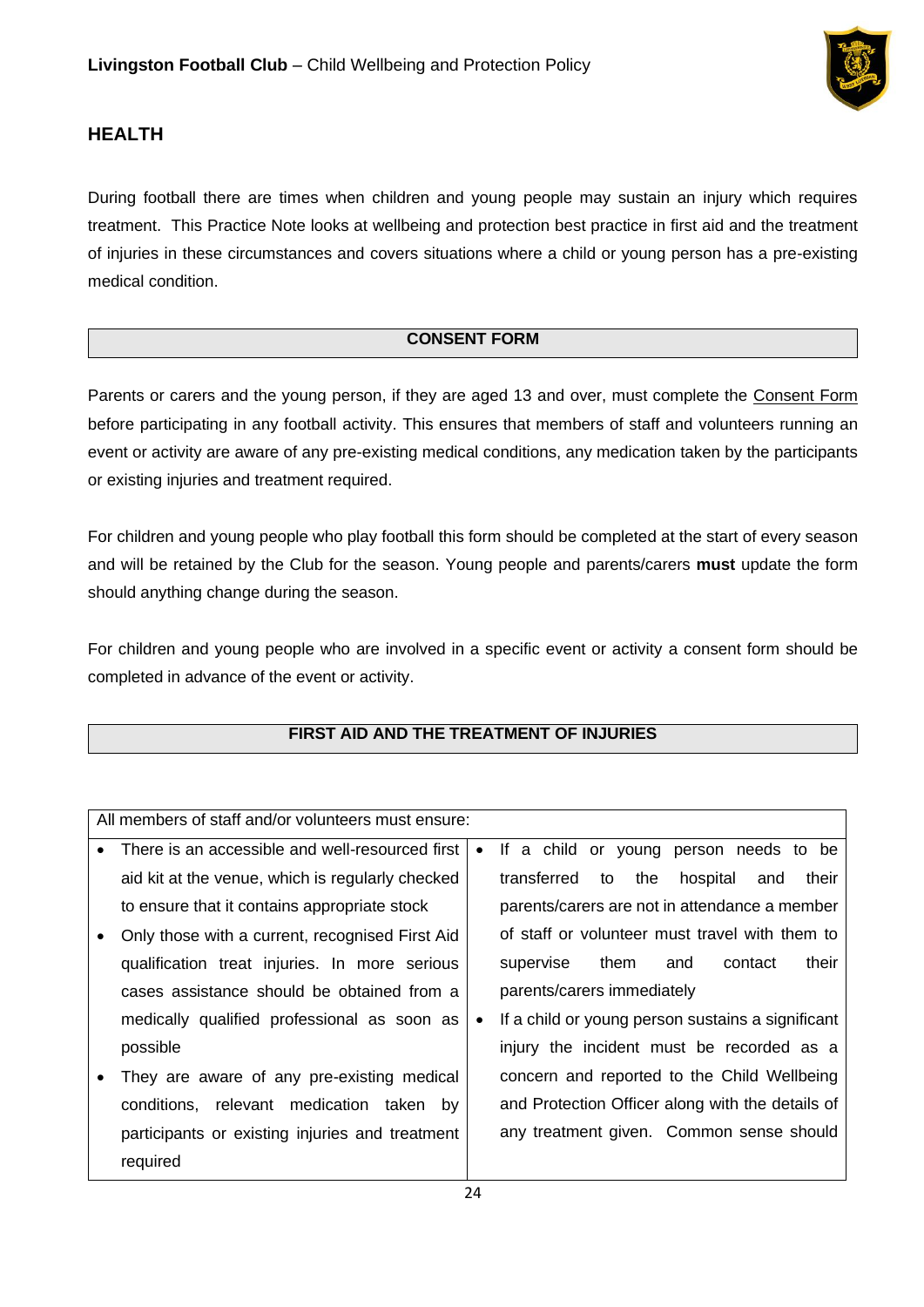

- Where possible, access to medical advice and/or assistance is available
- A child or young person's parents/carers are informed of any injury and action taken as soon as possible
- Treatment should be administered in an open environment, when possible, avoiding private or unobserved situations. Where a private room is needed for the treatment to preserve the child or young person's dignity their parent/carer or another appropriate adult must be present

be applied when determining which injuries are significant

- Physio treatment should only be administered by a qualified and registered physiotherapist. If continued treatment is required, the child or young person's parent/carer or another appropriate adult must be present
- The circumstances in which any accidents occur are reviewed to avoid future repetitions as far as possible

### **CHILDREN WITH ALLERGIES/PRE-EXISTING MEDICAL CONDITIONS**

Football is an inclusive game, and the Club seeks to provide opportunities to children and young people of all abilities regardless of any medical conditions, disabilities or allergies they may have. It is important that children or young people with medical conditions or allergies are not unnecessarily excluded from taking part in activities with their peers and that reasonable steps are taken to accommodate their individual needs.

This Practice Note highlights how the club expects its members of staff and volunteers to respond to children or young people with allergies or pre-existing medical conditions in order to safeguard and protect the child or young person's wellbeing whilst attending their football activity. It also sets out the responsibilities of the child or young person's parents/carer in alerting members of the staff and volunteers of any pre-existing medical conditions or allergies. Parents/carers should be informed that they are required to provide this information, where appropriate.

### *Parent/Carer Responsibility*

When a child or young person with an allergy or pre-existing medical condition joins a football activity, parents/carers should:

|                         | and any medication regularly. An out-of-date                                                                                                                                                                                               |
|-------------------------|--------------------------------------------------------------------------------------------------------------------------------------------------------------------------------------------------------------------------------------------|
|                         | injector may offer some protection, but this will                                                                                                                                                                                          |
|                         | be limited                                                                                                                                                                                                                                 |
| accommodate these needs |                                                                                                                                                                                                                                            |
|                         | • Ensure they complete the Consent Form   • Check the expiry date of adrenaline injectors<br>accurately and take the time to talk to the<br>member of staff or volunteer about the specific<br>needs of their child and how to address and |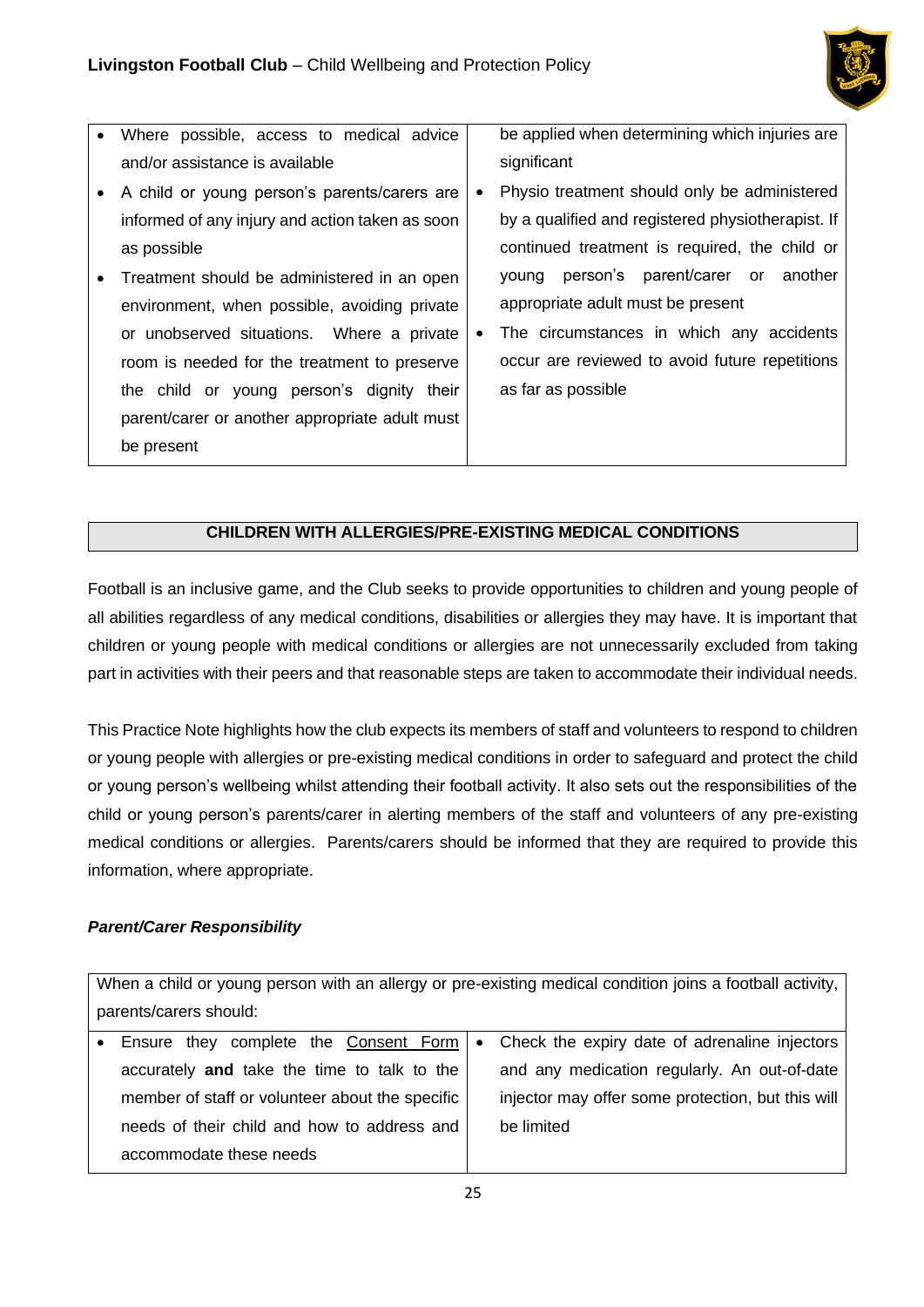

| • Update the member of staff or volunteer of any $\vert \bullet \vert$ | If their child has a 'rescue pack' this is given to |
|------------------------------------------------------------------------|-----------------------------------------------------|
| change in circumstances                                                | the member of staff or volunteer along with         |
| • Consider a medic alert bracelet/watch for their                      | instructions on how it should be used               |
| child                                                                  |                                                     |

## *The Club's Responsibility*

| Members of staff and volunteers should:               |           |                                                    |  |
|-------------------------------------------------------|-----------|----------------------------------------------------|--|
| Ensure Consent Forms for all children and             | $\bullet$ | Be familiar with the nearest medical facilities in |  |
| young people attending the football activity are      |           | the event it is required                           |  |
| available and up to date together with full           | $\bullet$ | Medication should only be administered by the      |  |
| details of the child's allergies                      |           | child or young person or their parent/carer        |  |
| Ensure that the Consent Forms are stored in a         |           | unless<br>it<br>is<br>an<br>emergency.<br>In such  |  |
| confidential but accessible way so<br>that            |           | medication should<br>the<br>circumstances<br>be.   |  |
| appropriate members of staff and volunteers,          |           | administered in line with the parent/carer's       |  |
| those who need the information to fulfil their        |           | instructions or a medical professional. For trips  |  |
| role, can access the information                      |           | away from home consideration should be given       |  |
| Have a copy of the child or young person's care       |           | to the child's parent/carer accompanying the       |  |
| allergies<br>individual<br>plan<br>for<br>and<br>risk |           | trip in circumstances where the child or young     |  |
| assessment                                            |           | person cannot administer the medication            |  |
| Communicate with the child oy young person            |           | themselves                                         |  |
| and their parent/carer directly, when necessary       | $\bullet$ | Have their mobile phones charged and check         |  |
| Appropriately share the information with others       |           | they have a signal to allow calls to be made       |  |
| involved in the football activity - ask yourself 'do  | $\bullet$ | Plan for additional supervision e.g. depending     |  |
| the right people know so they can respond if          |           | on child or young person's medical condition/s     |  |
| necessary?'                                           |           | and environment                                    |  |
| Ensure correct storage of medication<br>by            | $\bullet$ | Record incidents or concerns and report them       |  |
| following the appropriate instructions                |           | to a member of staff and/or the Child Wellbeing    |  |
|                                                       |           | and Protection Officer                             |  |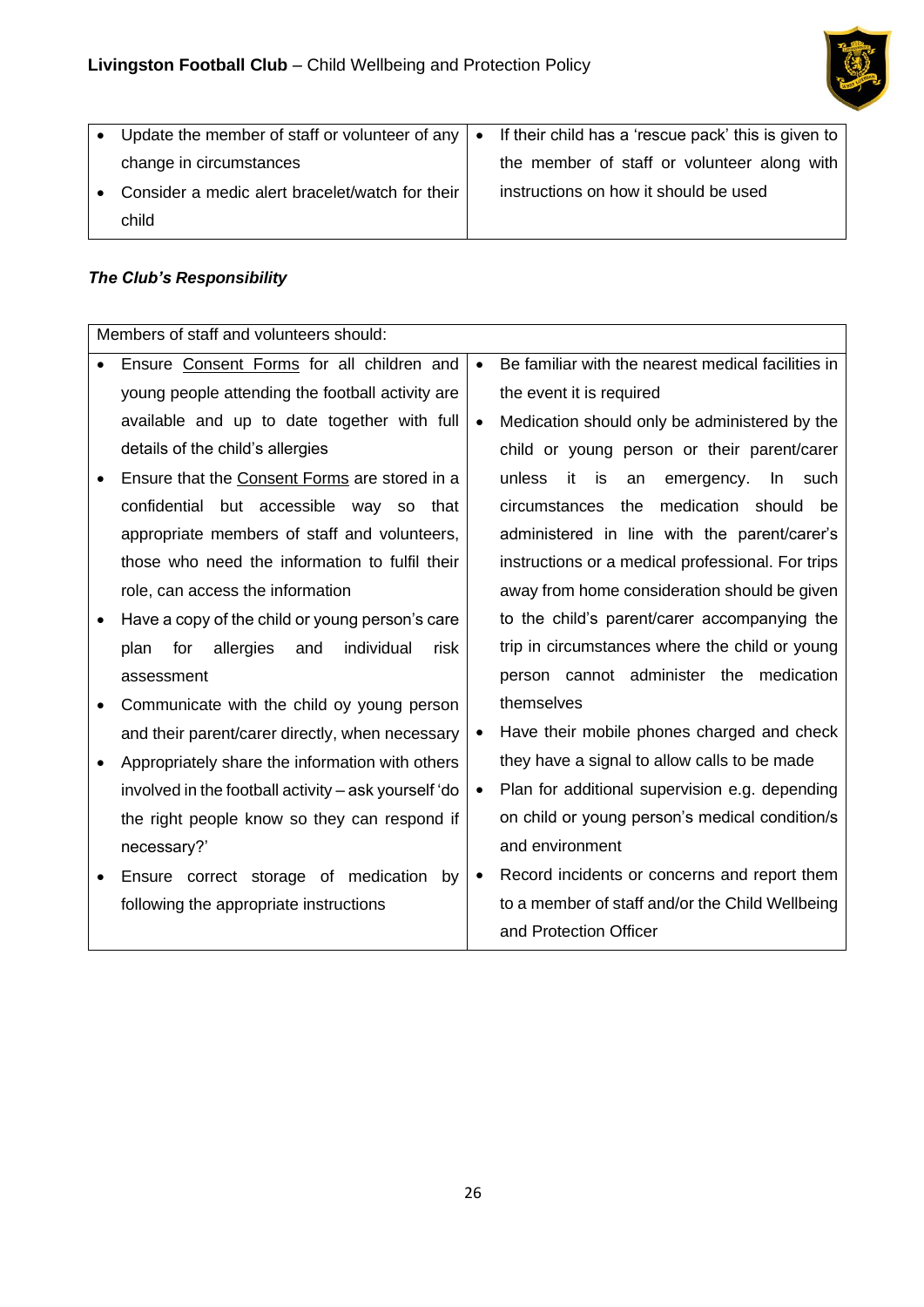

# <span id="page-26-0"></span>**PLANNING AND ORGANISATION**

Planning and organising is a vital part of the delivery of club activities for children and young people and is essential to ensure the safety and wellbeing of all taking part.

# **ADULT TO CHILD RATIOS**

All activities should be planned to involve *at least* two adults. For teams that include both girls and boys it is recommended that there is at least one male adult and one female adult present. For each activity a risk assessment should be completed and based on that risk assessment, a decision made as to how many adults are necessary to safely supervise the activity. With a minimum of at least two adults present, the following ratios are recommended<sup>1</sup> as a general quide:

| AGE                                        | <b>RATIO</b> |
|--------------------------------------------|--------------|
| 2 to 3 years old                           | 1:5          |
| 3 to 7 years old                           | 1.8          |
| All children are aged 8 years old and over | 1:10         |

Other factors will also be taken into consideration in deciding how many adults are required to safely supervise the activity or event.

| This list is not exhaustive but it may include:                |                                                   |  |
|----------------------------------------------------------------|---------------------------------------------------|--|
| The nature of the activity e.g. training session,<br>$\bullet$ | Whether any of the children or young people       |  |
| match, an event, does it include a trip away or                | have challenging behaviour                        |  |
| overnight stay?                                                | The particular risks associated with the football |  |
| The number of children or young<br>people                      | activity or event                                 |  |
| involved in the football activity                              | The particular risks associated<br>with<br>the    |  |
| The age, maturity and experience of the                        | environment                                       |  |
| children and/or young people involved                          | The level of qualification and experience of the  |  |
| Whether any of the members of staff,<br>$\bullet$              | members of staff and volunteers                   |  |
| volunteers or children or young people have a                  | The programme of activities<br>$\bullet$          |  |
| physical disability or<br>learning or<br>special               |                                                   |  |
| requirements                                                   |                                                   |  |
|                                                                |                                                   |  |

 $1$  The ratios are recommended in the National Care Standards: Early Education and Childcare up to the age of 16 (Scottish Executive, 2005, revised September 2009). They are a relevant minimum for daytime activities, but should be modified for overnight stays, trips away from home and to take into account other risk factors.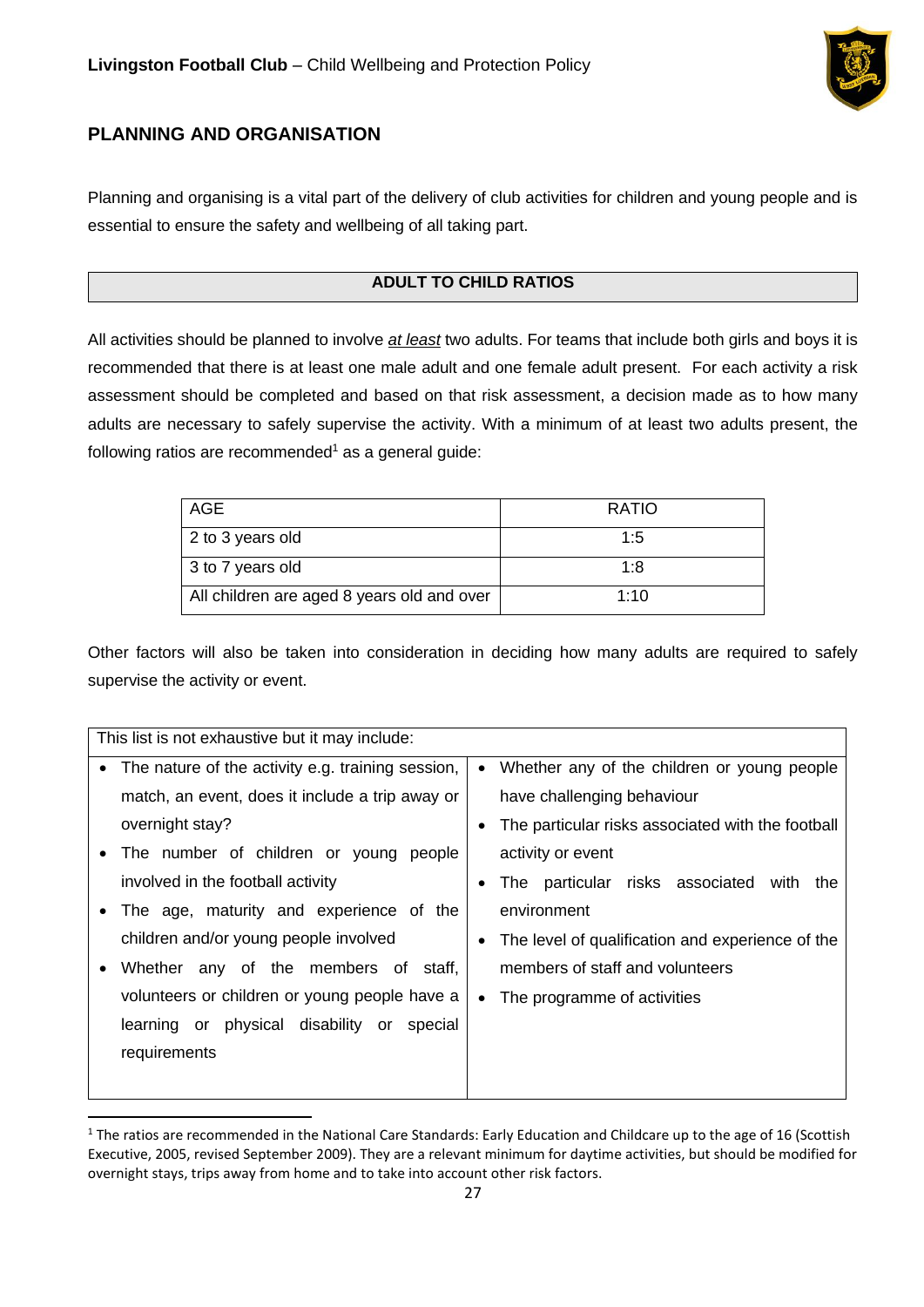

## **RISK ASSESSMENTS**

A key part of the planning an activity or event is considering any risks associated with the activity or event and how these risks can be minimised and managed.

For further information on risk assessments see Practice Note – Prevention Planning.

## **COLLECTION BY PARENTS/CARERS**

There may be occasions when a parent/carer is late to pick up their child at the end of a football activity. It is not the responsibility of the Club to transport children or young people home on behalf of parents/carers who have been delayed however, the club does continue to have a duty of care to the child or young person in the absence of their parent/carer.

Staff and volunteers will:

- 1. Make sure that the club's communications are:
	- Clear about starting and finishing times of the football activity.
	- Clear about the expectations of parents/carers not to drop children off too early and collect children promptly when the football activity finishes.
- 2. Ensure that there is more than one member of staff and/or volunteers at the end of the football activity to supervise collections.
- 3. Ensure that in emergency situations, the members of staff and/or volunteers know how to deal with being left alone with a child or young person. This will be done by putting preventative measures in place and agreeing simple steps about how the situation should be dealt with if this arises.

As a general rule members of staff should not be in a position where they are alone with a child or young person, however there are exceptions, and an emergency situation is such an example. For example, if there is an emergency which requires an adult to respond, this may result in the other adult being left alone a child or young person.

### **REMEMBER:**

**The wellbeing and best interests of the child/young person are paramount and must take precedence, so leaving children or young people alone is not an option.**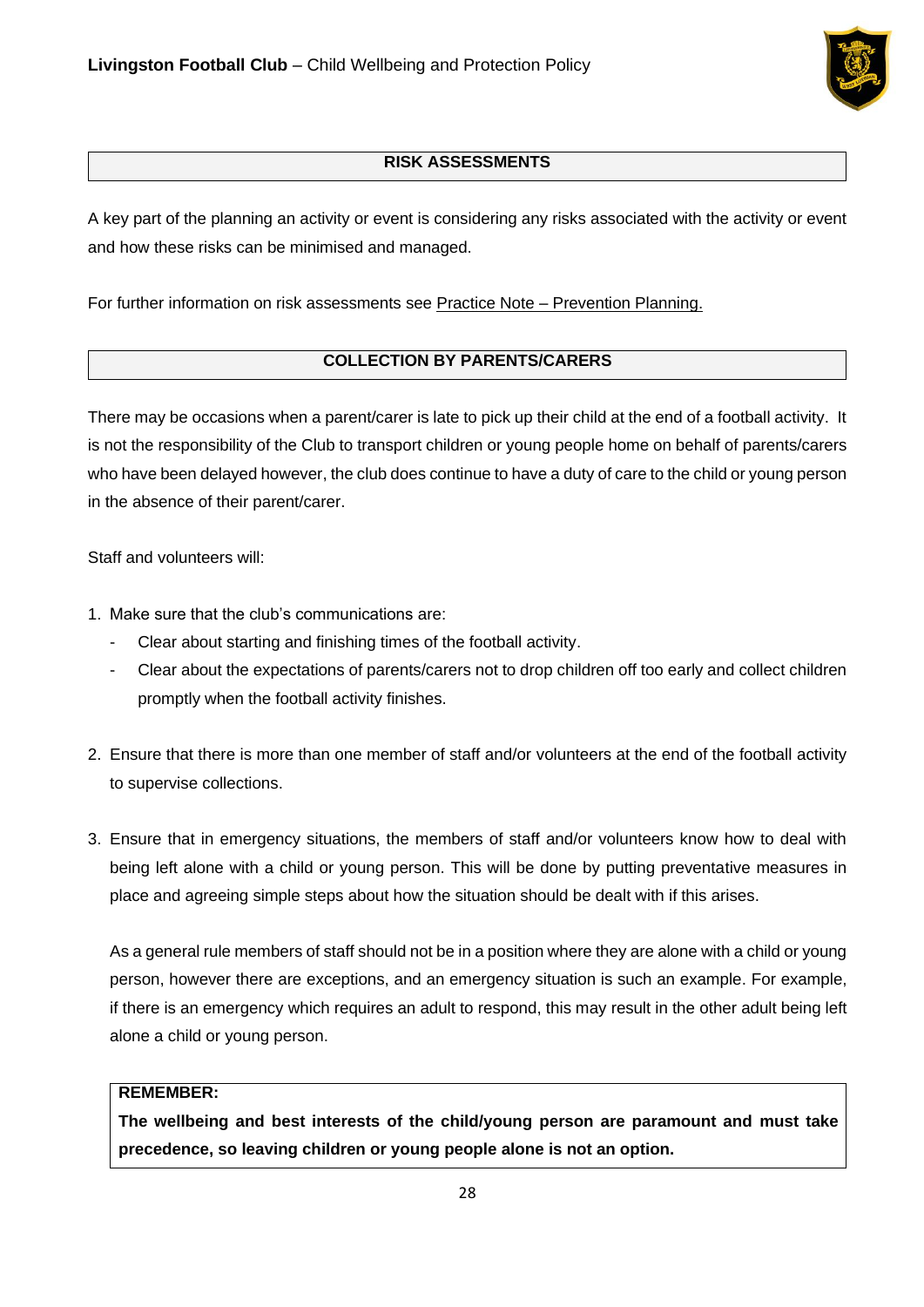

- 4. Ensure they have access, as appropriate, to child or young person's address, contact telephone number and an alternative phone number of another responsible adult, provided by the parent/carer. The consent form completed prior to the activity or completed at the start of the season must include an emergency contact and a late collection contact number.
- 5. It may be appropriate for a young person to travel unaccompanied to and from the activity or event e.g. if the activity is for young people who are an appropriate age and ability to travel independently. If it would be appropriate for a young person to make their way to and from the activity or event alone consent must first be sought from the young person themselves and their parents/carers. This can either be done through the Consent Form signed annually or verbal consent.

A child or young person should never be allowed to travel home alone unless the express consent of the parent/carer has been given in advance or is obtained by telephone and, even with this consent, a common sense approach should be taken about whether it is safe for them to do so in the circumstances e.g. the distance, location, time of day and weather will all be relevant factors.

- 6. Never transport a child or young person alone on a 1 to 1 basis, unless necessary due to an emergency situation. In such circumstances the child or young person should be transported in line with the requirements set out in Practice Note – Travel and Trips Away on 'Transporting Children'.
- 7. In the rare situation when a member of staff or a volunteer is left alone with a child or young person, transparency is the key. Keep a record of your actions; and inform the Child Wellbeing and Protection Officer and the child's parents/carers as soon as possible.
- 8. When all else fails and a child or young person has not been collected and there is no sign of them being so and it would not be appropriate to or you are unable to transport the child or young person, call the Police.
- 9. Any concerns about the child or young person or their parents/carers which arise during collection should be responded to in line with the Responding to Concerns Procedure. If you have a concern about the immediate safety of a child or young person, or others, you must take all reasonable steps to ensure their safety and contact the police.

### **REMEMBER:**

**While running the football activity members of staff and volunteers have a duty of care to the children and/or young people that are in their charge.**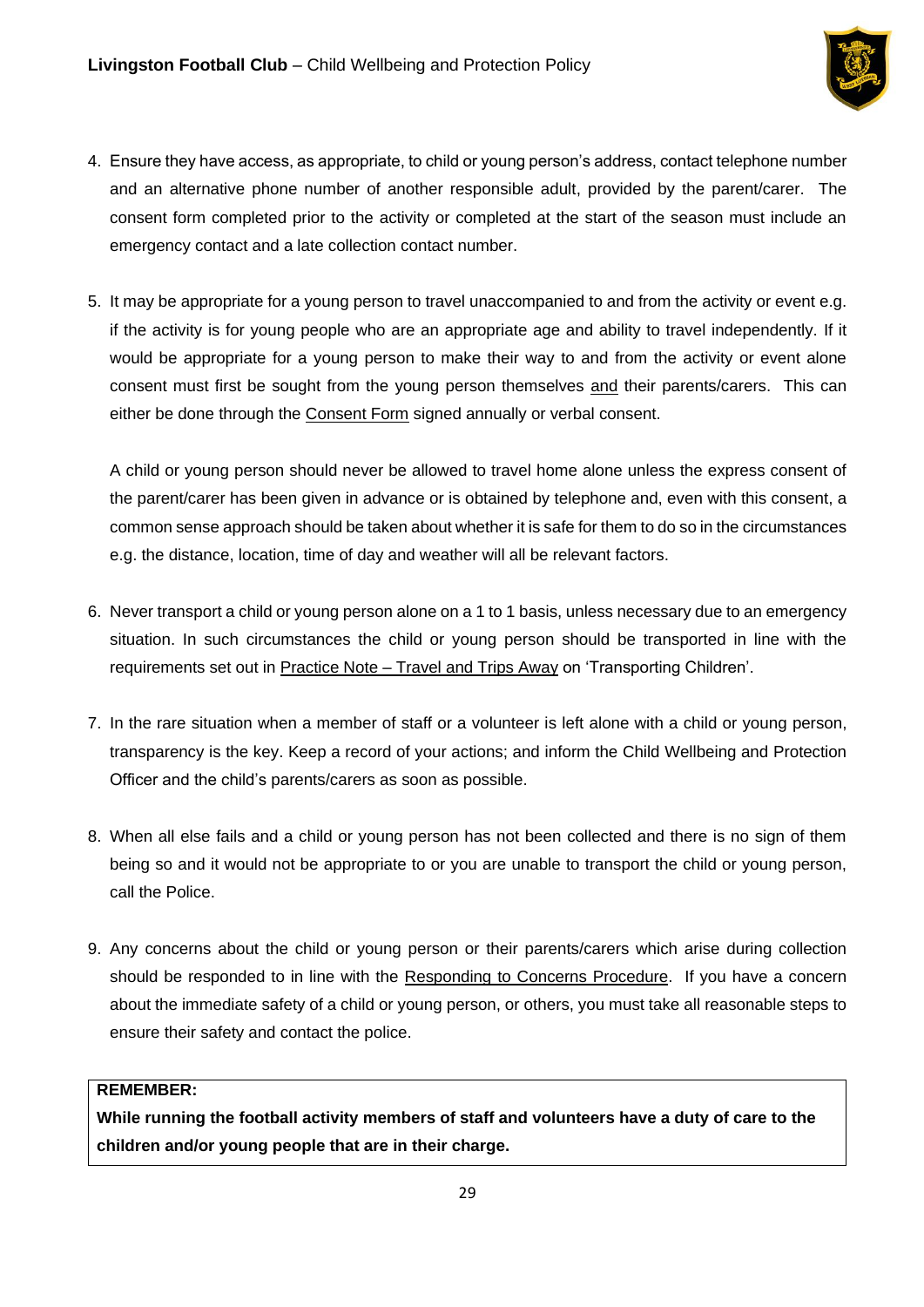

# **When the football activity has finished the duty of care continues in the absence of a parent/carer or other responsible adult.**

# **SAFE USE OF CHANGING FACILITIES**

One of the areas where children and young people are particularly vulnerable at football is the changing room. Limited changing facilities sometimes mean that people of all ages regularly need to change and shower during the same period.

To avoid possible misunderstandings and embarrassing situations, adults need to exercise particular care when children or young people are changing and provide enough supervision to recognise if there are any issues between the children and young people while they are using the changing room e.g. bullying behaviour.

|                                          | To ensure the wellbeing of all children and young people while they are using the changing rooms the |           |                                                     |  |
|------------------------------------------|------------------------------------------------------------------------------------------------------|-----------|-----------------------------------------------------|--|
| following strategies should be followed: |                                                                                                      |           |                                                     |  |
|                                          | Adults should not change or shower at the                                                            | $\bullet$ | The use of mobile phones and/or photographic        |  |
|                                          | same time as children and young people                                                               |           | equipment is prohibited within areas where          |  |
|                                          | If space is limited identify a period of time which                                                  |           | children and/or young people are changing or        |  |
|                                          | is solely for children and young people or adults                                                    |           | showering - see Practice Note - Celebration for     |  |
|                                          | to use the changing facilities and a sign placed                                                     |           | further information                                 |  |
|                                          | on the door to make people aware of the                                                              | $\bullet$ | If a child or young person requires assistance      |  |
|                                          | restricted use                                                                                       |           | when changing due to their age or ability, this     |  |
|                                          | If a child or young person is uncomfortable                                                          |           | should be done by the child or young person's       |  |
|                                          | changing or showering in public, no pressure                                                         |           | parent/carer. If this is not possible, the child or |  |
|                                          | should be placed on them to do so                                                                    |           | young person, where possible, and their             |  |
|                                          | Children aged 10 and under must<br>be                                                                |           | parents/carers should be involved in deciding       |  |
|                                          | supervised/monitored in the changing rooms -                                                         |           | how they should be assisted - see Practice          |  |
|                                          | see below for further information                                                                    |           | Note – Health for further information               |  |
|                                          | Where no changing facilities are available the                                                       | $\bullet$ | While some activities may be restricted to          |  |
|                                          | children and/or young people and their                                                               |           | changing rooms for the purposes of team talks,      |  |
|                                          | parents/carers should be notified in advance                                                         |           | if at all possible, another area should be          |  |
|                                          | and advised to make alternative arrangements                                                         |           | considered for this. If there are no other options, |  |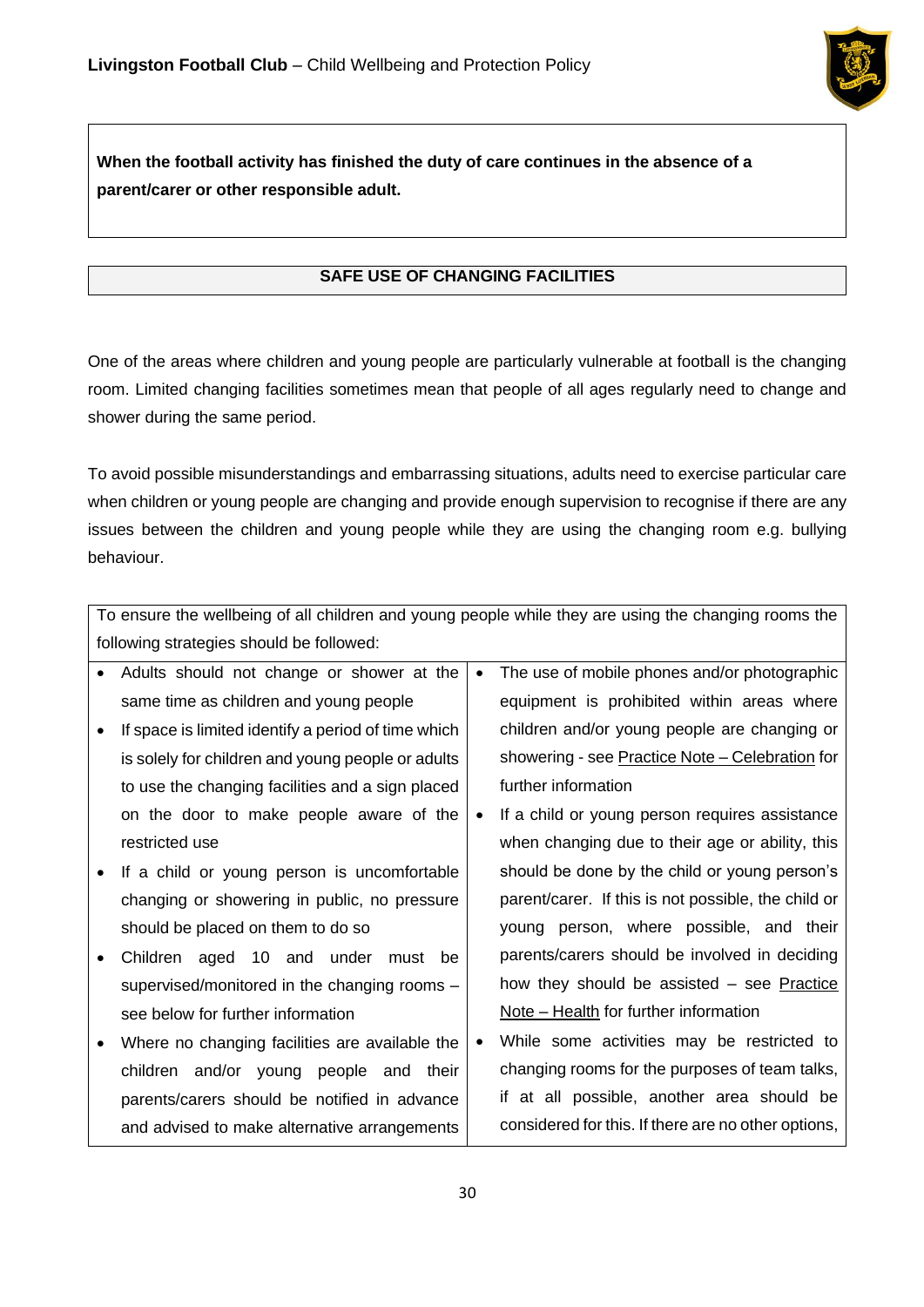

| and to take appropriate additional clothing e.g. | it is best practice to wait until all children and |
|--------------------------------------------------|----------------------------------------------------|
| tracksuits                                       | young people are fully dressed                     |
|                                                  |                                                    |

|           | Chaperoning/Supervising changing facilities         |  |                                               |  |
|-----------|-----------------------------------------------------|--|-----------------------------------------------|--|
| $\bullet$ | Members of staff and volunteers must always         |  | Only those members of staff and/or volunteers |  |
|           | work in pairs and not to be alone in these          |  | who are in regulated work and appointed in    |  |
|           | circumstances                                       |  | accordance with the appointment and selection |  |
| $\bullet$ | Extra vigilance may be required if there is public  |  | procedure for those in regulated work should  |  |
|           | access to the facility                              |  | enter the changing room when children and/or  |  |
|           | Depending on the needs and age of the               |  | young people are present, unless there is an  |  |
|           | children or young people, supervision of the        |  | emergency situation that requires assistance  |  |
|           | changing rooms can be done from outside the         |  |                                               |  |
|           | door with a call in or entering briefly and walking |  |                                               |  |
|           | through                                             |  |                                               |  |
|           |                                                     |  |                                               |  |

**In an emergency, if a member of staff or volunteers is required to enter the changing area they should be accompanied by another adult. If they have to go into a single gender changing room e.g. a male has to enter a female changing area, or vice versa, another adult of the opposite gender should accompany them.**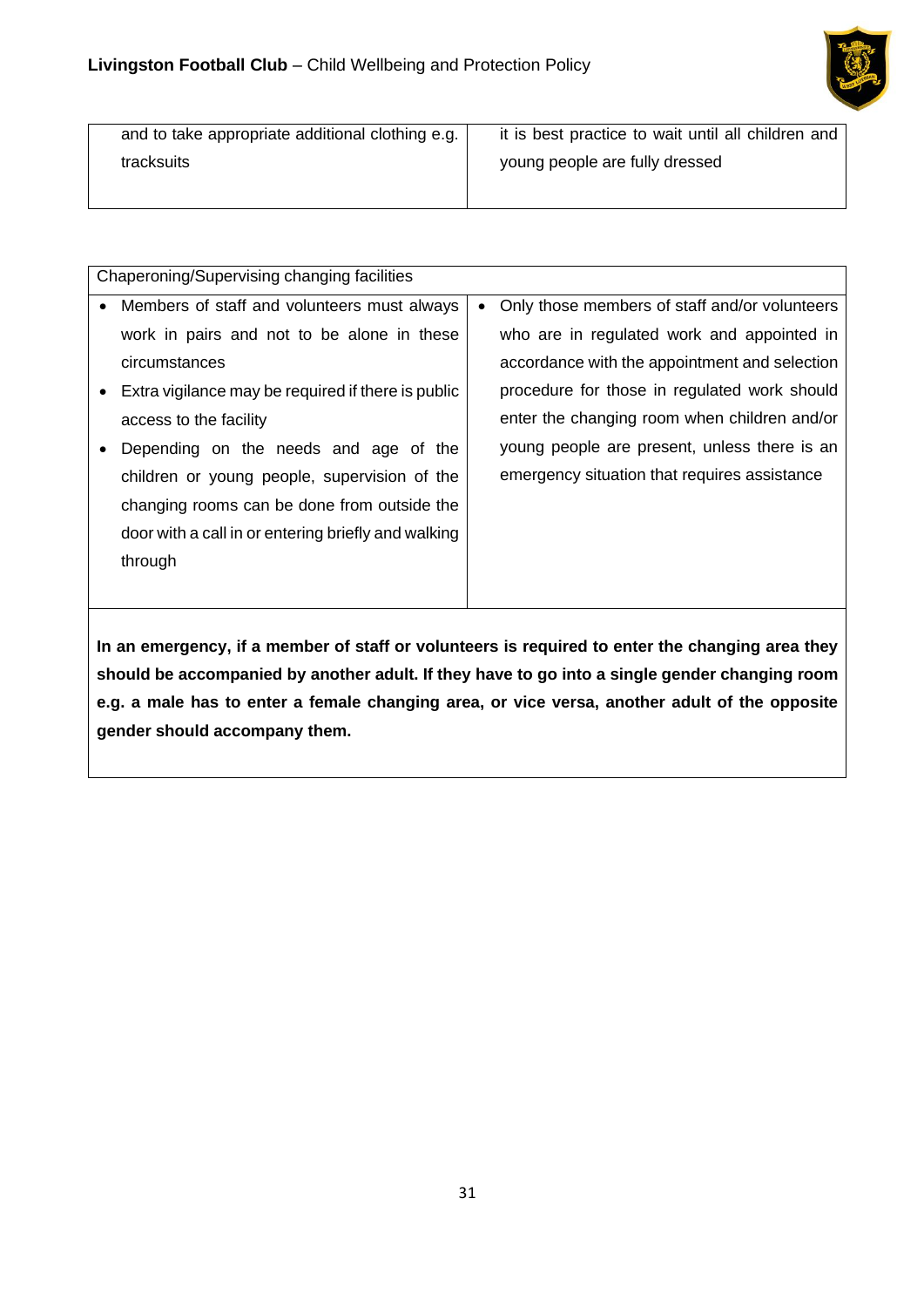### <span id="page-31-0"></span>**PREVENTION PLANNING**

Prevention planning is considering all the risks associated with running football related activities and planning and managing the risks by putting in preventative measures to minimise them. Prevention Planning may take the form of various assessments but for day-to-day activities or one off events this will involve conducting a risk assessment as part of planning and organising the activity or event.

Members of staff and volunteers who provide football activities for children and young people have a duty to undertake a risk assessment of the environment in which they are operating, the activity itself and the group to ensure that the group's requirements are met. Potential areas of risk should be identified at the planning stage and should be recorded in writing. Safeguards should then be put in place to manage the risks identified. Depending on the nature of the event, activity or trip the risk assessment may be an ongoing process as unexpected situations can arise.

#### *What is a risk assessment?*

A risk assessment is an important step to ensure the safe delivery and involvement of everyone participating in football activities, in any capacity e.g. as a player, a coach, a spectator, a referee, a volunteer etc. Completing a risk assessment allows those running day to day football activities or a specific event or activity to focus on the risks that really matter – the ones with the potential to cause significant harm.

A risk assessment is simply a careful examination of what could cause harm to other people so that the risks are identified, and an informed decision be made as to whether enough precautions have been taken or more should be done to prevent harm.

### *Why is a risk assessment necessary?*

The Policy Statement declares that the Club will act in the best interests of children and young people and promote children's rights, including the right to be protected from harm and abuse. To do this effectively, those working with children and young people must first be aware of the areas of risk and be able to adequately assess these risks. By doing this, members of staff and volunteers will be:

- making sure children and young people are safe
- protecting members of staff and volunteers
- making sure that the club complies with legislation
- reducing or removing liability
- giving the sport a good reputation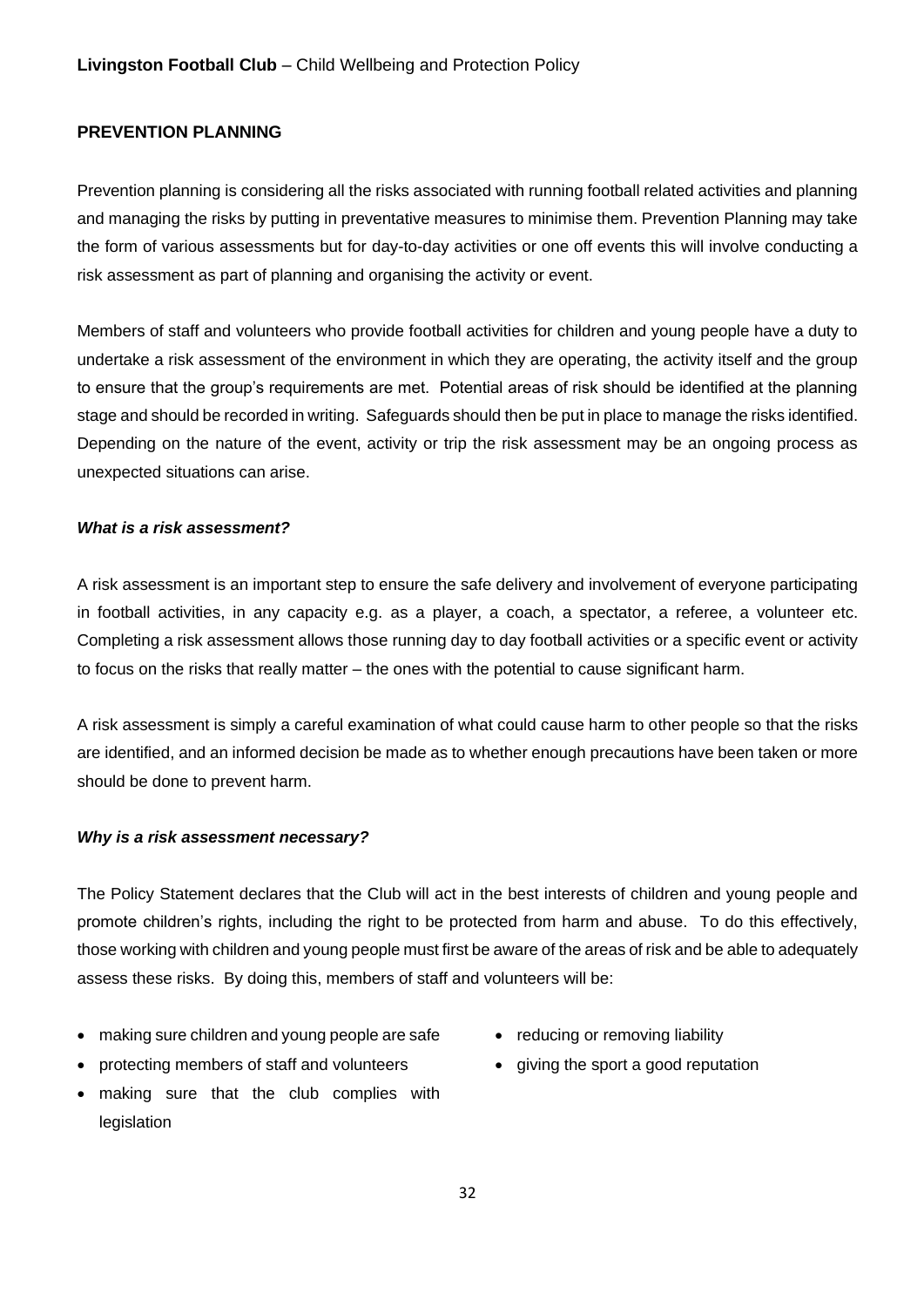### *What does the law state?*

The United Nations Convention on the Rights of the Child (UNCRC) states that all children have the right to be protected from harm, abuse and exploitation at all times. Section 5 of the Children (Scotland) Act 1995 states that if you are 16 or over and have children in your care or control then you must do what is reasonable in all circumstances to safeguard their health, development and welfare.

### *Carrying out a risk assessment*

#### *Step 1 - Identify potential risks*

Think about who or what might cause harm to children and/or young people taking part in the activity or event.

| In preparation for an activity member of staff and volunteers must the following: |                                                 |  |                                                     |  |
|-----------------------------------------------------------------------------------|-------------------------------------------------|--|-----------------------------------------------------|--|
| • What is the nature of the activity?                                             |                                                 |  | • What are the experience and qualification levels  |  |
| • Where will the activity be carried out?                                         |                                                 |  | of the coaches and/or volunteers?                   |  |
| • What are the potential risks?                                                   |                                                 |  | • Is a First aider present? A qualified First Aider |  |
| • Who may be at risk?                                                             |                                                 |  | with a First Aid kit must be present for all        |  |
| • Will the group be mixed?                                                        |                                                 |  | activities                                          |  |
| • What will the age range be?                                                     |                                                 |  | How will children be supervised? Children           |  |
|                                                                                   | • Are there special needs within the group?     |  | should be properly supervised at all times,         |  |
| • How do you control the risk?                                                    |                                                 |  | always with a satisfactory ratio of coaches and     |  |
| $\bullet$                                                                         | What actions need to be carried out to do this? |  | volunteers to children                              |  |
|                                                                                   |                                                 |  |                                                     |  |
|                                                                                   |                                                 |  |                                                     |  |

*Step 2 – Identify who might be harmed and how* 

When identifying who might be harmed and how try to be specific. For example, during the game a child may be injured by an opponent's tackle. In this example, the possibility of an injury has been identified as a potential risk and this step allows for further consideration as to how this risk can be reduced and responded to in the event it does arise.

### *Step 3 – Evaluate the risks and decide on precautions*

Evaluating risks includes considering how likely it is that harm could occur and how serious would it be. This is often described as 'rating' risk. Risk should be evaluated for likelihood and impact and a risk rating given for each. An example of rating is: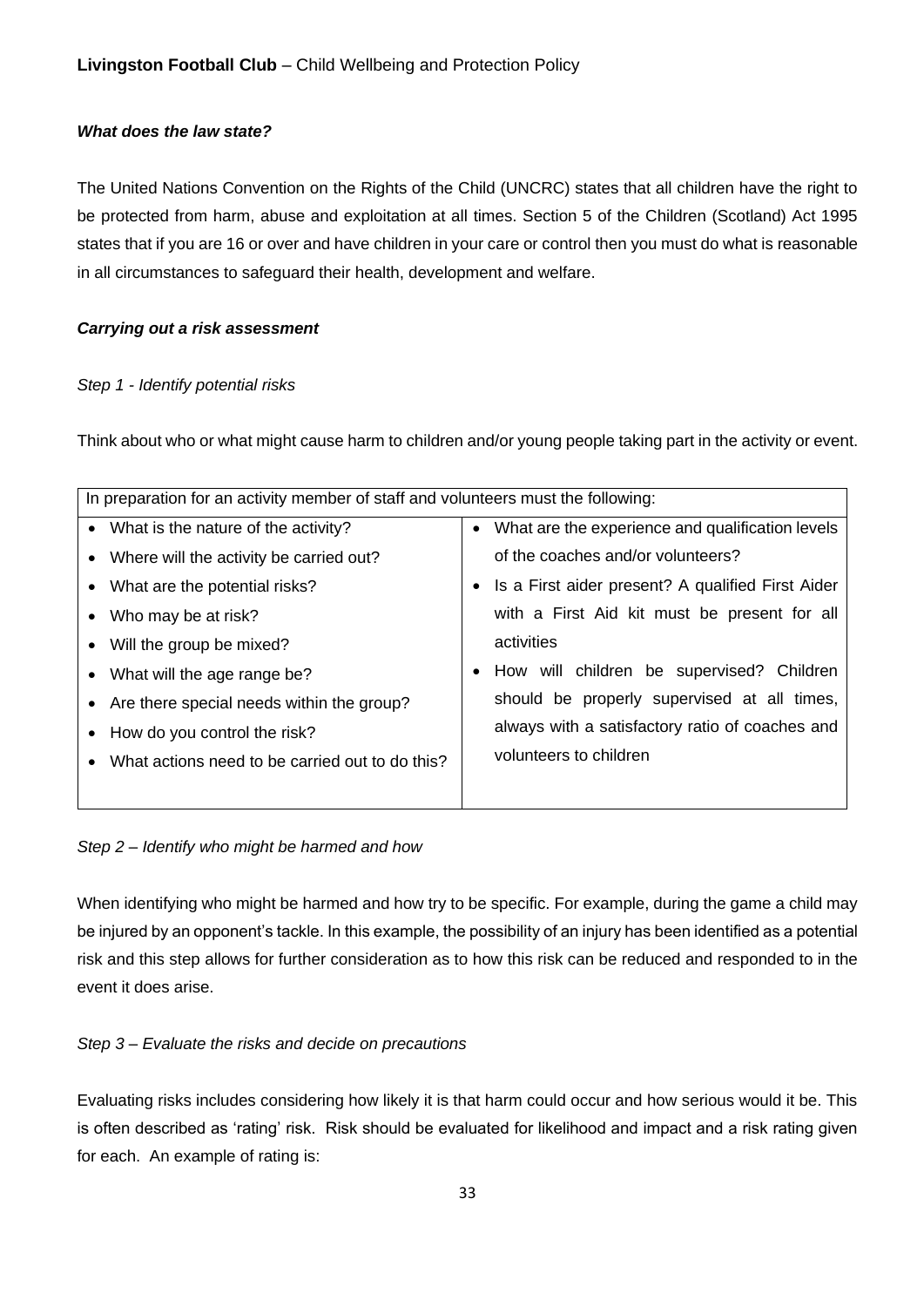## **Livingston Football Club** – Child Wellbeing and Protection Policy

| High:   | could occur quite easily       | Hiah:   | could cause significant harm |
|---------|--------------------------------|---------|------------------------------|
| Medium: | could occur sometimes          | Medium: | could cause moderate harm    |
| Low:    | unlikely, although conceivable | Low:    | could cause minimal harm     |

In the example above of the young person being injured by an opponent tackle the evaluation may be High/Low to Medium. This would show that the risk 'could occur quite easily' but would cause minimal to moderate harm.

Once the risk has been evaluated a decision can be made on what action should be taken. It is up to the member of staff and/or volunteer as to what action should be taken and this will include understanding that the law expects the club to do what is reasonable in all the circumstances.

For each risk assessment a risk owner should be assigned. The risk owner will assess what current controls are in place to reduce the risk, what future actions must be done to reduce the risk and what else they need to do about the risk.

The risk owner should consider the following:

- 1. Can we eliminate the risk altogether?
- 2. If yes, what do we need to achieve this?
- 3. If no, what can we do that will allow us to manage the risk so that it becomes an acceptable level of risk?
- 4. Who will manage this risk?

If the assessment of risk is that there is a high likelihood of occurring and a risk of significant harm and safeguards cannot be put in place to reduce the likelihood or harm, then the activity should not go ahead.

#### *Step 4 – Record your findings and act on them*

It is helpful to record the result of your risk assessment. The benefits of recording are:

- It shows everyone involved that you take this seriously and that you value their involvement; and
- It will be helpful in the future when you look back to review what action is identified.

Keep it simple. If there are a number of actions required, tackle the important ones or those which are rated 'high' first. Agree timescales for addressing the other actions and who will be responsible.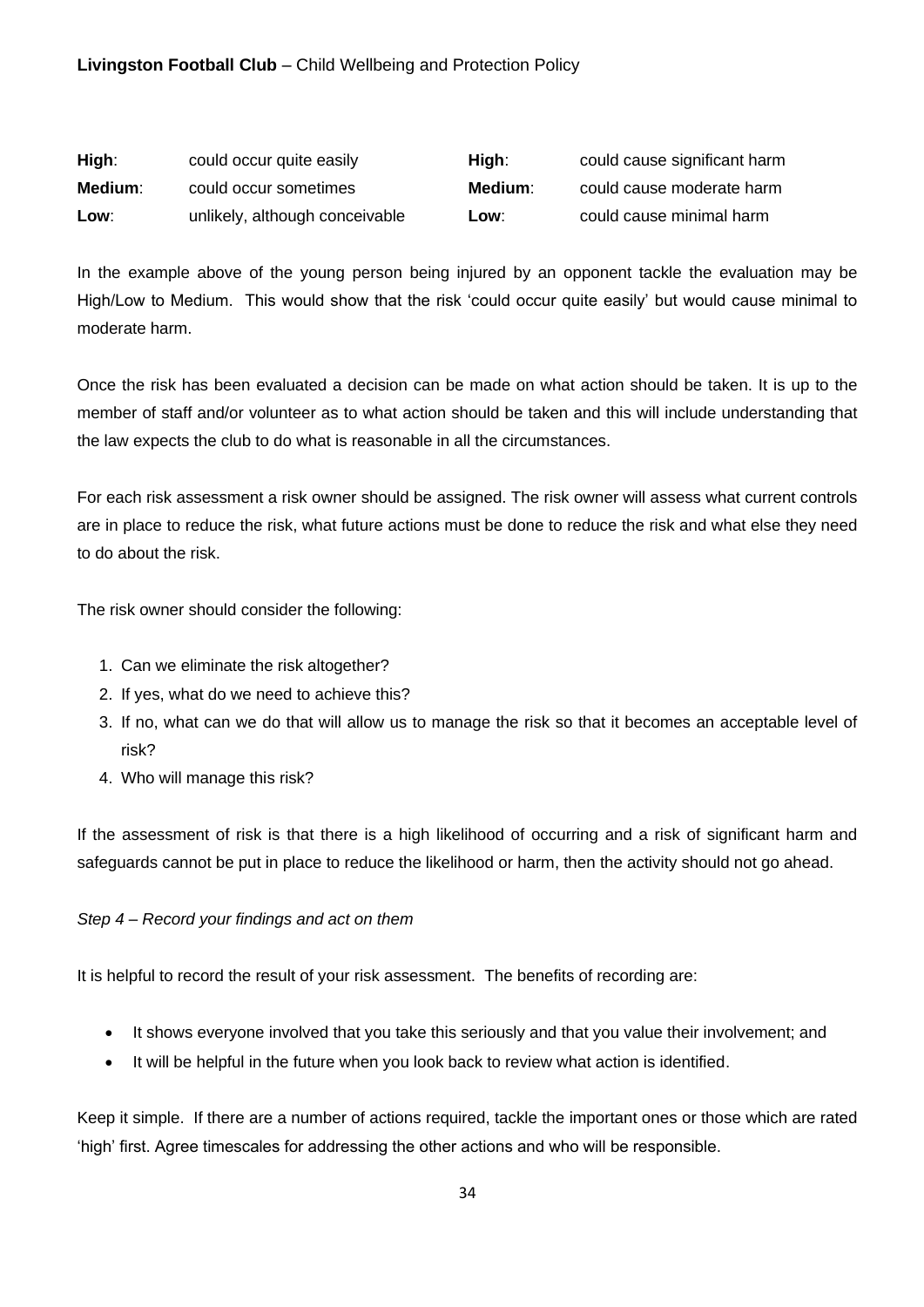### *Step 5 – Monitor and review*

After the event/activity/trip review how it went:

- Were the controls effective?
- Were the actions effective?
- What can we learn?

Ask the children and/or young people who took part in the activity or event, their parents and carers and the member of staff and volunteers who were involved as to what would be realistic and work in practice for future activities and events. Where appropriate, children and young people should also be consulted at the planning stage as they may be able to highlight risks which have not been considered by the adults involved.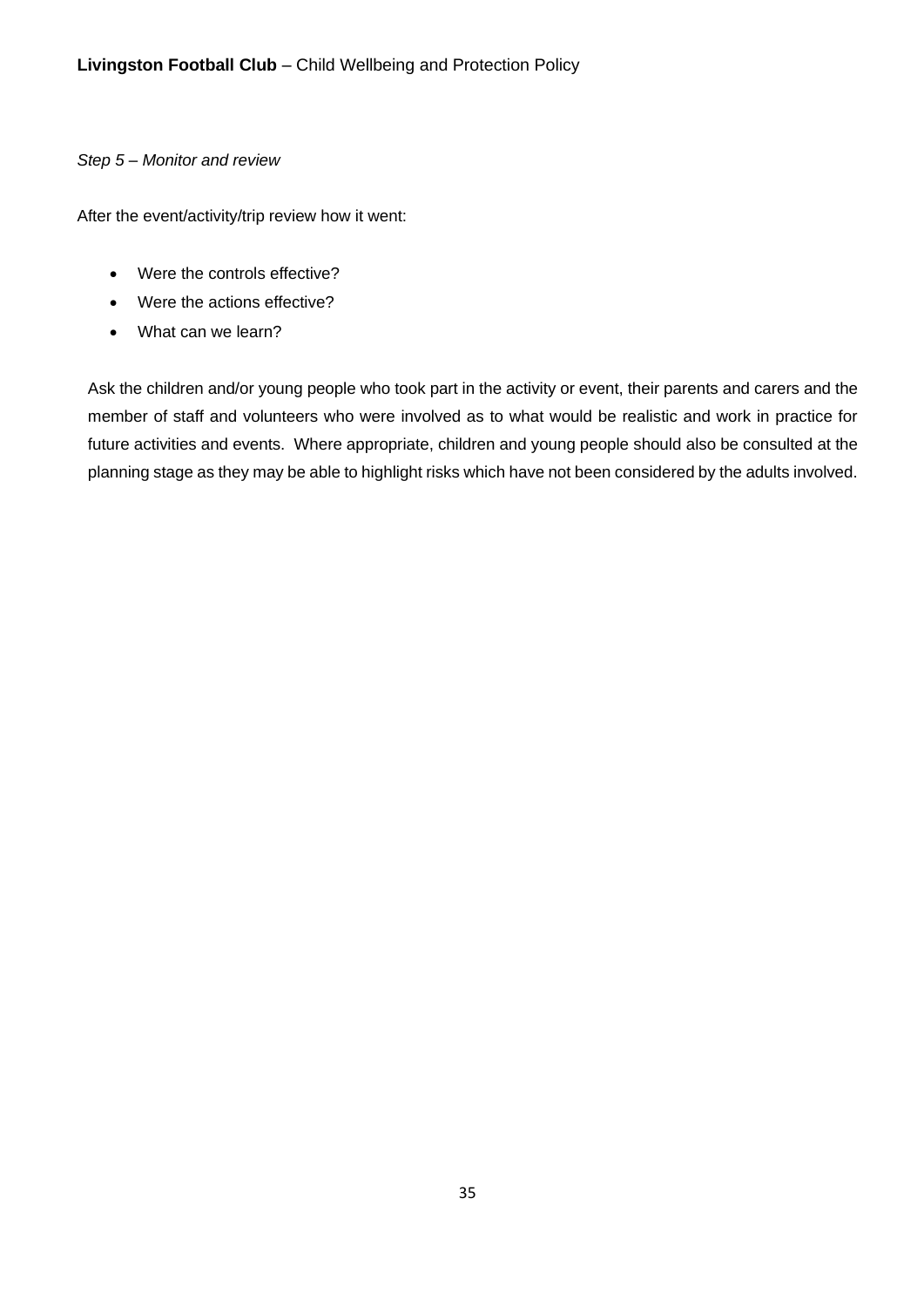# <span id="page-35-0"></span>**RELATIONSHIPS**

Developing good relationships leads to positive behaviour on and off the pitch. Positive relationships are essential for creating the right environment. Unfortunately, there may be occasions where inappropriate relationships with children and young people are formed through football.

Within the Club all staff and volunteers are expected to be proactive in promoting positive relationships with all children and young people involved in football. This Practice Note sets out how members of staff and volunteers can develop positive relationships, it includes information about 'positions of trust' and it highlights behaviour which is inappropriate and the response which should be take should by anyone involved in football if they have concerns.

### **POSITIVE RELATIONSHIP**

Positive relationships are essential for creating an environment of inclusivity and fun. They lead to effective learning and create place where children and young people feel able to share any worries or concerns. Where children and young people feel included, respected, safe and secure they are more likely to develop self-confidence, resilience and positive views of themselves.

|           | How to develop positive relationships with the children and young people: |           |                                                 |  |  |
|-----------|---------------------------------------------------------------------------|-----------|-------------------------------------------------|--|--|
|           | <b>DO</b>                                                                 |           |                                                 |  |  |
|           | Have fun and help them get the most out their                             | $\bullet$ | Celebrate the success but put the interests of  |  |  |
|           | football experience                                                       |           | each child before winning                       |  |  |
|           | Support the children and young people to                                  | $\bullet$ | Encourage them to be the best version of        |  |  |
|           | understand their rights in football                                       |           | themselves and to recognise their strengths     |  |  |
| $\bullet$ | Treat them with respect, dignity, sensitivity and                         |           | and weaknesses                                  |  |  |
|           | fairness                                                                  | $\bullet$ | Give enthusiastic and constructive feedback     |  |  |
|           | Listen to what they have to say and, when                                 | $\bullet$ | Challenge inappropriate behaviour e.g. bullying |  |  |
|           | possible, include them in decisions on matters                            |           | behaviour, swearing or sexualised language      |  |  |
|           | that affect them                                                          | $\bullet$ | Involve the parents/carers wherever possible    |  |  |
|           | Set clear boundaries so they know what to                                 |           |                                                 |  |  |
|           | expect from you and what you expect from                                  |           |                                                 |  |  |
|           | them                                                                      |           |                                                 |  |  |
|           |                                                                           |           |                                                 |  |  |
|           | <b>DON'T</b>                                                              |           |                                                 |  |  |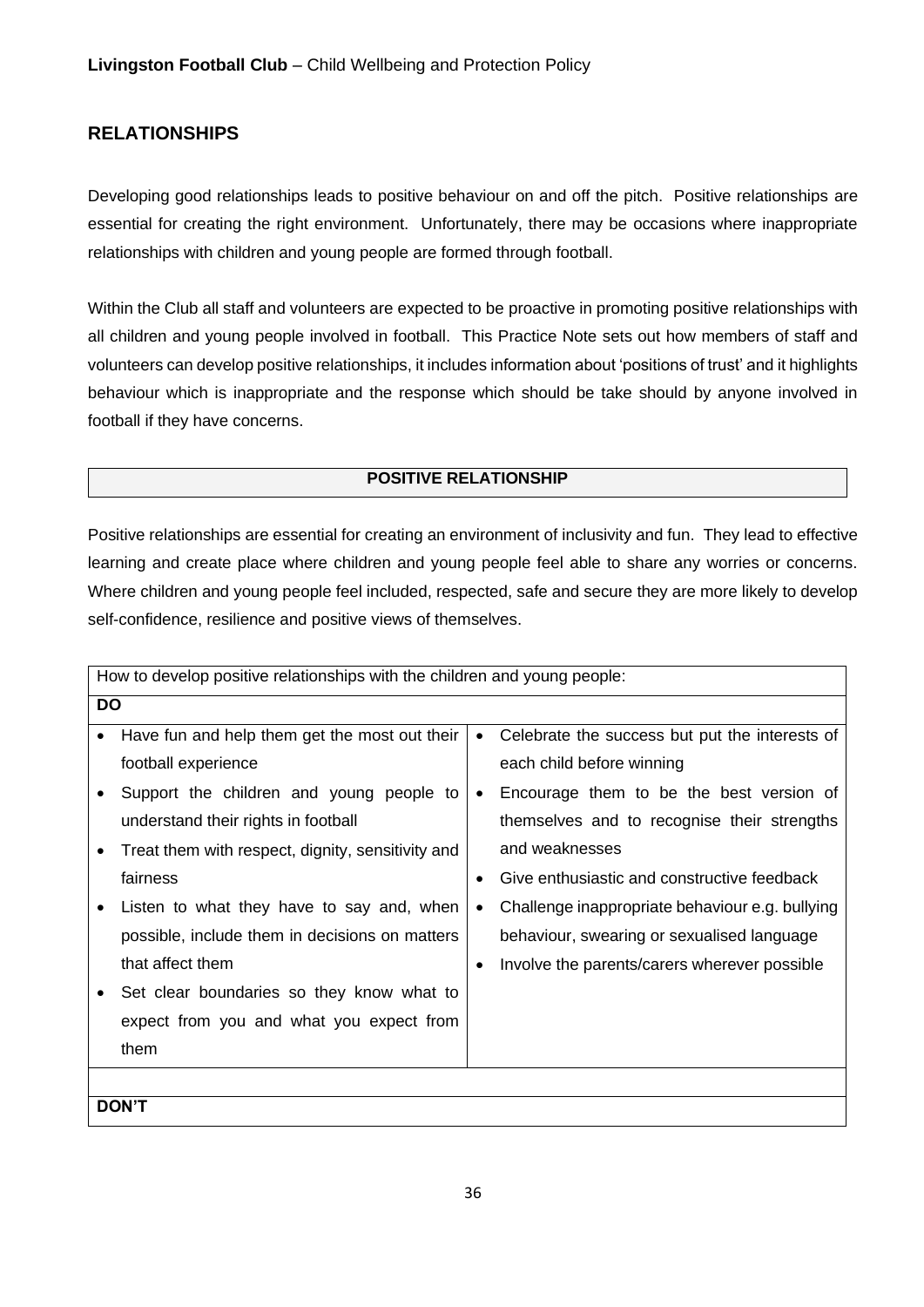|           | 'favourites' – this could lead to<br>$\bullet$ Have | • Form intimate emotional, physical or sexual   |
|-----------|-----------------------------------------------------|-------------------------------------------------|
|           | resentment and jealousy by other children and       | relationships with children and young people    |
|           | could be misinterpreted by others                   | • Have a child or young person to stay at your  |
|           | • Spend excessive amounts of time alone with        | home where this is not part of a pre-existing   |
|           | children and young people away from others          | family relationship or social relationship with |
| $\bullet$ | Make sexually suggestive comments to a child        | other members of your family                    |
|           | or young person, even in fun                        |                                                 |
|           |                                                     |                                                 |

## **POSITION OF TRUST**

In football, as in many sports, children and young people look up to the adults involved in the game and those in leadership roles. They see these individuals are idols, role models and sometimes the people who can help them achieve their goal of becoming a professional footballer, whether this is real or perceived.

A position of trust is any position of authority that requires the holder of the position to enjoy the trust of a person over whom they exercise this authority and can also be known as a 'relationship of trust'. In the context of this Practice Note people who hold positions of trust are generally adults but will also apply to young people who are aged under 18 and have taken on leadership roles.

The power and influence a member of staff and/or volunteer has over a child or young person, who they are coaching or looking after in football, cannot be underestimated. Therefore, members of staff and volunteer will be considered to be in a position of trust.

If there is an additional competitive aspect to the activity and the person in the position of authority is seen as having a role in the child or young person's success or failure, for example through team selection, then the dependency of the younger person has upon the person in a position of authority will be increased. It is therefore vital for everyone to recognise the responsibility they must exercise in ensuring that they do not abuse their position of trust.

Current sexual offences legislation classifies any sexual activity involving children under 16 years old as unlawful. The Sexual Offences (Scotland) Act 2009 defines specific roles and settings where sexual activity between 16 or 17 year olds and those in a position of trust, responsibility, or authority, constitutes a criminal offence. The legislation does not currently include sports roles (e.g. coaches, instructors or helpers) or sports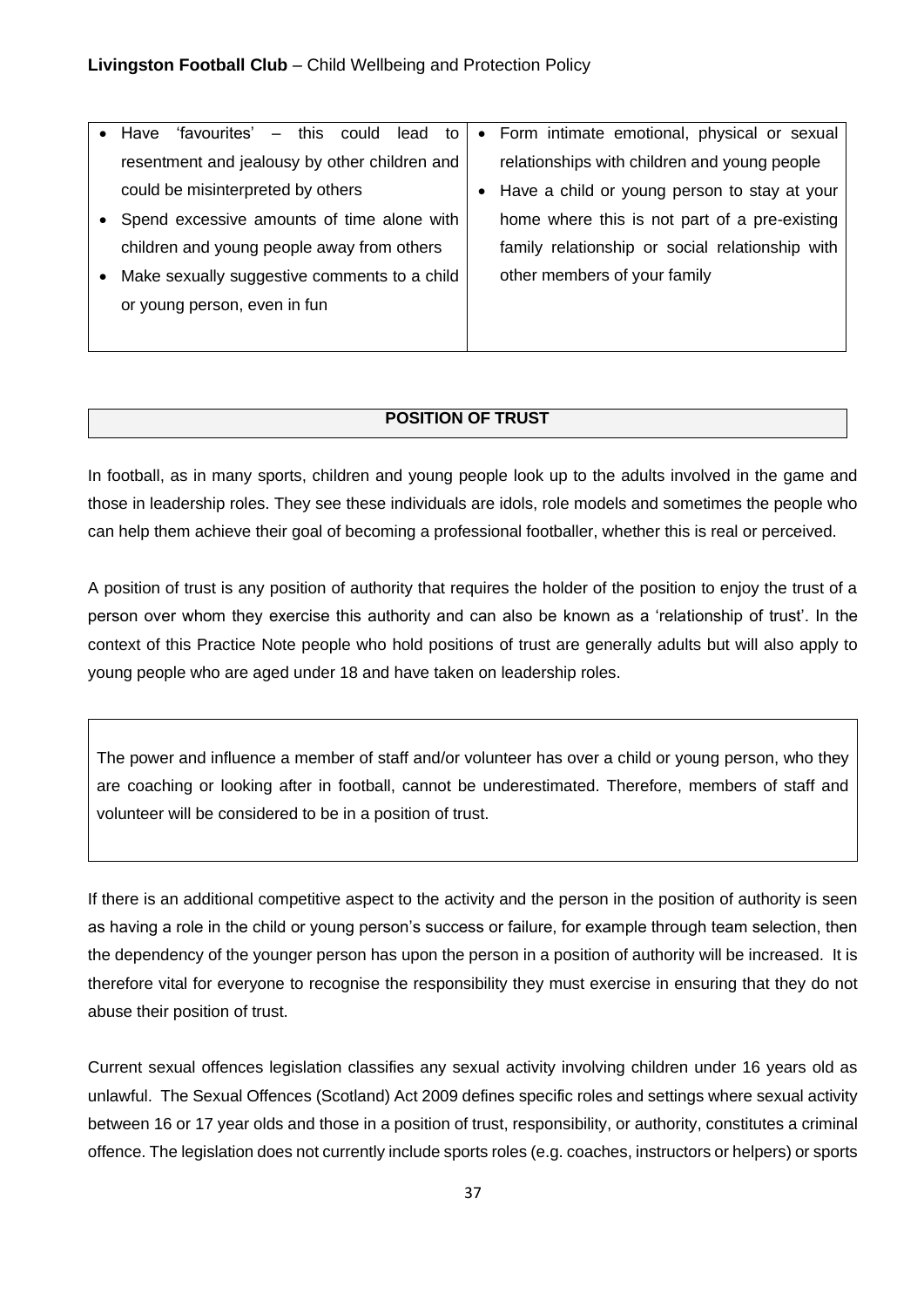organisation settings (e.g. clubs, leisure facilities or events) within these definitions. Nonetheless, the Club recognises the influence that a member of staff and/or volunteer has over children and young people, and that by virtue of their role they have the capacity to influence their personal, social and sporting development.

Genuine relationships do occur; however, no intimate relationship should begin whilst the member of staff or volunteer is in a position of trust with the child or young person, regardless of whether they are both over the legal age of consent.

Any concerns that a member of staff and/or volunteer is or has abused their position of trust **must** be reported to the Child Wellbeing and Protection Officer.

#### **PEER ON PEER ABUSE**

Football is a great place to make new friends and increase your social circle. Through a common interest in football friendships will form and relationships will develop between the children and young people. This may include intimate emotional relationships between children and/or young people. Often no harm comes from them, indeed they can be positive relationships. However, children and/or young people who suffer abuse can do so at the hands of other children and/or young people. Peer on peer abuse may include physical, emotional and/or sexual abuse. The Club takes harmful behaviour by children and/or young people towards other children and/or young people seriously. Any concerns about such conduct **must** be reported to the Child Wellbeing and Protection Officer and, if appropriate, reported to the police and local statutory services.

'Positions of trust' also apply to children and young people who have taken on a leadership role within football. If there is a concern that a young person has abused their position of trust or acted inappropriately towards another young person this will be responded to in line with the Responding to Concerns Procedure.

#### **GROOMING**

The vast majority of adults involved in Club activities with children and young people participate with the aim of providing a fun and positive experience for those with whom they work. However, the club recognise that some people (though a minority) may use football as a way of gaining access to children and young people for inappropriate reasons, including sexual abuse.

In order to gain access to children and young people, those who commit offences often first earn the trust of people surrounding the child or young person. This may include representatives of the child or young person, members of the club, coaches and volunteers, parents and carers and other children or young people. This process is referred to as 'grooming'. This predatory behaviour is an offence and may be prosecuted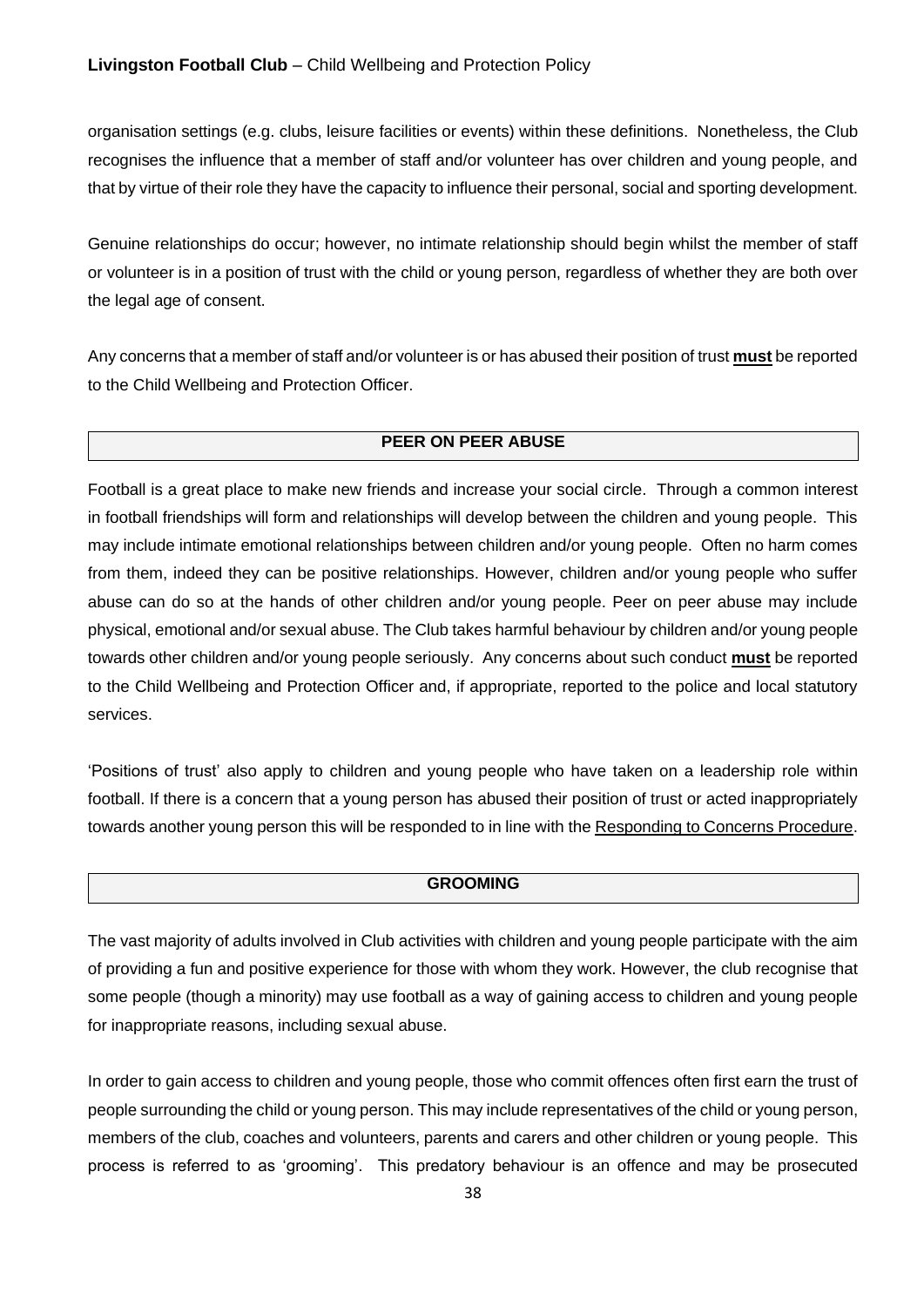### **Livingston Football Club** – Child Wellbeing and Protection Policy

separately to direct sexual abuse. Those who commit offences often portray themselves as caring and trustworthy individuals, so they are freely entrusted with the care of children or young people. Once they have gained access to children or young people, they befriend them in order to break down any pre-existing barriers. As soon as a trusting friendship has been established, they manipulate and control children or young person into gratifying their sexual needs. It is important to recognise that this can occur over a very short or a very long period of time depending on the individual and the role they have, for example if a person is perceived by the child or young person as being able to influence their sporting career then the process can be very short indeed.

Some children or young people who have been sexually abused may not consider that they have been abused as a result of grooming and instead may think that they are in a 'loving' relationship with the adult. It is important to understand that grooming is part of the abuse and is a criminal offence. The *Protection of Children and Prevention of Sexual Offences (Scotland) Act 2005* addresses the predatory behaviour of those who "groom" children with the aim of abusing them, by introducing an offence of "grooming". Any member of staff or volunteer must report any suspicions or allegations of grooming to the Child Wellbeing and Protection Officer in line with the Responding to Concerns Procedure.

### **OPPORTUNISTIC OR SITUATIONAL BEHAVIOUR**

Not all people who abuse children and young people are predatory or go into a role with the intention of abusing children and young people. In some circumstances, the adult may take advantage of the opportunity through misuse of their position of trust and a lack of clear boundaries ("opportunistic behaviour"). Others may be in a situation where through working with a child or young person they start to feel an attraction ("situational behaviour"). For those whose behaviour is opportunistic or situational, they may have never previously considered abusing a child or young person or had a sexual attraction to children or young people and may be just as confused about their own behaviour, thoughts and feelings. This does not mean that their behaviour is any less concerning. The wellbeing and safety of the child or young person must always be the paramount consideration and all actions should be taken in their best interests. Any concerns of such behaviour must be responded to under the Responding to Concerns Procedure and reported to the Police, if possible criminal behaviour.

In circumstances of opportunistic or situational behaviour the Appointment and Selection Procedure becomes less effective as a preventative measure and prevention planning becomes necessary as part of an on-going assessment to the safety of all children and young people involved in the activity or event.

## **SEXUAL ACTIVITY**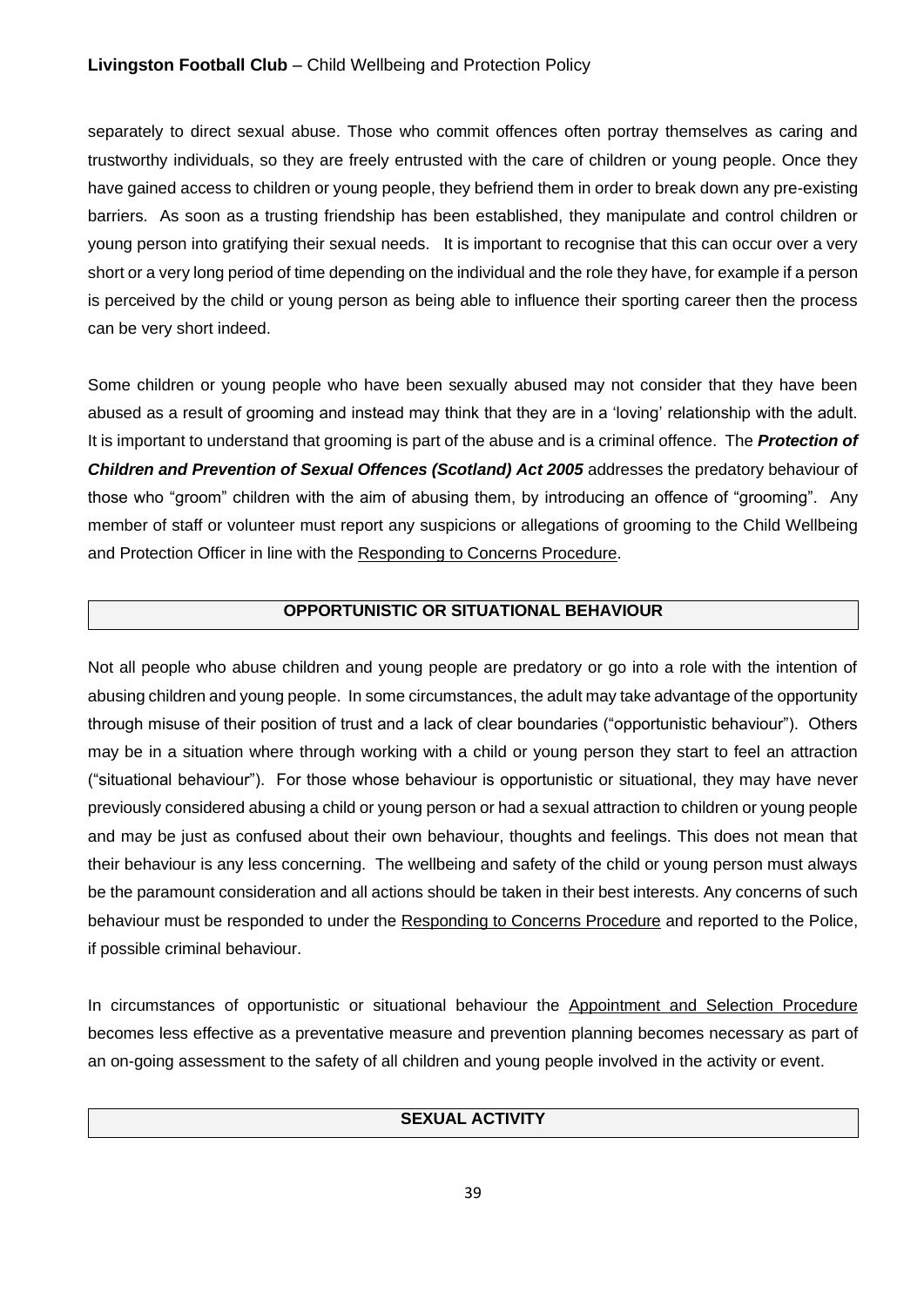Within football, as within other activities, sexual relationships do occur. It is important to address sexual activity both between children and between adults and children.

**Sexual activity between children and/or young people involved in football** is prohibited during team events, in facilities and social activities organised by the Club. Inappropriate or criminal sexual behaviour committed by a child or young person may lead to the information being shared with the child/young person's Named Person and may lead to reports being made to external agencies such as the police or social services. Sexual activity between children and young people is unlawful if one or both are aged under 16.

**Sexual interactions between adults and young people (aged 16 and over) involved in football** while not illegal raise serious issues given the power imbalance inherent in the relationship. Where a young person is of the age of consent, the power of the adult over that young person may influence their ability to genuinely consent to sexual activity. Members of staff and/or volunteers in a position of authority may have significant power or influence over a young person's career. **Sexual activity between adults and young people (aged 16 and over) involved in football is prohibited when the adult is considered to be in a position of trust or authority (coach, official etc).** Inappropriate or criminal sexual behaviour committed by an adult will lead to suspension and disciplinary action in accordance with the club's Disciplinary Procedures, which in the case of criminal behaviour must include contacting the police.

**Sexual activity between adults and children or young people under the age of 16** is a criminal act and should be immediately reported to the Child Wellbeing and Protection Officer and the police.

*\*All references and information provided on legislation listed above has been taken from '10 Steps to Safeguard Children in Sport' published online by the Safeguarding in Sport Service: www.children1st.org.uk/what-we-do/our-services/search-our-services/safeguarding-in-sport/10 steps-to-safeguard-children-in-sport*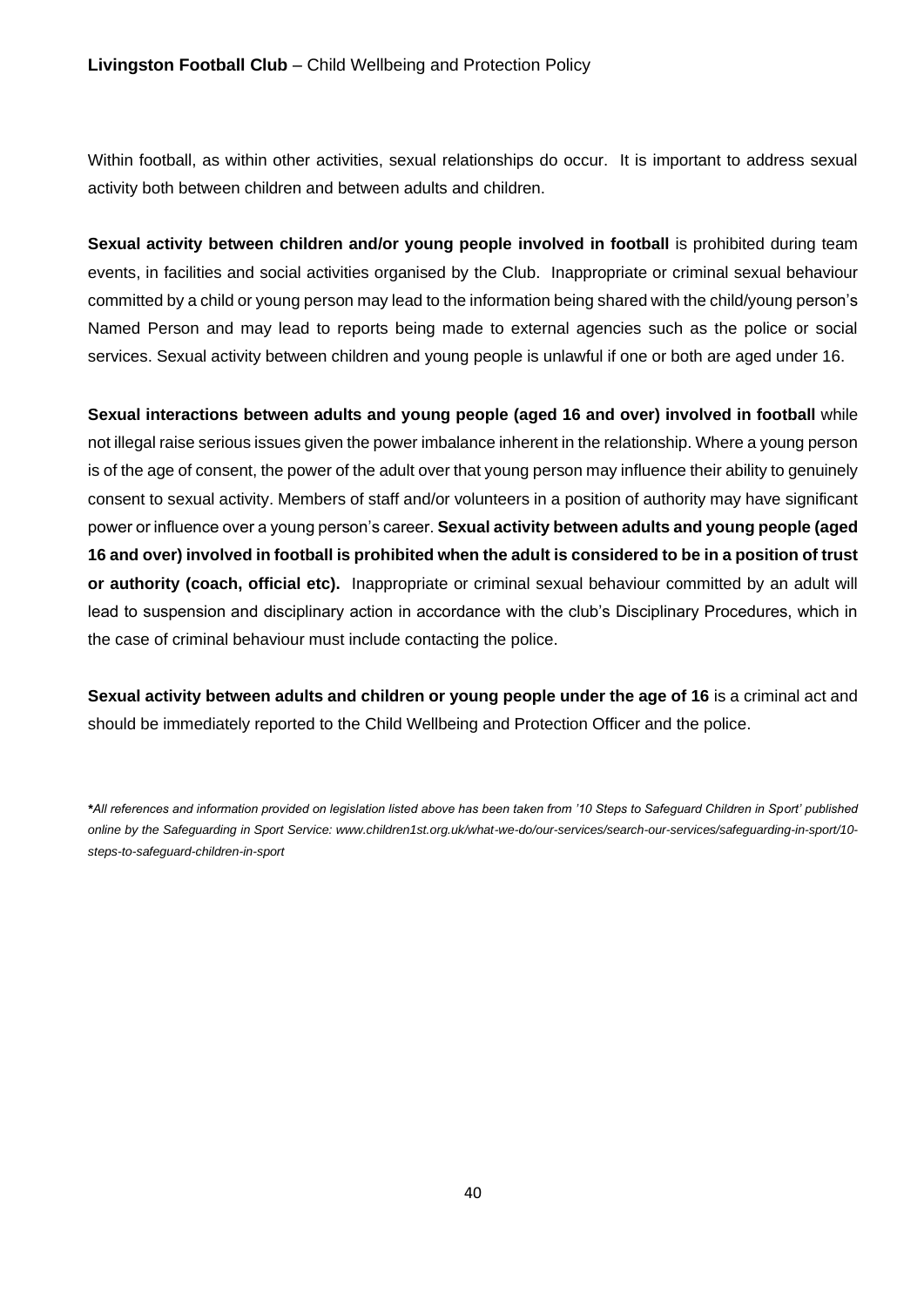# <span id="page-40-0"></span>**TRAVEL AND TRIPS AWAY**

Travel to away games and trips away from home should be both safe and fun for children and young people. It should be a chance for all children and young people to grow in confidence, self-esteem and skills. Parents and carers will often worry when their children are away, but careful planning and preparation should help to ease those worries and demonstrate that consideration has been given to the various needs of their children and the potential risks associated with trips away.

This Practice Note sets out what is expected of members of staff and volunteers when travelling with children and young people as part of the football activities and should be read in conjunction with the Practice Note on Planning and Organisation.

### **TRANSPORTATION OF CHILDREN**

Where it is necessary to transport children and/or young people it is important to consider the risks associated. The following provides information about the responsibilities of both the child's parents/carers and the Club and sets out what is required when transporting children and young people.

| <b>Responsibility of Parents/Carers</b>         |           |                                               |
|-------------------------------------------------|-----------|-----------------------------------------------|
| Parents/carers must complete the Consent        | $\bullet$ | Ask appropriate questions about journey time, |
| Form declaring that they consent to their child |           | route etc.                                    |
| being transported by persons representing the   | $\bullet$ | Make sure parents/carers are clear about the  |
| club                                            |           | departure times and arrival time              |
| Parents/carers should inform those travelling   | $\bullet$ | Make sure an appropriate adult is present     |
| with their child of any issues their child may  |           | when the child or young person is collected   |
| have e.g. travel sickness                       |           | and dropped                                   |
|                                                 |           |                                               |

### **REMEMBER:**

**Where parents/carers make arrangements for the transportation of their children to and from the activity, outwith the knowledge of the club, it will be the responsibility of the parents/carers to satisfy themselves about the appropriateness and safety of the arrangements.** 

## *Responsibility of the Club*  **DO:**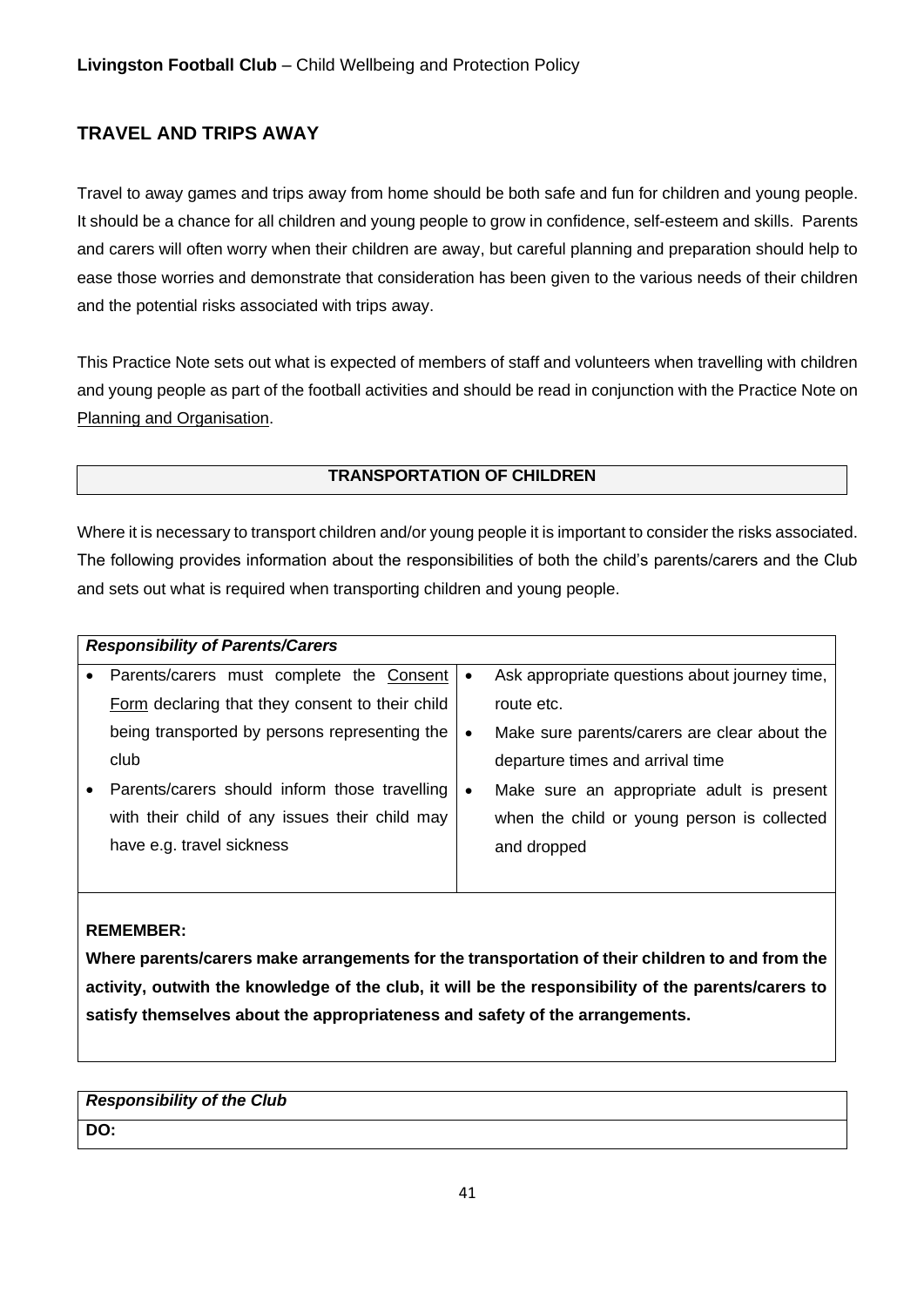| Check the driver(s) has a valid and appropriate    | $\bullet$ | Make sure there are signed consent forms for all |
|----------------------------------------------------|-----------|--------------------------------------------------|
| licence for the vehicle being used e.g. D1         |           | children and young people who are being          |
| classification for driving minibuses               |           | transported                                      |
| Ensure that all vehicles and drivers are correctly | $\bullet$ | Inform parents/carers that the club will be      |
| insured for the purpose of the trip                |           | transporting their child, the reasons why and    |
| Ensure that all vehicles are fit for purpose and   |           | how long the journey will take                   |
| have relevant breakdown cover                      | $\bullet$ | Tell the children and/ young people about the    |
| Check that all reasonable safety measures are      |           | travel arrangements to make sure they are        |
| available e.g. fitted, working seatbelts, booster  |           | comfortable with the plans                       |
| seats where appropriate                            | $\bullet$ | Agree a collection policy with parents/carers    |
| Require children and/or young people wear          |           | which<br>includes<br>clear<br>shared<br>and<br>a |
| seatbelts at all times and travel in the back seat |           | understanding of arrangements for collection at  |
| for health and safety reasons                      |           | the end of a football activity                   |
| Make sure there is an appropriate ratio of adults  | $\bullet$ | Have a point of contact and a working mobile     |
| per child. For further information on Adult to     |           | phone in case of break down or any other issues  |
| Child ratios see Practice Note - Planning and      |           | enroute                                          |
| <b>Organisation</b>                                | $\bullet$ | When the transportation is not pre-planned, call |
| Require drivers to have adequate breaks when       |           | ahead to inform the child's parents/carers that  |
| driving long distance. Further information on the  |           | you are giving them a lift and inform them of    |
| legal requirement on drivers in relation to        |           | when you expect to arrive                        |
| appropriate<br>breaks<br>be<br>found<br>can<br>at  |           |                                                  |
| https://www.gov.uk/drivers-hours/gb-domestic-      |           |                                                  |
| rules                                              |           |                                                  |

### **DON'T:**

Travel alone with a child or young person. Staff should travel in pairs or, in exceptional circumstances, with more than one child in the car. If you require to transport a child due to an emergency situation and it is not possible for another adult to travel with you, tell another member of staff or volunteer that you are transporting a child or young person, give details of the route and the anticipated length of the journey

### **TRIPS AWAY FROM HOME (INCLUDING OVERNIGHT STAYS)**

Travelling to away fixtures, tournaments and residential stays are regular activities which may require detailed arrangements involving overnight stays. Even what may appear as the most straightforward trip will require some level of planning and coordination by the members of staff and/or volunteers involved to make sure that it is a safe and enjoyable experience.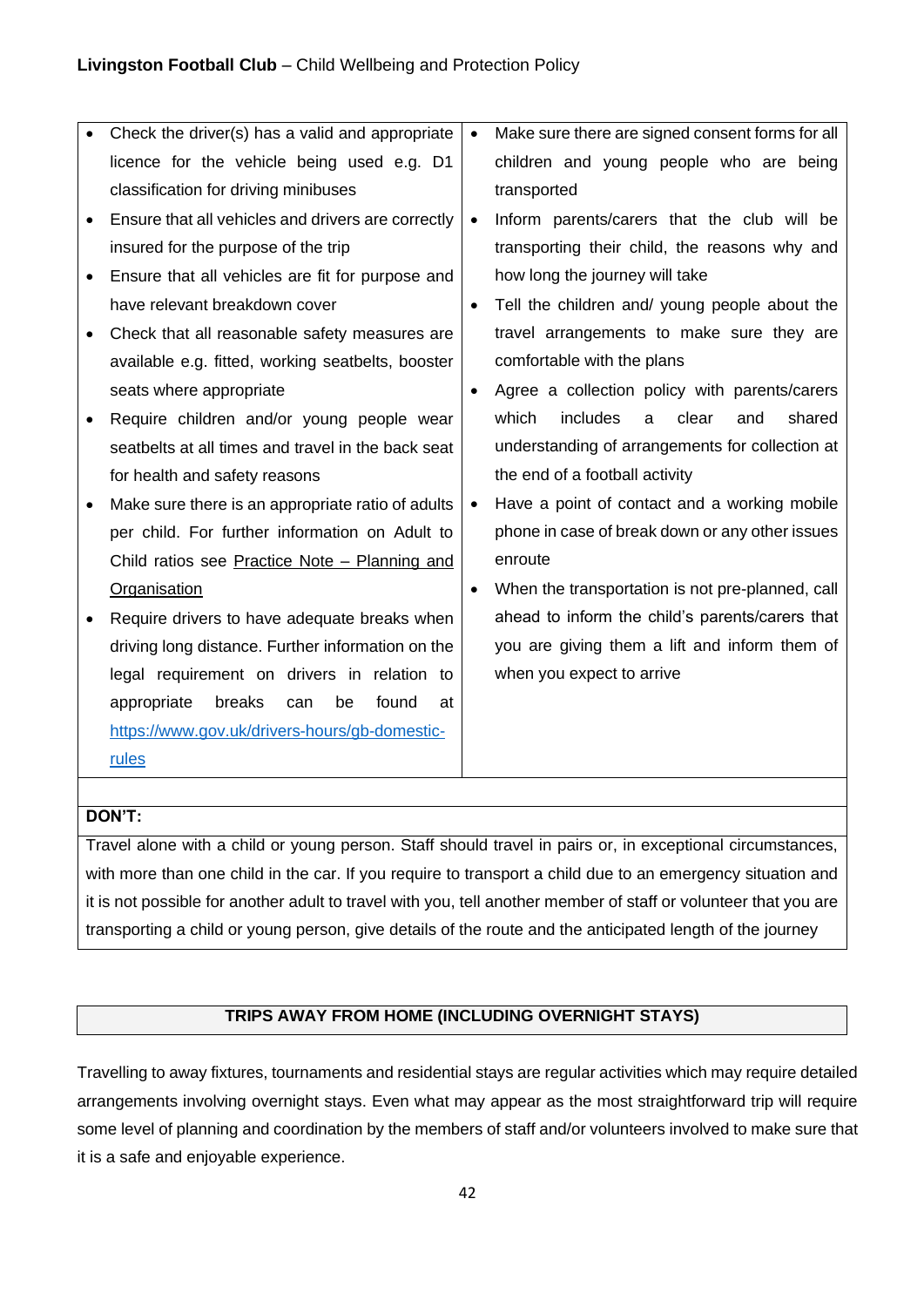The following information outlines a number of issues that members of staff and volunteers must take into consideration when travelling with children and young people. This guidance applies to all away trips including trips which involve overnight stays and travelling abroad.

### *Planning and preparation*

| Who should travel with the team?                                |           |                                                    |
|-----------------------------------------------------------------|-----------|----------------------------------------------------|
| All trips away must be planned to involve at least<br>$\bullet$ | $\bullet$ | Everyone travelling should be familiar with and    |
| For further<br>information<br>adults.<br>two<br><sub>on</sub>   |           | agree to abide by the Child Wellbeing and          |
| appropriate Adult to Child ratios see Practice                  |           | Protection Policy and have received appropriate    |
| Note – Planning and Organisation                                |           | training                                           |
| Members of staff and/or volunteers travelling on<br>$\bullet$   | $\bullet$ | There should be a qualified first aider as part of |
| the trip who have responsibility for the children               |           | the group with access to a full and up to date     |
| and young people or who are in regulated work                   |           | first aid box                                      |
| must be selected in accordance with the                         | $\bullet$ | Make sure the appropriate members of staff or      |
| Appointment and Selection Procedure                             |           | volunteers have been selected for the trip e.g. if |
| A Child Wellbeing and Protection Officer should                 |           | travelling with a male group of players, there     |
| be designated for the trip and that person(s)                   |           | should always be a male member of staff and        |
| must have undertaken appropriate training                       |           | vice versa                                         |
|                                                                 |           |                                                    |

*Designated Child Wellbeing and Protection Officer for the Trip*

During the trip, members of staff and/or volunteers will be responsible for the safety and wellbeing of children and/or young people in their care. It is essential that a member of staff or volunteer is designated as Child Wellbeing and Protection Officer (CWPO) to coordinate the arrangements to promote, support and safeguard the wellbeing of the children and/or young people during the trip. The CWPO will ensure all practical arrangements have been addressed and act as the main contact for dealing with any concerns about the safety and wellbeing of the children and/or young people whilst away from home. A detailed itinerary will be prepared, and copies provided to the club's Child Wellbeing and Protection Officer and parents/carers, including the CWPO's contact details during the trip. The CWPO should be familiar with contact details for the club's Child Wellbeing and Protection Officer so that advice can be sought, if required.

In the event of an emergency at home during the trip, parents/carers should be encouraged to make contact with the CWPO in the first instance so that arrangements can be put in to place to support the child on hearing any distressing news.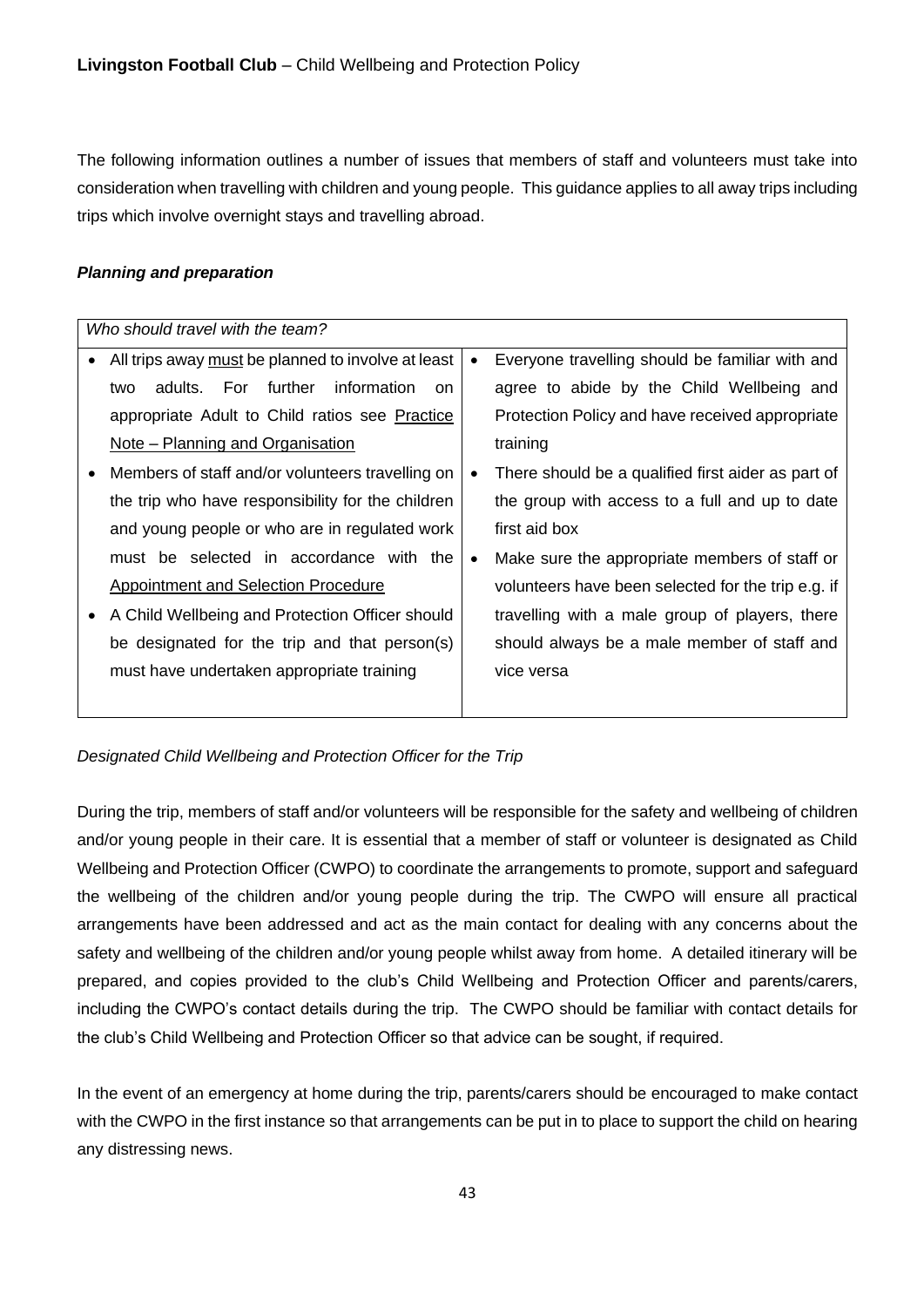*How to involve the parent/carers and children and young people in the preparation and planning*

- For trips involving overnight stays meet with parents/carers before any trip, when possible, to explain the arrangements, itinerary and important contact details and address any concerns or questions
- Parents/carers must complete the Consent Form in advance of the trip. If appropriate, the young people should also complete the Consent Form
- Give the children and young people and their parents/carers an information pack which includes - dates, what you are doing, where you are going, rules, kit list, recommended pocket money, medical care needs etc.
- Provide the parents/carers with contact details in case of an emergency. This must include the contact details for the designated CWPO
- Work with the children and young people establish rules for the trip, including consequences for breaking the rules
- Children and young people should also know who they can talk to if they have any worries or concerns while away from home. All children and young people and their parents/carers should know who the designated CWPO will be for the trip and given the CWPO's contact details
- For trips abroad, children and/or young people should be informed of the local customs. Information can be found at on the UK Government website at https://www.gov.uk/foreign-travel-advice
- Ask the children and/or young people and their parents/carer to make you aware of any dietary requirements. This can include dietary requirements due to allergies or religious beliefs e.g. a child or young person may be observing Ramadan

*Travel Arrangements*

| $\bullet$ | Members of staff and/or volunteers must ensure    |           | Members of staff and/or volunteers should also     |
|-----------|---------------------------------------------------|-----------|----------------------------------------------------|
|           | there is adequate and relevant insurance cover    |           | themselves with<br>familiarise<br>the<br>nearest   |
|           | (including travel and medical insurance)          |           | Hospital/A&E Department and if travelling          |
| $\bullet$ | Where possible, the whole squad should travel     |           | abroad, the details of the emergency services in   |
|           | in identifiable clothing e.g. team tracksuit      |           | the location they visit e.g. what is the telephone |
| $\bullet$ | If travelling abroad, check if you need visas     |           | number for the emergency services in that          |
|           | and/or vaccinations                               |           | country?                                           |
| $\bullet$ | Potential areas of risk should be identified      | $\bullet$ | If the trip involves overseas organisers shall     |
|           | through a risk assessment. Further information    |           | ensure they are aware of local procedures for      |
|           | on risk assessments can be found in the           |           | dealing with concerns about the wellbeing of       |
|           | <u> Practice Note – Prevention Planning</u>       |           | children and/or young people                       |
| $\bullet$ | Members of staff and/or volunteers should have    |           | Members of staff and/or volunteers must ensure     |
|           | clear roles and responsibilities for the duration |           | arrangements are in place for the supervision      |
|           | of the trip                                       |           |                                                    |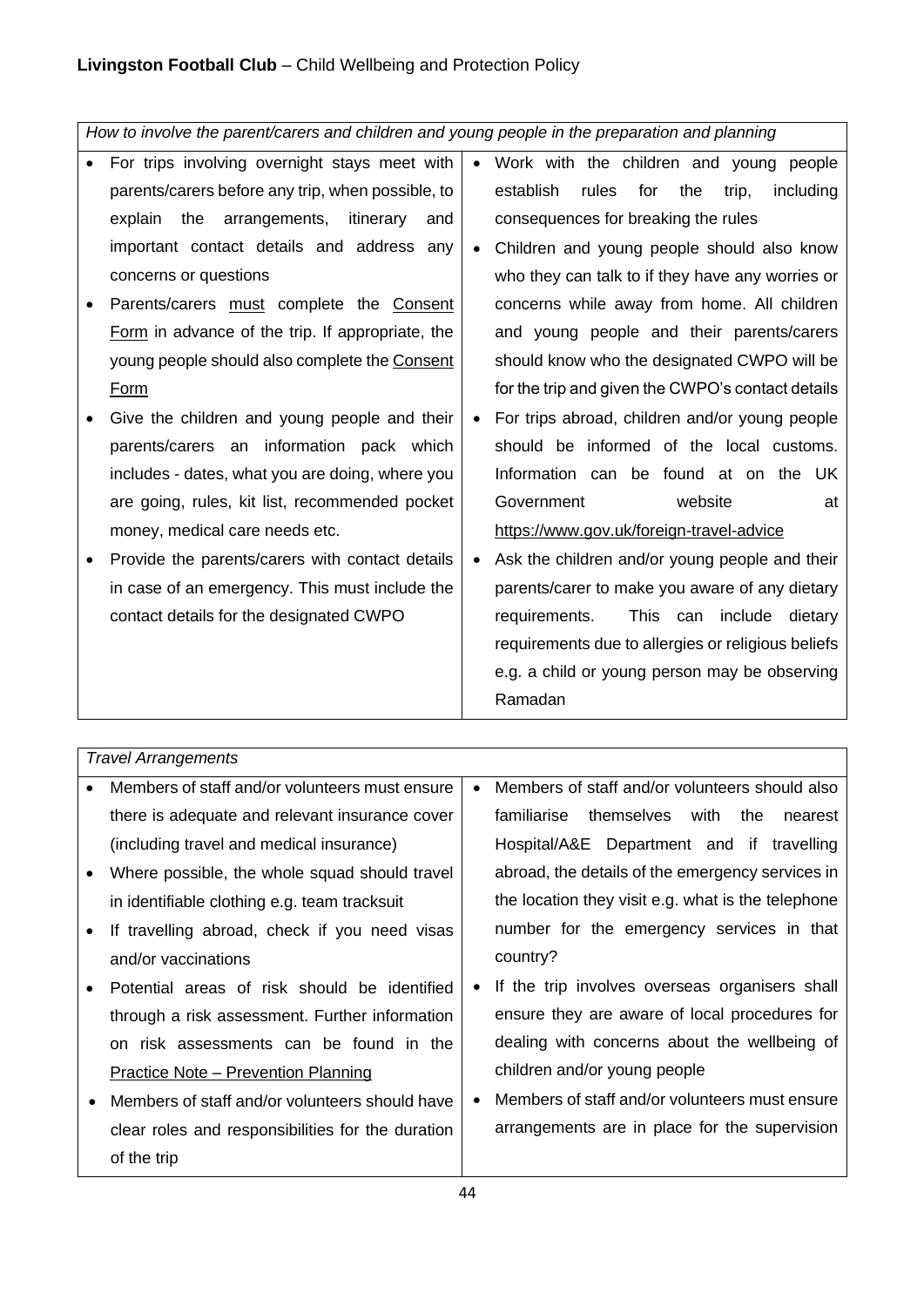| and risk assessment of activities during free |
|-----------------------------------------------|
| time                                          |

### *Accommodation*

Members of staff and/or volunteers should find out as much as possible about the accommodation and the surroundings at the planning stage to help identify all practical issues and allow time to address them in advance, in consultation with children/young people and their parents/carers, where appropriate.

| The following is a (non-exhaustive) list of some of the practical things which should be considered in |                                                             |  |
|--------------------------------------------------------------------------------------------------------|-------------------------------------------------------------|--|
| advance about the arrangements for accommodation:                                                      |                                                             |  |
| Location: central and remote locations both<br>$\bullet$                                               | Environmental factors<br>$\bullet$                          |  |
| present different challenges                                                                           | Personal safety issues<br>٠                                 |  |
| Accommodation facility: health & safety of<br>$\bullet$                                                | For overnight stays, agree who is sharing with<br>$\bullet$ |  |
| building confirmed by owners/providers                                                                 | whom before you go. This will enable suitable               |  |
| Appropriate safeguards are in place for                                                                | sharing in terms of age and gender.                         |  |
| accommodation where the same areas can be                                                              | Parents/carers and the children and young                   |  |
| accessed by others e.g. if staying in a hotel can                                                      | people should be consulted in advance about                 |  |
| other guests and hotel staff access this area?                                                         | arrangements for sharing, where possible and                |  |
| Special access or adaptive aids required by<br>$\bullet$                                               | appropriate, and there should be a certain                  |  |
| members of staff or volunteers or children or                                                          | amount of flexibility as friendships can change             |  |
| young people                                                                                           |                                                             |  |

## *Residential at a Facility / Centre*

Members of staff and/or volunteers should ensure the facility is appropriately licensed and has adequate and relevant insurance cover in place. The facility should have policies on Child Wellbeing / Protection and Health & Safety. Adequate security arrangements should be in place and facility staff should have been appropriately vetted. Facility staff involved in the training or instruction of children and/or young people must be appropriately qualified and trained. Members of staff and/or volunteers should ensure there is adequate supervision of the group for the duration of the stay, particularly when the facility is being shared with other groups.

## *During the trip*

On arrival: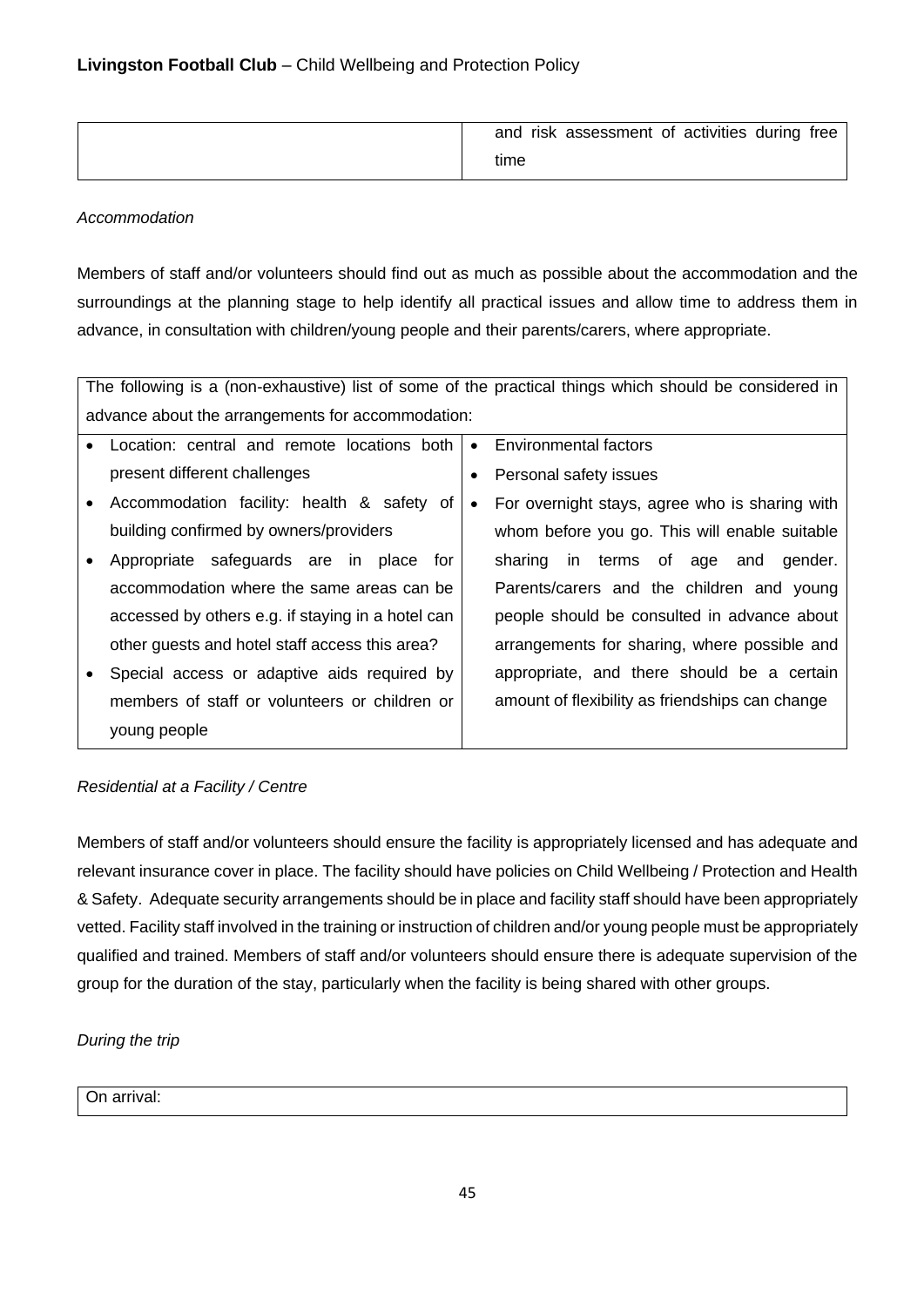| • Check all rooms e.g. are there the correct      | $\bullet$ | Ideally all the bedrooms should be together,    |
|---------------------------------------------------|-----------|-------------------------------------------------|
| number of beds, is there any damage which         |           | however if they are not, ensure that members of |
| needs to be reported etc.                         |           | staff and/or volunteers spread out e.g. if the  |
| Ensure there is no access to alcohol in the       |           | group is over three floors, there should be at  |
| rooms and that all rooms are non-smoking          |           | least one adult room on each floor              |
| • Ensure movie access is appropriate or not       | $\bullet$ | Adults must never share a room alone with a     |
| available in the rooms                            |           | child or young person                           |
| • Ensure that everyone is aware of the fire exits | $\bullet$ | Have a meeting on arrival to review the         |
| and the emergency procedures                      |           | programme and rule                              |
| Ensure there is somewhere to store money or       |           |                                                 |
| valuables                                         |           |                                                 |
|                                                   |           |                                                 |

Best practice during the trip:

- Hold daily group meetings and a staff meeting. They don't need to be long, but they do provide the opportunity to discuss any issues or problems and solve them before they grow
- During 'free time', children and/or young people must not be allowed to wander alone in unfamiliar places
- A check should be carried out when leaving each place **and** arriving at the next venue/location to make sure everyone is present
- Members of staff and/or volunteers should not enter the bedrooms of the children and young people unless in an emergency situation or in the interest of health and safety. If it is necessary to enter the rooms, there should be at least two adults present, and they should knock the door and say they are coming in before entering. Once in the room the door should remain open, if appropriate
- Member of staff and/or volunteers must not be over familiar with the children and/or young people during the trip and remember that they are in a position of trust at all times
- The use of alcohol and/or drugs or engaging in sexual relationships (between two young people) should not be condoned during the trip, even if the legislation relating to any of these behaviours is more lenient than in Scotland
- Members of staff and/or volunteers should maintain an overview of the wellbeing of all children and/or young people during the trip. This can help to identify issues at an early stage and resolve them as quickly as possible. Children and/or young people can participate in this process by, for example, taking turns to complete a daily diary about the trip. This can be an overt or discreet way for them to communicate things (both positive and negative) that they want members of staff and/or volunteers to know